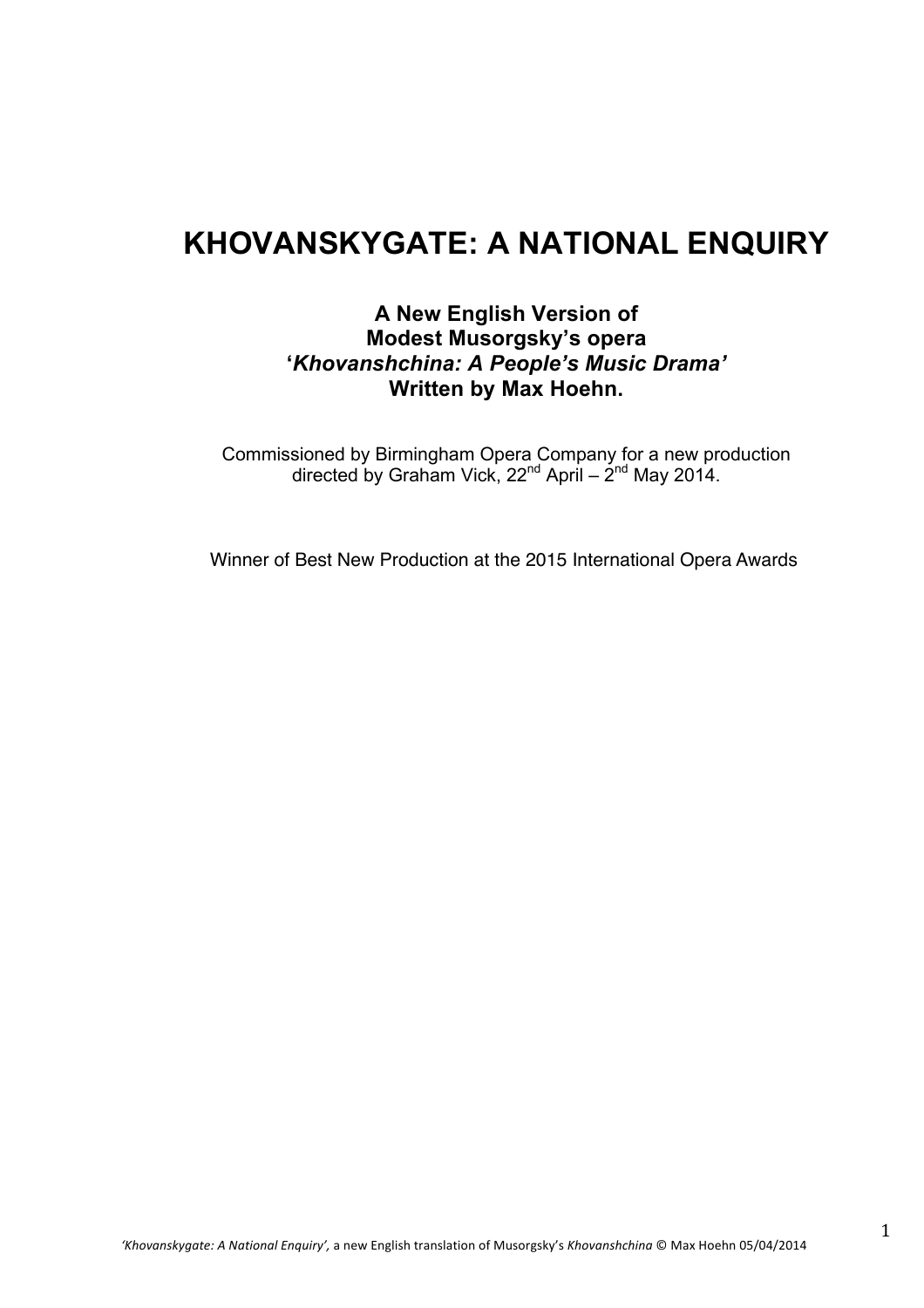### **Translator's Note**

Graham Vick's modern-dress production required a new English version of the libretto that communicated the strong ideological forces at work in Musorgsky's opera to a UK audience with no prior knowledge of seventeenth-century Russian history. This meant dispensing with unfamiliar references to battles, treaties and names as well as a degree of rewriting.

The Streltsy, Ivan Khovansky's mercenary Moscow militia, are recast as a corrupt and anarchic police force. The Scribe in this version is an investigative journalist, Scribbler, who is pressured by Shaklovity to leak 'Khovanskygate' to the public. The Old Believers of the original have become the True Believers. Other aspects of the plot have been simplified for clarity's sake.

### **KHOVANSKYGATE: A National Enquiry**

A new dawn for Russia. Tsar Peter is unleashing a cultural revolution that will transform the country into a modern, European state. But first he must take back control of his capital from Ivan Khovansky and his corrupt police force. Khovansky has eliminated Peter's ministers in a bloody coup and is ready to proclaim his son, Andrei, as Tsar.

While political backstabbings and assassinations dominate the Kremlin, a popular movement is sweeping across the country, fighting to preserve Russia's traditional, conservative values against the corrupting and immoral West. Leading this campaign are the True Believers, a religious cult of fanatics who are ready to die in defence of their absolutist Christian doctrine. At their head is Dosifei, a charismatic preacher, whose daughter, Marfa, has recurring visions of burning to death with her lover – Andrei Khovansky.

In a desperate attempt to salvage his political career Vassily Golitsyn tries to forge a coalition between himself, Ivan Khovansky and the True Believers.

On the morning that will decide the nation's fate, the Tsar's policy advisor, Shaklovity, meets a journalist in secret to unleash "Khovanskygate", a scandal that will pave the way for the Tsar's return to Moscow and the downfall of the Khovansky family. The people of Russia, disillusioned and disenfranchised, await the outcome of this momentous day in their history.

*Max Hoehn and Graham Vick*

# **ACT ONE**

*Dawn in Moscow. A police van drives into Red Square. Kuzka, a new recruit, is handcuffed to the roof of the van. He is blindfolded with a bras and his trousers have been pulled down.* 

KUZKA *(half-asleep)* Where am I? Where am I?... Am I dreaming? I'm wasted…I'm bladdered…out of it…plastered. I want to…I want to…kiss my woman.

*2 policemen get out of the van and climb onto the roof.*

POLICEMAN 2 Found him passed out.

POLICEMAN 1 So? Don't be such a bastard. Last night the poor guy got no sleep.

POLCEMAN 2 Hell of a night!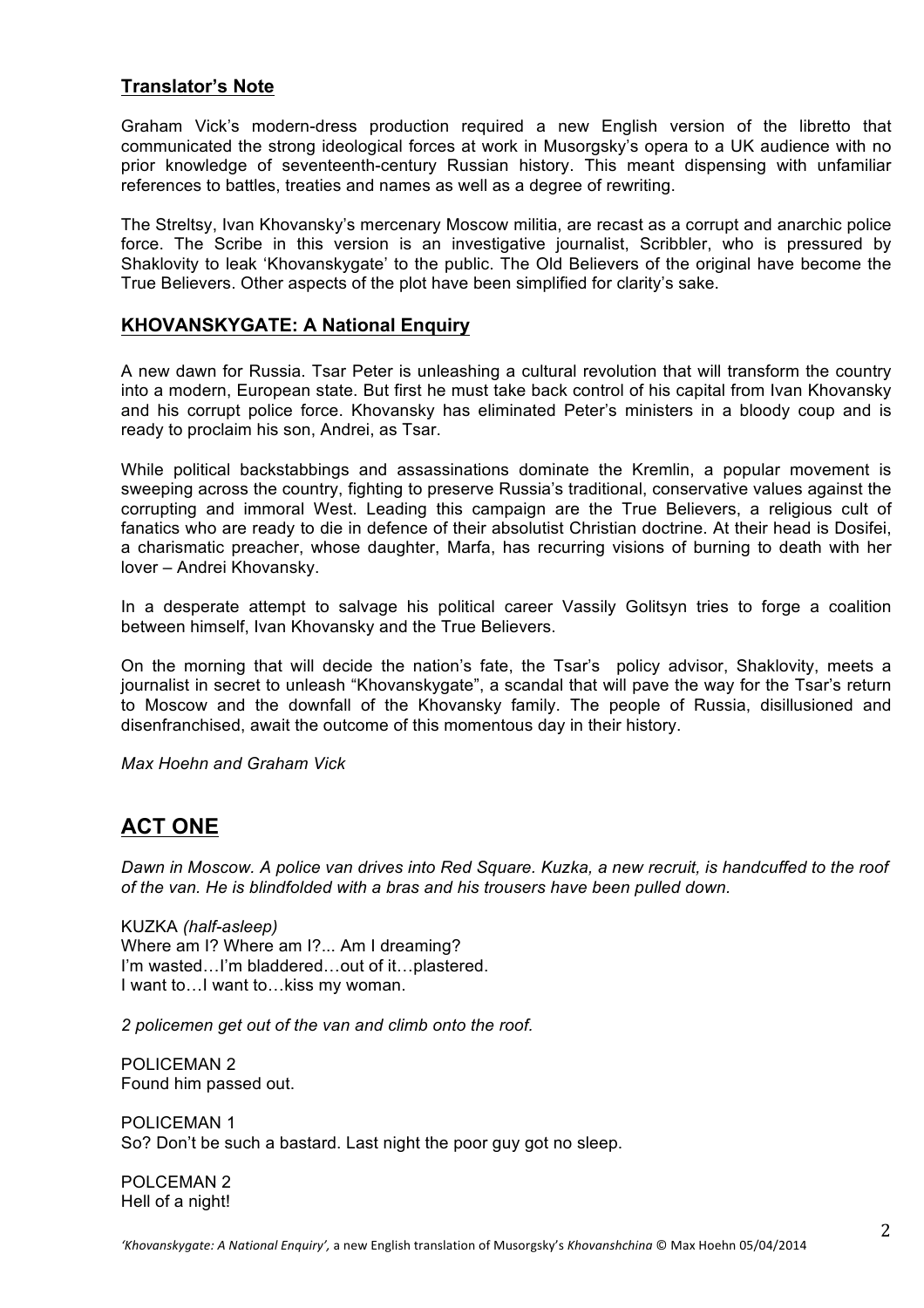POLICEMAN 1 We got that minister, Larivon Ivanov, split into two bleeding chunks with a hatchet.

POLICEMAN 2 And then that immigrant, who cried his slitty eyes out, howling, praying to his God to save him. We cooly chopped him into pieces.

POLICEMAN 1 Bloody politics!

KUZKA Where are my pants? Someone's tied me up…bastards! I'm freezing cold. Someone help me out…Stop this game!

POLICEMAN 2 We swore to root out all corruption and punish those lying Ministers who cheated us.

POLICEMAN 1 The government's to blame. They rob the people, bleeding the country dry. Those thieves are swimming in money!

*Off-stage trumpets.*

POLICEMAN 2 *(removing Kuzka's blindfold)* Time we freed him.

KUZKA *(jumping up)* Hey, you hooligans! ... I'll show you!

POLICEMAN 1 and 2 Good old Kuzka! Ruthless killer. What a fighter. Russia's finest.

KUZKA To hell with both of you.

POLICEMAN 1 Hands off your cocks! Pull up your socks!

POLICEMAN 2

We will report you now for sleeping while on duty.

POLICEMEN 1 and 2 Ha, ha, ha, ha $\ldots$ 

KUZKA 'Hands off your cocks. Pull up your socks.' Ha, ha, ha, ha. Now piss off and wake me up tomorrow.

POLICEMAN 1 AND 2 It's time we hit the town now the morning prayers are over.

*They notice Scribbler, who has been taking photographs.* 

Just look. Mister Scribbler's here.

*Kuzka and policemen approach Scribbler, who shows them his press pass.*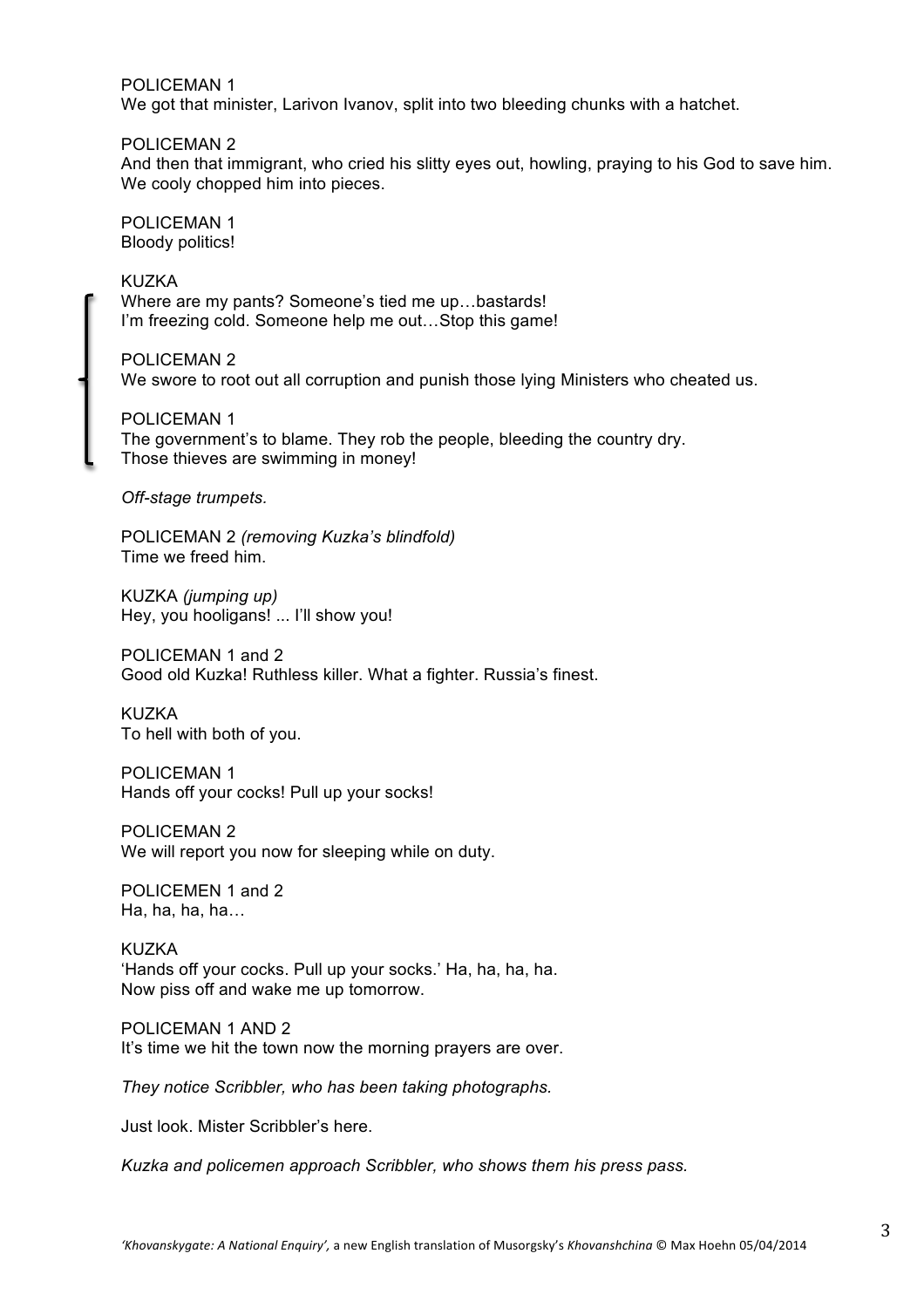POLICEMAN 1 Scandalmonger.

KUZKA A sleazy tabloid journalist.

POLICEMAN 2 With inky fingers.

POLICEMEN 1 AND 2 How d'you do, you crooked, two-faced liar?

KUZKA *(confiscating Scribbler's camera)* If this gets in the papers you'll be dead!

KUZKA / POLICEMEN Ha, ha, ha, ha, $\ldots$ 

*Exit Kuzka and Policemen.*

SCRIBBLER Like Sodom and Gomorrah! What anarchy! Poverty! But money can be made. Yes.

*Enter Shaklovity.*

SHAKLOVITY Hey! You there. Come closer. I trust I can speak to you in confidence.

**SCRIBBLER** That's understood. I won't breathe a word. I assure you, you can trust me. Confidential sources are never revealed.

SHAKI OVITY Well then... to business... Now listen. I need a story brought to light.

**SCRIBBLER** Great. I'll get to work. Tell me what you know. With discretion and consideration. I'll cook up a character assassination.

SHAKI OVITY If you can bear persecution, if a painful life of exile doesn't scare you, if you are willing to denounce your family, accuse those you care about the most … Let's start!

SCRIBBLER (*aside)* Jesus Christ!

**SHAKLOVITY** But if someone should start to ask some questions and you reveal who I am… You will not live to see another day. Trust me.

**SCRIBBLER** Goodness. How the time flies so quickly. Must be on my way. Such a shame I cannot help you. Nice to have met you –

SHAKLOVITY - Shut up! Do it.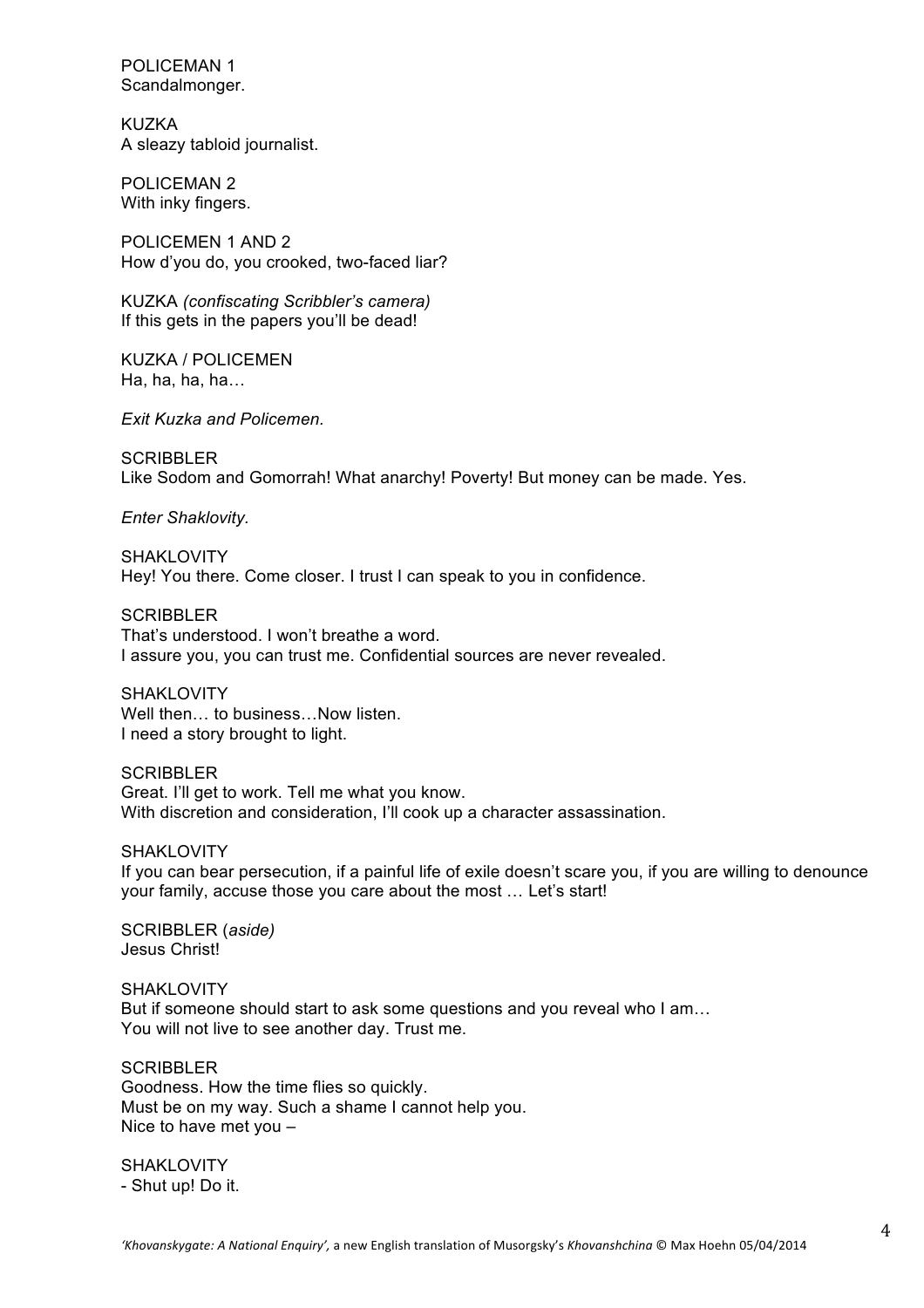SCRIBBLER Never. Why don't you bugger off. Just go away.

SHAKLOVITY *(handing Scribbler a wodge of cash)* Enough?

**SCRIBBLER** Ah-huh…That's generous. Perhaps I was wrong. That's much more appealing. *(getting out pen and paper)* Carry on.

#### SHAKLOVITY (*dictating)*

"The people of Russia call on Peter, the Tsar, to launch a national recovery and build a brighter future for our children."... Up to speed?

**SCRIBBLER** That kicks it off quite nicely. Please, carry on.

SHAKLOVITY "In the Kremlin the brutal and oppressive Ivan Khovansky is leading a nationwide campaign with his son, Andrei, to destabilise the country.

**SCRIBBLER** He doesn't stand a chance. What a maniac!

SHAKI OVITY Let's hear it.

#### SCRIBBLER (*reading at great speed)*

"The people of Russia call on Peter, the Tsar, to launch a national recovery and build a brighter future for our children. In the Kremlin the brutal and oppressive Ivan Khovansky is leading a nation-wide campaign with his son, Andrei, to destabilise the country."

PEOPLE *(offstage)* Give us housing. Social housing.

Seven years of waiting. It's degrading. Now we face eviction. Blame the system.

Rents are soaring. Pay is falling.

It's a massive crisis. Look at the prices. Better living standards. Welfare matters.

Take some action. Tax those mansions.

#### **SHAKLOVITY**

Splendid. Now for some more.

*(continues to dictate)* "He controls the entire police force. They've become his private army. They're constantly stirring up trouble, creating a state of terror. The city streets are swarming with informers…And now Khovansky wants a revolution. In every home, the government is questioned.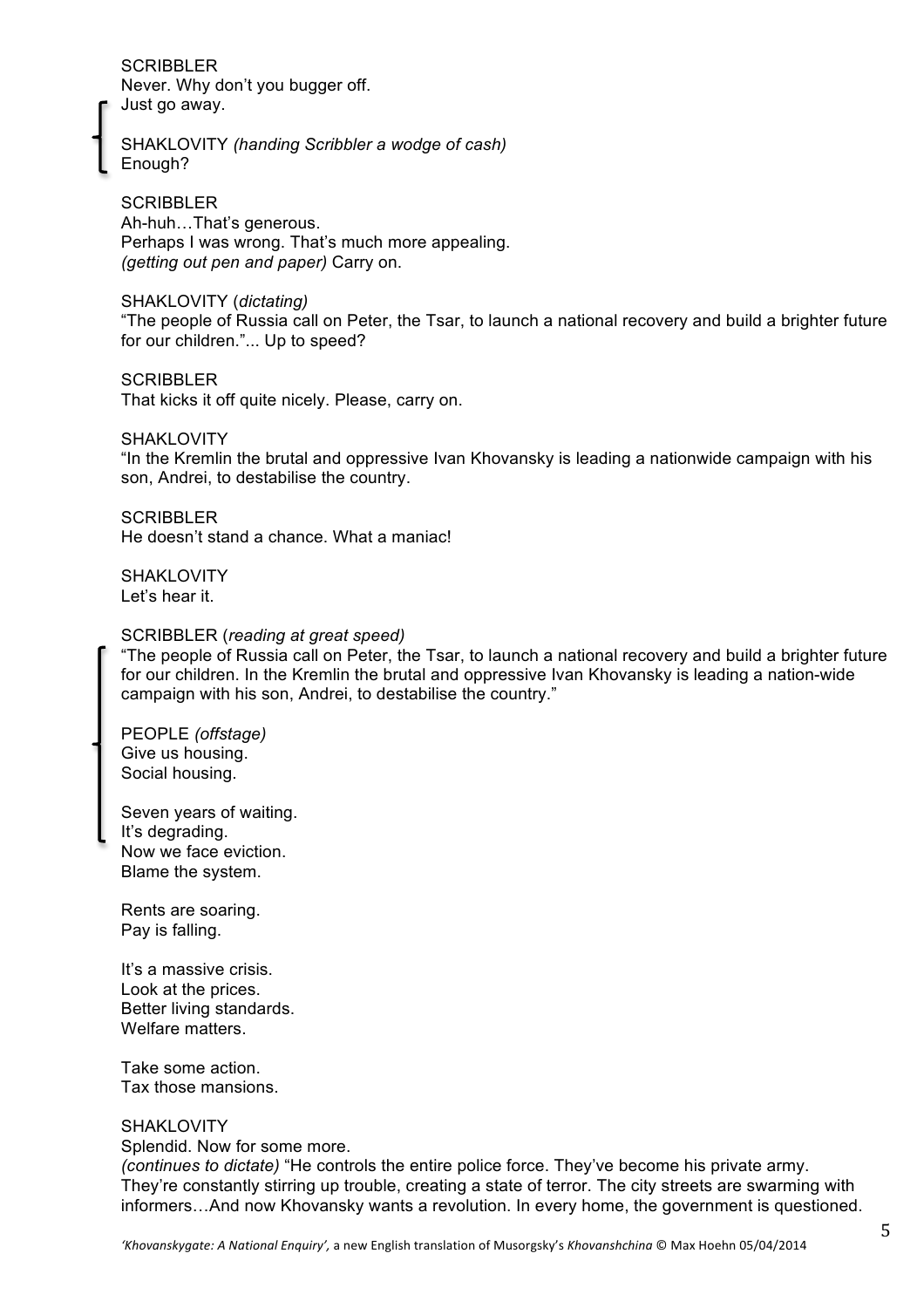People live without a clear direction. A breeding ground for militant extremists. And now the Church has joined the fight, defending Russia's old religion against Peter's modernisations. Khovansky intends to have his son proclaimed the Tsar!"

POLICE (*off-stage*) Move! Damn it! Clear the way there!

**SCRIBBLER** I cannot continue. It's easy to trace me. They will arrest me. Question and break me.

**SCRIBBLER** Jesus Christ! Bone-breaking torture. There's no escaping the dreaded midnight knock!

POLICE (*entering*) We control the streets of Moscow.

**SCRIBBLER** Police! Listen. The police!

POLICE In the name of Law and order.

**SCRIBBLER** Oh, Mother! Here they come.

*Scribbler and Shaklovity hide as the police patrol passes through.*

POLICE March through Moscow. Clear the streets of militants. We are Russia's Law enforcers. Cleaning up the country. March through Moscow. Clamp down on militants. (*exiting*) Keep marching, Come on boys. Keep marching,

**SHAKLOVITY** They're going.

**SCRIBBLER** Keep quiet.

POLICE (*offstage)* Forward brothers.

**SHAKLOVITY** Listen, they've gone now.

**SCRIBBLER** Shut up!

**SHAKLOVITY** Control yourself.

**SCRIBBLER** Jesus, that was dangerous! They've flown past like vultures.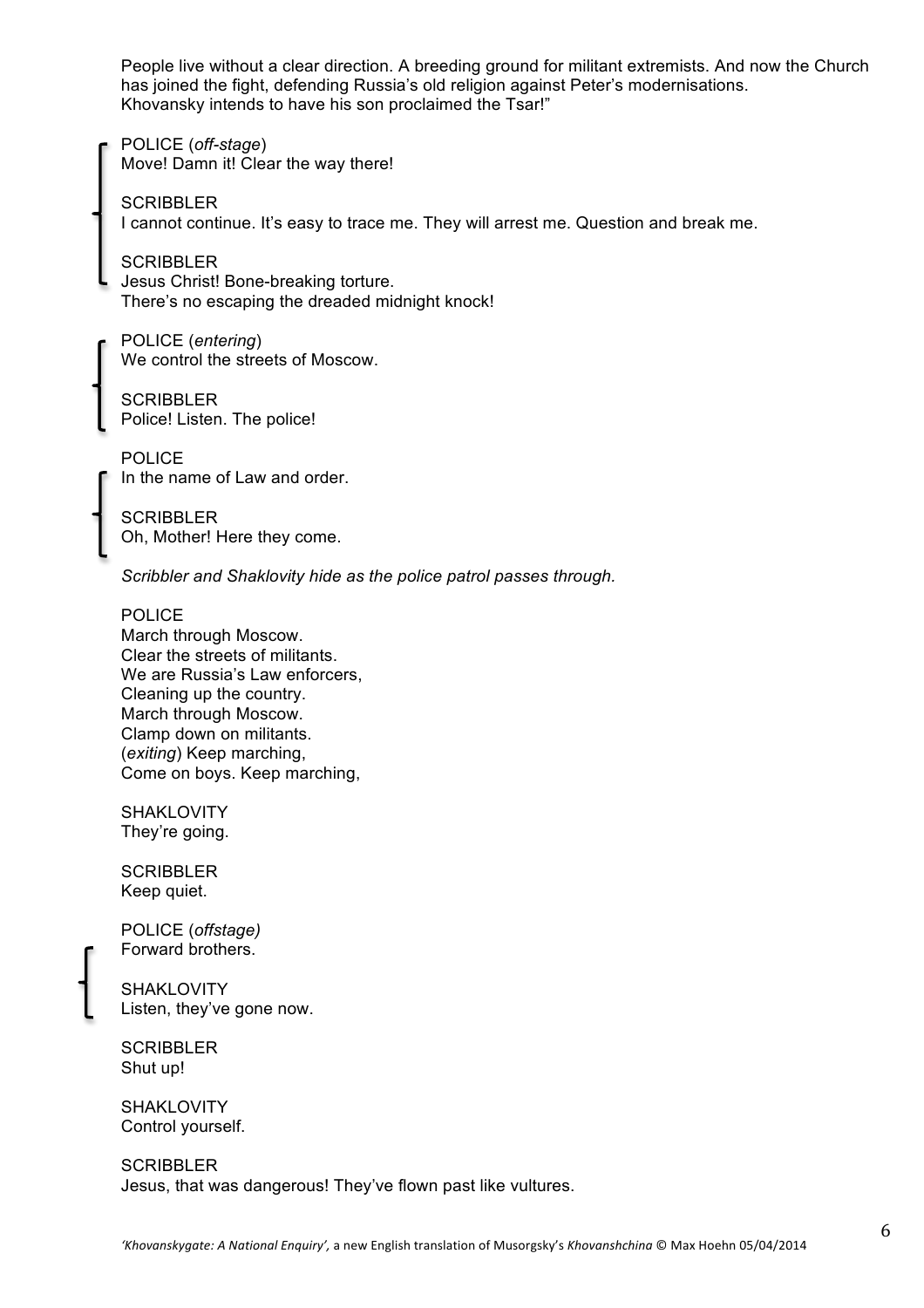I hate them with a passion that's so strong it chokes me. They are not human. Heartless monsters! Everywhere they go blood is spilt and lives are broken. And all you hear is weeping. All this madness is . . . for our 'security'.

SHAKLOVITY All right. Quickly. Finish it off. *(continues to dictate)* "Today the city is their stronghold. When the Tsar takes control and crushes the rebels only then will peace return.

SCRIBBLER *(writing)* "…When the Tsar takes control…peace will return." It's ready.

SHAKLOVITY Now leak that story.

**SCRIBBLER** I'll send it to my paper.

SHAKLOVITY Now don't forget what we've agreed. All right? Watch out.

**SCRIBBLER** Stop trying to scare me. I know what your game is. You're just another bully. A greedy, greasy gangster. Well-heeled, well-fed, and stuffed with bank notes! –

SHAKLOVITY - Shut it! Who do you think you are? Calling me a gangster? I'm Peter's right hand man. You're a hack reporter. I'm the puppet-master. I decide the future I stand for progress. Good-bye. (*Exits)*

**SCRIBBLER** 

Off he goes. Good riddance! Bye-bye. What a shady bastard. He despises everything that I stand for. Sure, he acts like he's important. All puffed up with promises of a better future. But we all know better than to trust a dreamer. Innovator. Liberator. Same old nonsense!

And me? I'm a nuisance, but a great survivor. I just used the pen name of a friend, who died last week. Thankfully, you can't harm a dead man. He! He! And now the cash. Then off to my next story!

PEOPLE (*offstage)* Bedroom taxes Hurt the masses.

Who will hear the voice of the people? Who will treat us like an equal?

Who will listen? Politicians?

Benefit restrictions Punish millions. Bonuses for bankers? Bunch of wankers!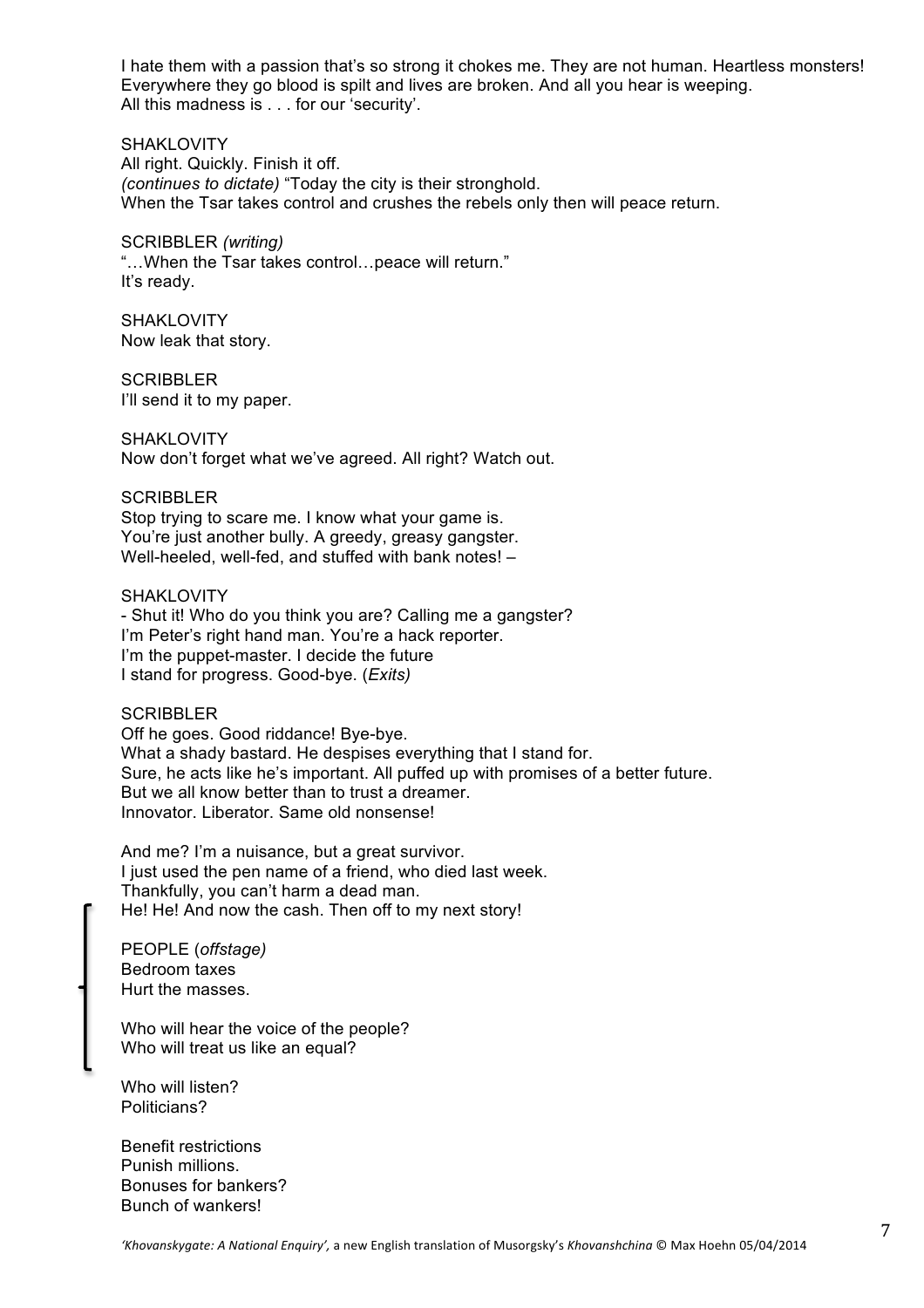Who will lead us? Who will free us?

*The Moscow People arrive in Red Square. All around them are election posters advertising "Andrei Khovansky for Tsar – the People's Choice".* 

PEOPLE B1 What's happened to our city? What is wrong with Moscow?

PEOPLE T2 Look at all these posters covering the city.

PEOPLE T1 Every day we wake to some new crisis.

PEOPLE B2 Hold on, people. Slow down. What's this about a new Tsar? *(indicating a poster)* Look it says 'the People's Choice'. Call yourself the 'People's Choice'!

PEOPLE T1 Who's been chosen this time? -

PEOPLE B1 - What's it all about?

PEOPLE T2 Who's the latest? What is going on?

PEOPLE T1 No one ever tells us.

PEOPLE B2 Who knows what the truth is?

PEOPLE T1 We don't trust the news.

PEOPLE T1 Is there anyone who knows the truth?

PEOPLE B1 It's just the same old story.

PEOPLE T2 We don't understand.

PEOPLE T1 Is there anyone who reads the news?

PEOPLE B2 We never learnt to read.

PEOPLE T2 We don't understand.

PEOPLE B1 So what?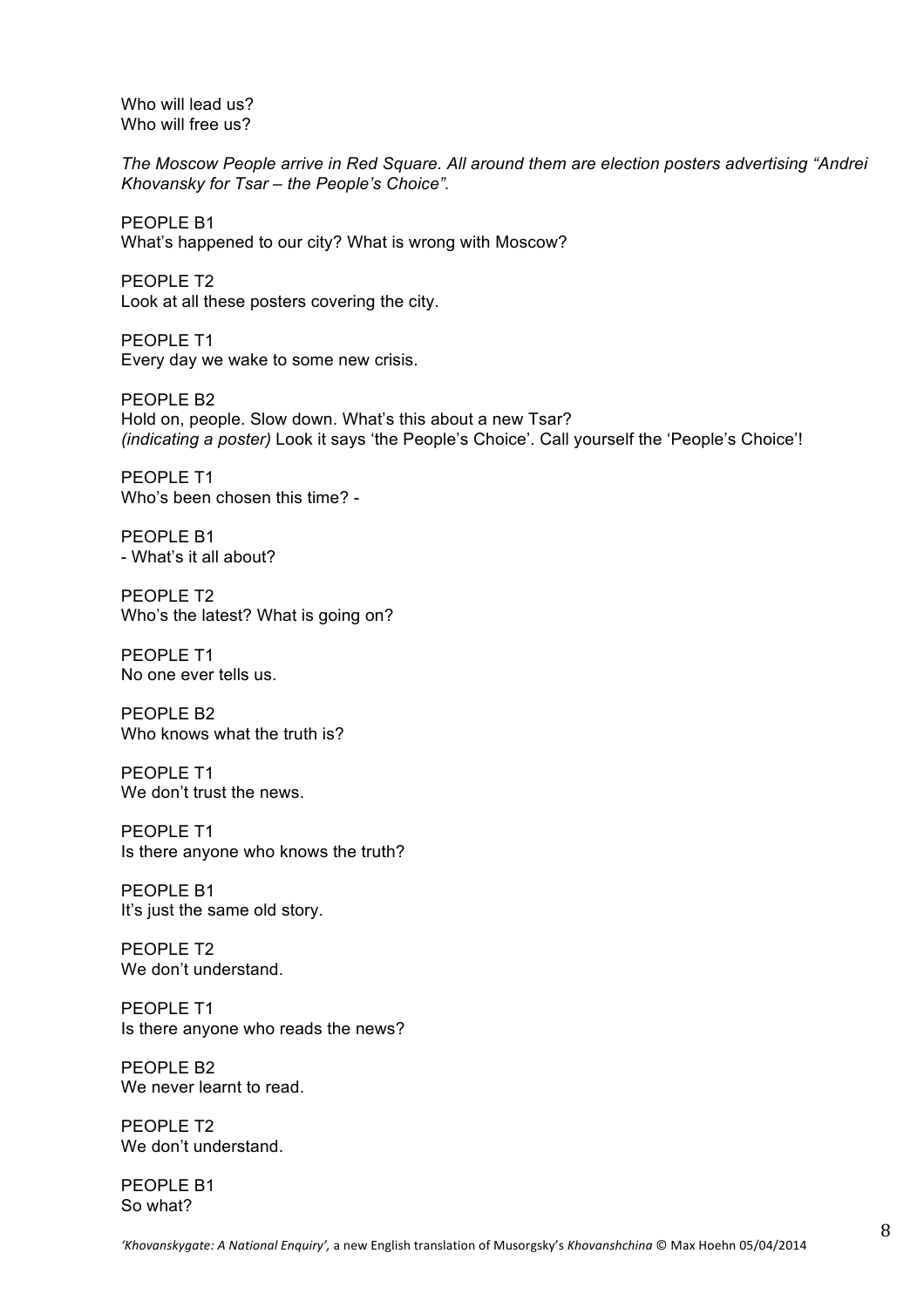PEOPLE T1 Who's in charge?

PEOPLE B2 We know nothing.

PEOPLE T1 Never learnt to read or write. Really stupid. *(noticing Scribbler)* That bloke might know the truth.

PEOPLE B2 Hold your horses. What if he can't be trusted?

PEOPLE B1 Could be a paid informer.

PEOPLE T2 Paid by the police.

PFOPLE B<sub>2</sub> Better keep away from him.

PEOPLE T2 He can't frighten us.

PEOPLE T1 Let's go and ask the bastard who the hell has taken charge of Moscow this time.

PEOPLE T2 …I bet he's well-informed and reads the news in all the papers.

PEOPLE B1 Come on. Go and ask him what has happened.

PEOPLE B2 Ask what has happened.

PEOPLE T1 (*to Scribbler*) Can you help us out?…

PEOPLE T2 We need your help, mate.

PFOPLE T1 …Who's been chosen now?

**SCRIBBLER** Eh?

PEOPLE T1 and 2 Who has been chosen now?!

**SCRIBBLER** Sorry I can't help you. Really, I know nothing.

PEOPLE Bs We do not want to hurt you. You see we had no education.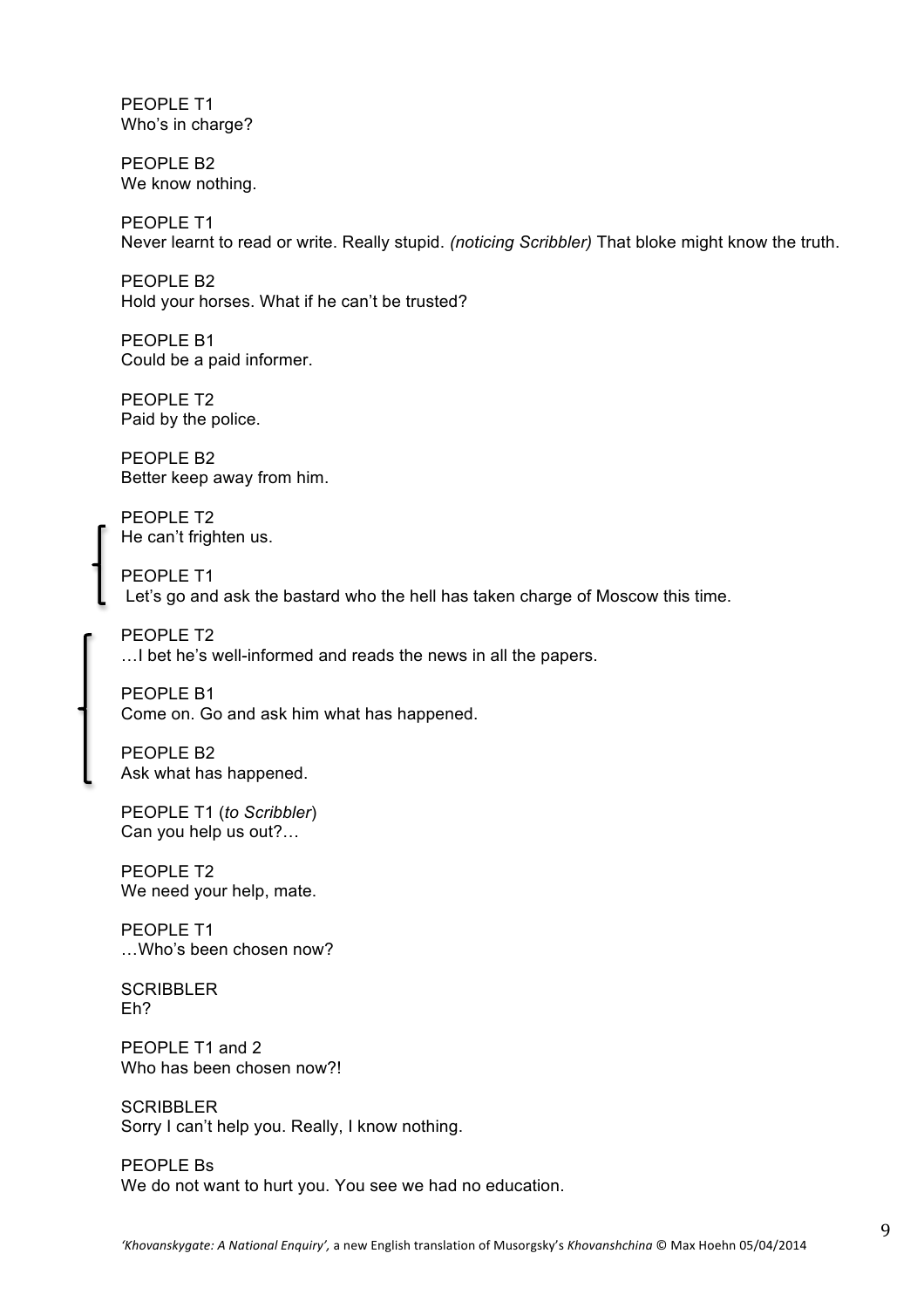SCRIBBLER Well, there is nothing I can tell you. Good luck to you. Now go away.

PEOPLE Ts He's lying! Get him! Knife the bastard!

PEOPLE B2 He's just after loadsamoney. He doesn't care we're hungry. We don't have an education. Give the people information.

PEOPLE T1 Get the bastard. Stab him!

PEOPLE T<sub>2</sub> Stab him!

PFOPLE B<sub>2</sub> What for?

PEOPLE T1 He needs to taste the people's justice! Let's string him up and leave him hanging!

PEOPLE T2 Let's string him up and let the bastard swing!

PEOPLE B1 Get the bastard! Hang him for the people's justice!

PEOPLE B2 Let's have some fun and string him up and leave him hanging.

PFOPLE B1 Let's have some fun! Get going or you'll hang for sure! Ready people. (*lifting up Scribbler)* Oi!

PEOPLE Bs Once there lived a sleazy hack, Work had turned him grey. Weighing on his conscience were a hundred crimes.

**SCRIBBLER** Hey you! ... Stop it! I've done nothing wrong! Put me down now! Stop it! Someone help me!

PEOPLE Bs Slanders, leaks and scandals whipped up quite a storm. All the news was up for grabs. He was up for bribes. He just turned a blind eye to the people's pain -

PEOPLE Ts - Even when they came to him, showing him their scars.

PEOPLE Ts and Bs Won't you expose injustice? Liberate the people? Why don't you write the truth and tell the world our story?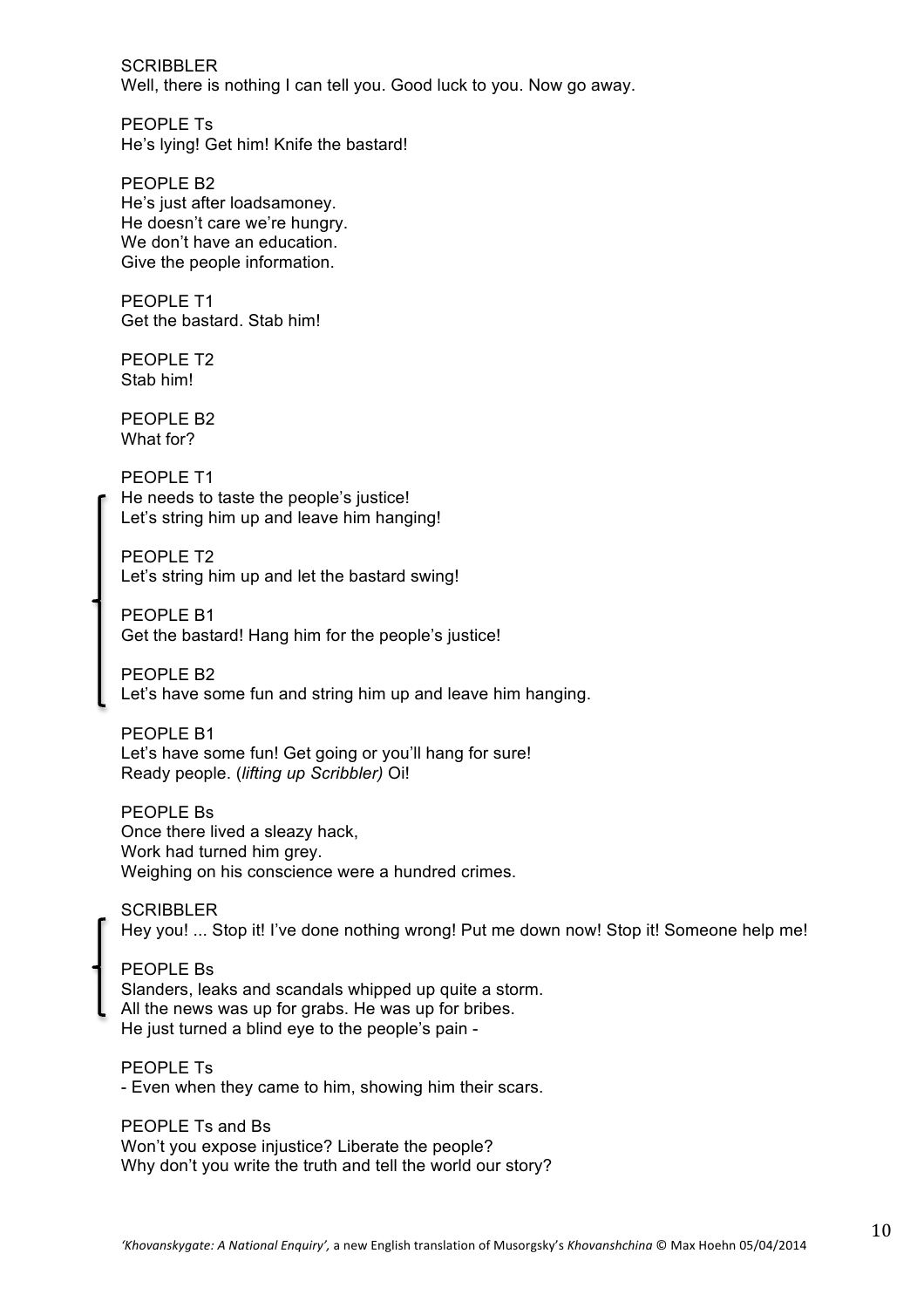PEOPLE Bs But the hack just snapped back -

PEOPLE Ts - "What's in it for me then?"

PEOPLE Ts and Bs Gently, we picked him up and held him by his collar. We cross-examined him and sentenced him for treason.

**SCRIBBLER** Stop it! Stop it! Take your hands off me. Let me go you animals. Let go of me. I am not your enemy. Let go now...Let go...Hear me out.

PEOPLE Ts Go ahead then.

SCRIBBLER It's too dangerous. I am putting my own life at risk. Do not get angry. I'm not responsible!

PEOPLE Ts and Bs Spit it out! Speak up!

#### **SCRIBBLER**

This is the end. Today my head will roll.

(*quoting Khovansky's latest decree*) "An emergency order resolves to give the city's police force the power to imprison without a trial those who defy their authority. The police have taken charge of the state. They demand a regime change."

PEOPLE Bs A reign of terror –

PEOPLE Ts - We're all in danger.

**SCRIBBLER** At midnight they launched the purges. Minister Ivanov was caught, arrested as a foreign agent. Then…they put the Minister to death on the orders of Prince Khovansky.

PEOPLE Ts and Bs Bunch of gangsters!

**SCRIBBLER** He had confessed he'd tried to kill the Tsar. He'd tried to poison him at dinner.

PEOPLE Ts and Bs He got what he deserved.

**SCRIBBLER** They wiped out half the Council.

PEOPLE Ts Who else was killed?

PEOPLE Bs Who else was killed?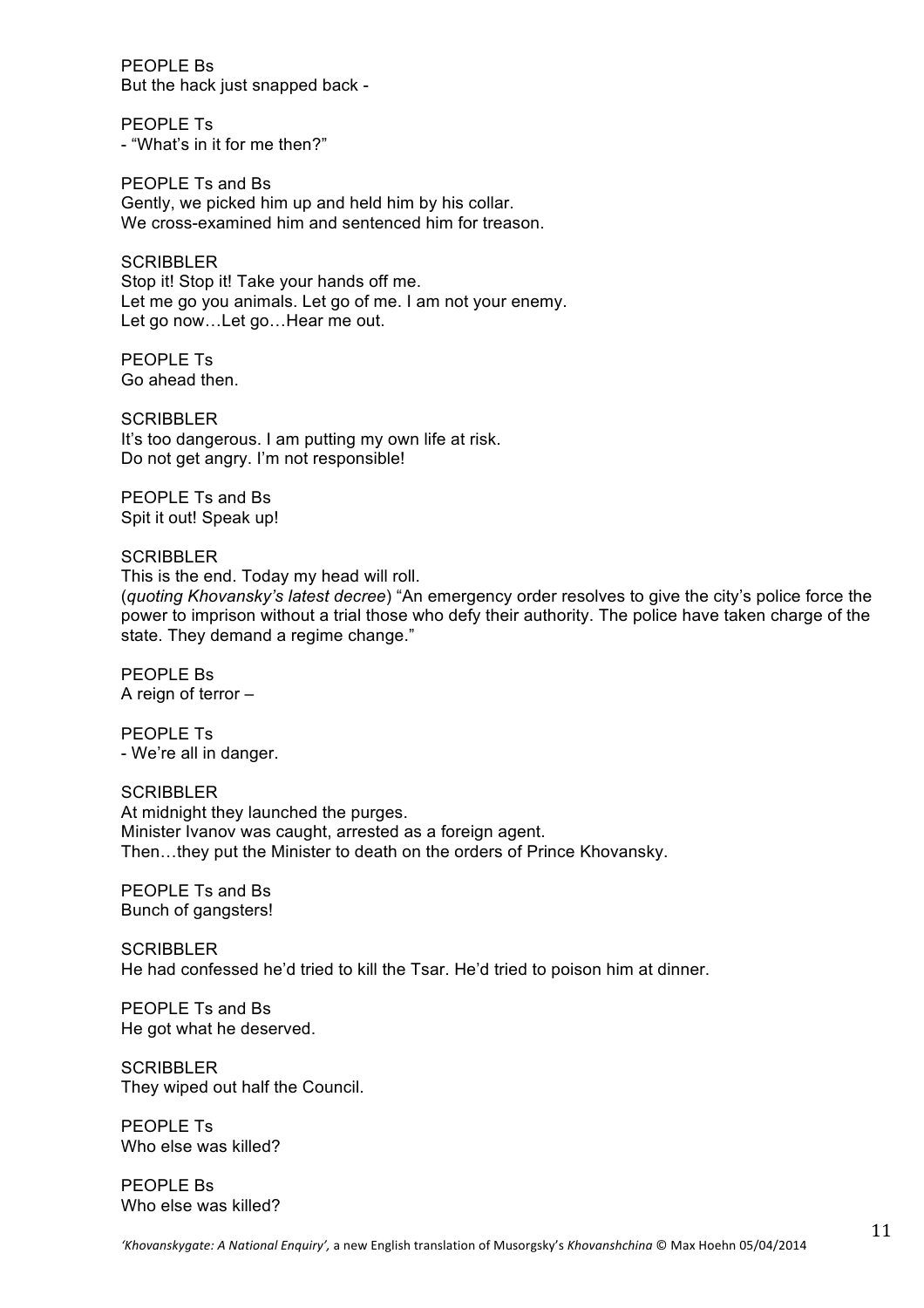**SCRIBBLER** Bryantsevy!<sup>1</sup>

PEOPLE Bs Who else is dead?

PEOPLE Ts Who else is dead?

**SCRIBBLER** The Solntsevies.

PEOPLE Bs What did they do?

PEOPLE Ts Why were they murdered?

**SCRIBBLER** Embezzling state funds and food supplies. Not to mention, showing contempt for our religion.

PEOPLE Ts Justice was done.

PEOPLE Bs Justice was done.

**SCRIBBLER** Beware! Whoever makes subversive remarks relating to the Moscow police will meet a bloody end.

PEOPLE Ts Hear that?

PEOPLE Bs Did you hear that?

**SCRIBBLER** Go home! Hide! If you do not conform you shall be punished without mercy.

PEOPLE Ts Liar! Liar!

PEOPLE Bs Don't believe it!

**SCRIBBLER** God is my witness, brothers.

PEOPLE Ts Jesus Christ!

PEOPLE Bs The Terror has returned.

"""""""""""""""""""""""""""""""""""""""""""""""""""""""

<sup>&</sup>lt;sup>1</sup> The names of the victims of the purge, 'Bryantsevy' and 'The Solntsevies' were changed to 'Most of them' and 'The Treasurer' in the Birmingham production.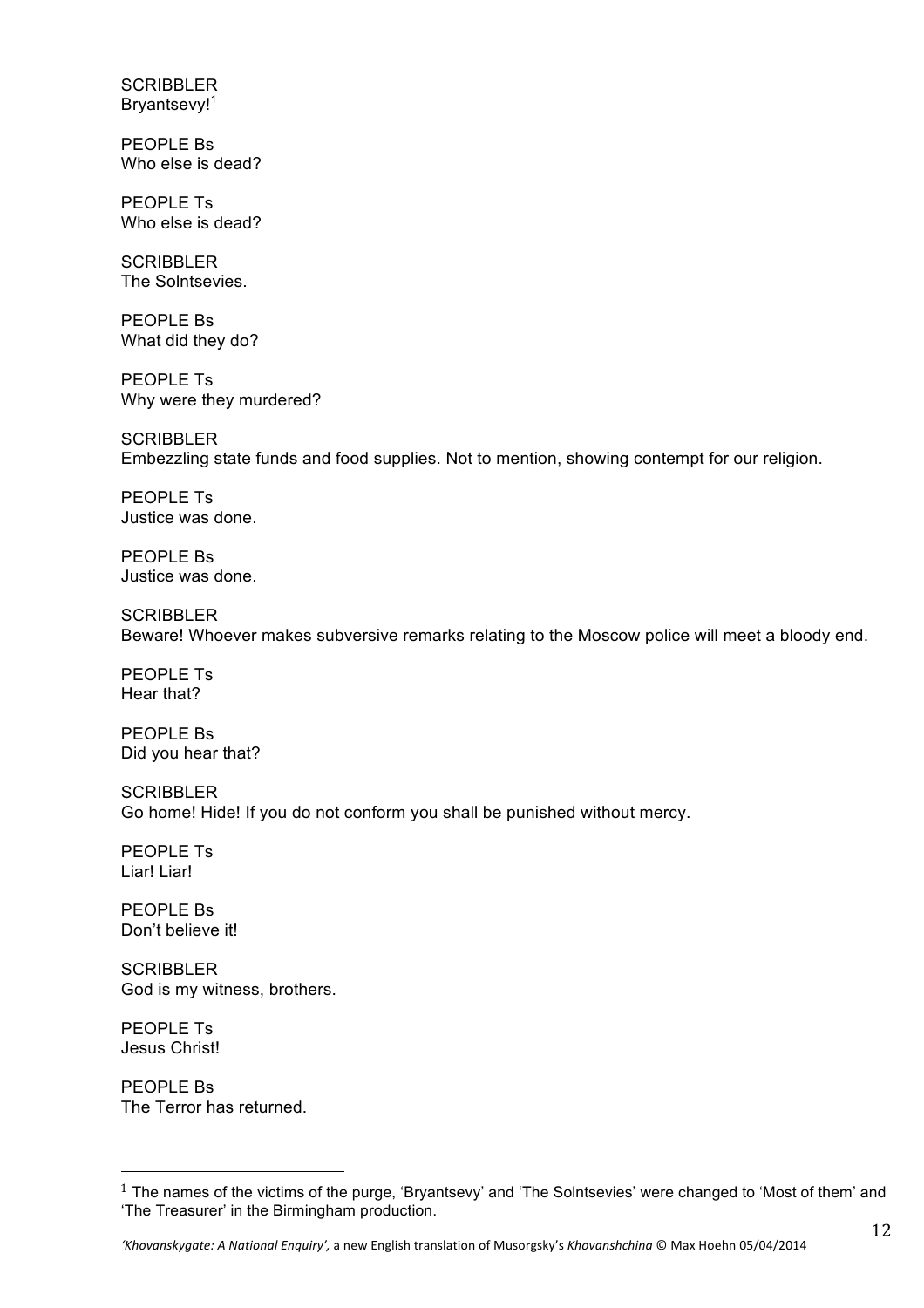PEOPLE Ts and Bs Oh poor Russia, mother of us all. All your hopes of peace are at an end. Russia bleeds and cries for freedom. She's oppressed. We fight to have a voice. No invader lays waste to the land. Russia's pain lies deep inside us. Civil war is tearing us apart. We are ruled by fear and hatred. *(Offstage trumpets are heard, heralding the approach of the Khovanskys and their supporters).* We have suffered in silence for too long. We've endured, endured and kept quiet. Who can bring relief from this pain? Who can save us from ourselves?

CHILDREN *(offstage)* Look guys! Here they are!

WOMEN *(offstage)* Let's show them, sisters! All together now.

**BOYS** Hit it!

PEOPLE Bs What's all this shouting?

PEOPLE Ts Who is coming?

**SCRIBBLER** Moscow's butcher is approaching. Slip away now. Don't make trouble. *(Exits).*

PEOPLE Ts and Bs Clear off! To hell with you!

WOMEN *(arriving in the main square with banners and Khovansky campaign leaflets)* Sing to Prince Khovansky! Sing to our Champion! Sing to Prince Khovansky. 'Glory! Glory!'

POLICE Our Chief is here. Our Chief is here.

PEOPLE Ts Let's join the crowd. It looks like fun.

PEOPLE Bs A worker's holiday?

#### WOMEN

Sing songs of praise! Our Leader's here. Line up and cheer! Our Champion's arrived. Dance for Khovansky! He's our man! Dance!

CHILDREN Glory! Glory to our Leader. Dance!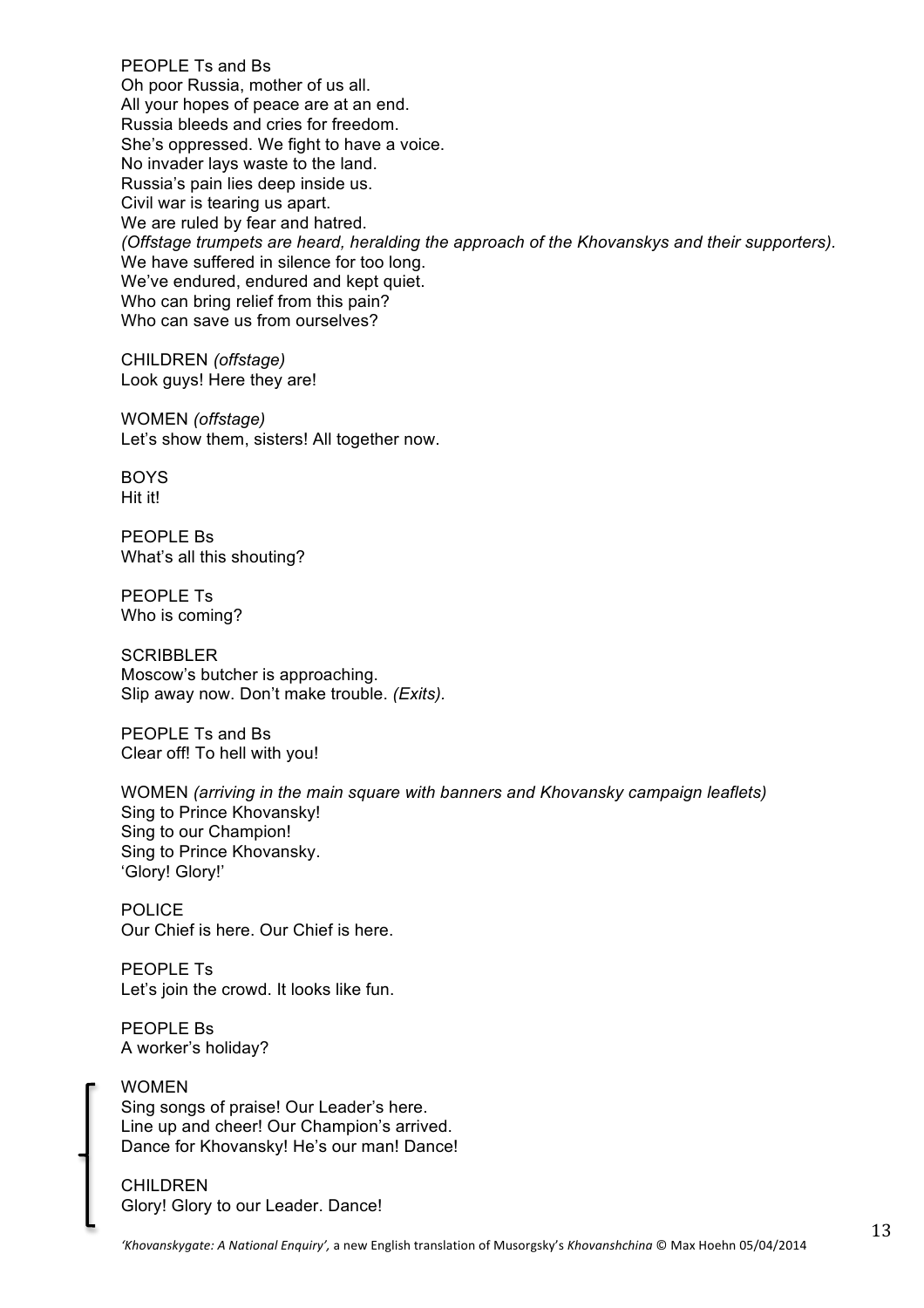POLICE The Chief is here.

PEOPLE Bs It's a party. Party! Party!

PEOPLE Ts Must be a holiday today.

PEOPLE Ts and Bs Ev'ry day's a holiday.

POLICE He's here! He's here!

WOMEN Hail to our Leader!

**BOYS** Hail Great Leader! God save our Hero!

POLICE Keep back. Clear the way.

PFOPLE Policemen. Bunch of murderers.

WOMEN/BOYS God save Prince Ivan Khovansky!

POLICE Our Great Chief is here.

POLICE *(addressing the crowd)* God be with you. Children of Christ. Brave and loyal patriots. Prince Khovansky speaks to the nation. Pay attention. Listen closely. And here he is…

*Enter Ivan and Andrei Khovansky.*

IVAN KHOVANSKY People! Power to you! Our glorious land (Jesus wept!) has plunged into chaos … Because of the state's corruption…Because of the Tsar and his oligarchs. Am I right?

TUTTI Yes! Yes! Leader! Teacher! Justice! Justice! Times are hard!

IVAN KHOVANSKY It's my duty to fight for the Russian people. Tsar Peter would change our country's values. Change our Church! (Jesus wept!) Am I right?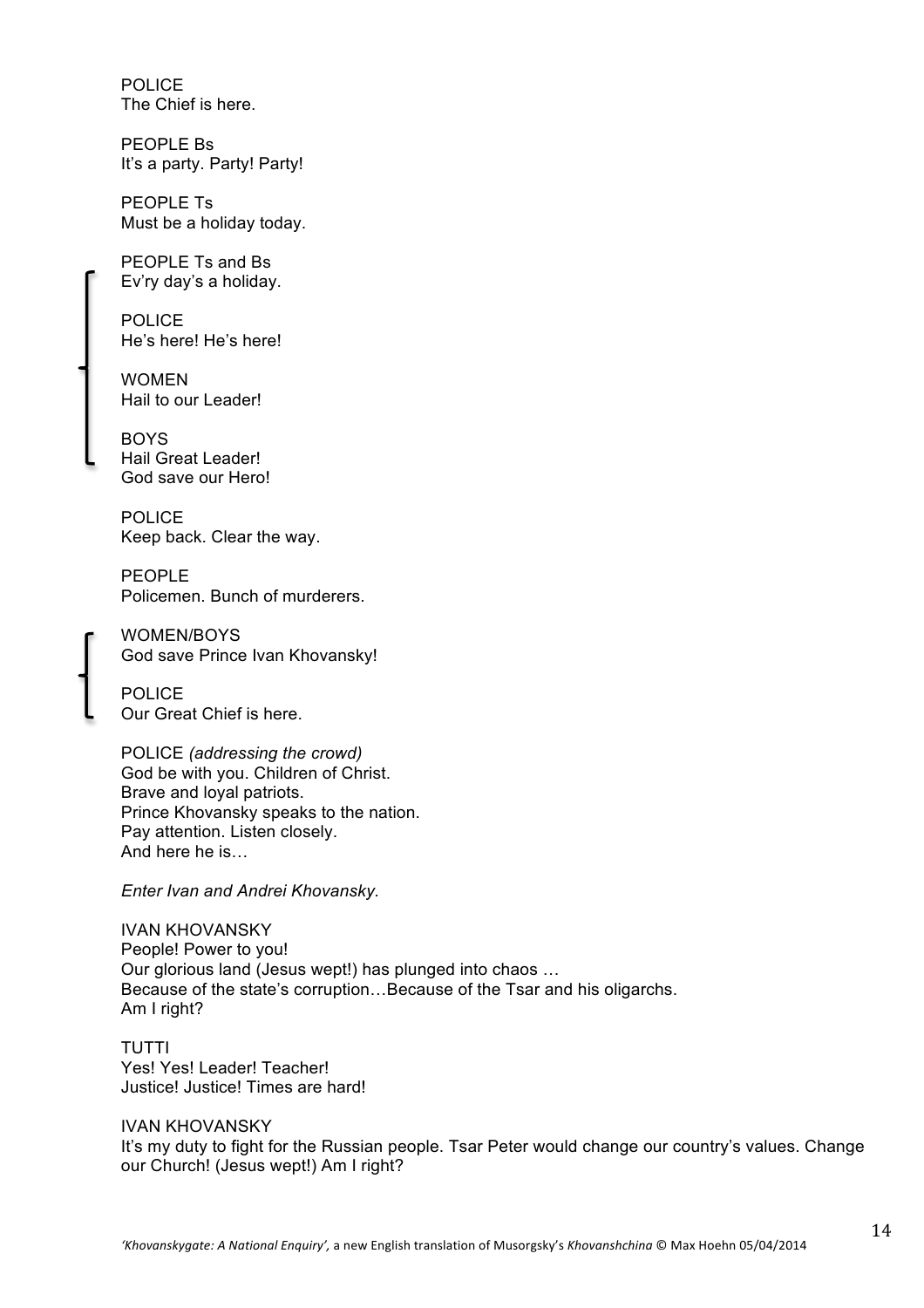TUTTI Yes! Yes! Now give us justice. Justice! Father! Justice!

IVAN KHOVANSKY Police! You're hungry for some action? (Jesus wept!)

POLICE Lead us forward, father.

IVAN KHOVANSKY Today parade through the streets of Moscow. God bless our noble mission. Honour us!

PEOPLE Hail Great Leader. Hail Great Teacher. Hail Great Warrior. Man of the People. Celebrate! Chant his name! May he triumph! God grant him glory!

POLICE Our Chief is here.

TUTTI Hail Great Leader. Hail Great Teacher. Hail Great Father. Grant him glory.

POLICE Our Great Chief is here.

**WOMEN** Glory!

PEOPLE Ts Glory!

WOMEN/PEOPLE God grant him glory *etc*

POLICE Our Chief is here. Your hero has come.

*All exit. Enter Emma pursued by two policemen. Andrei Khovansky watches her.*

EMMA Let go! Let go! *(to audience)* He'll hurt me. Somebody help. He'll hurt me!

ANDREI No! No, adorable bird, play with me or I'll punish you.

EMMA *(to audience)* Help me! Help me! Do not let him hurt me!

ANDREI Stop resisting. I know you want me. Kiss me or I'll force you.

EMMA *(to audience)* Everyone! I know this man. He's Andrei Khovansky. He murdered my father. He had my husband exiled. Right in front of me he raped my mother, leaving her to die. Am I next? *(to Andrei)* Go on. Kill me as well. I am ready to die.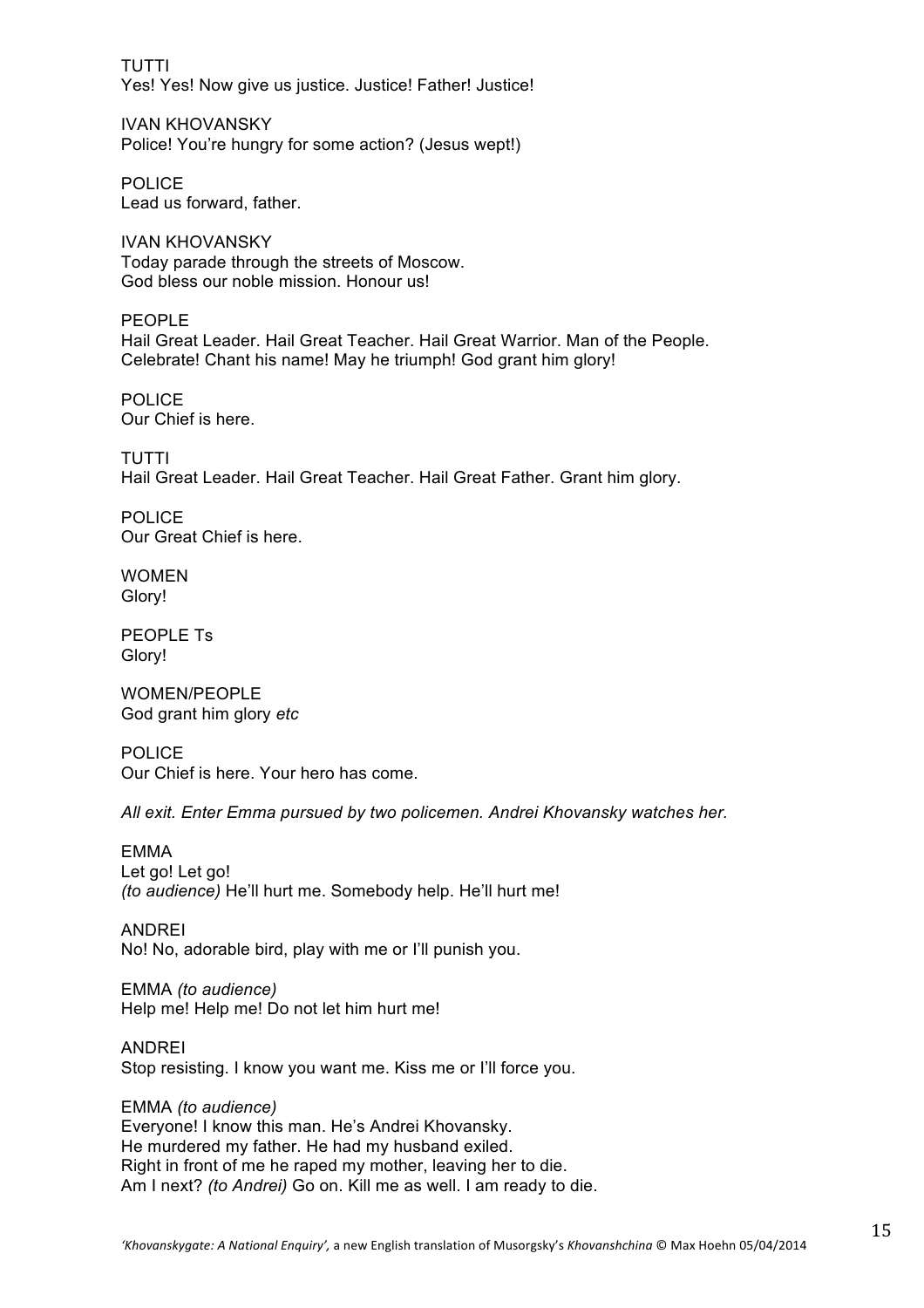#### ANDREI

The more you cry the more you excite me. Trembling and shivering your tears are seducing me. I am in love with you. Give in to me. Why do you hide away your pretty eyes? Don't be shy, Emma -

EMMA - I'll never give in. You abuser! I'd rather die than give in. So kill me!

#### ANDREI Give in to me.

EMMA (*praying*) Help me God.

ANDREY I can't wait anymore.

EMMA *(to Andrei)* What do you mean to do?

ANDREI I'll make you my wife. My Empress Emma -

EMMA - Why are you mocking me? -

ANDREI - I'll soon be the Tsar of Russia.

Why won't you make me happy? You've no idea how I suffer.

EMMA (*praying*) God, my protector, strength and shield.

ANDREI Why are you frightened? I'm in love with you…Give in to me.

EMMA No…

MARFA (*unseen*) Give in to him…

ANDREI Submit to me.

MARFA *(unseen)* Submit to him.

EMMA Is there no one who'll help?

ANDREI Emma.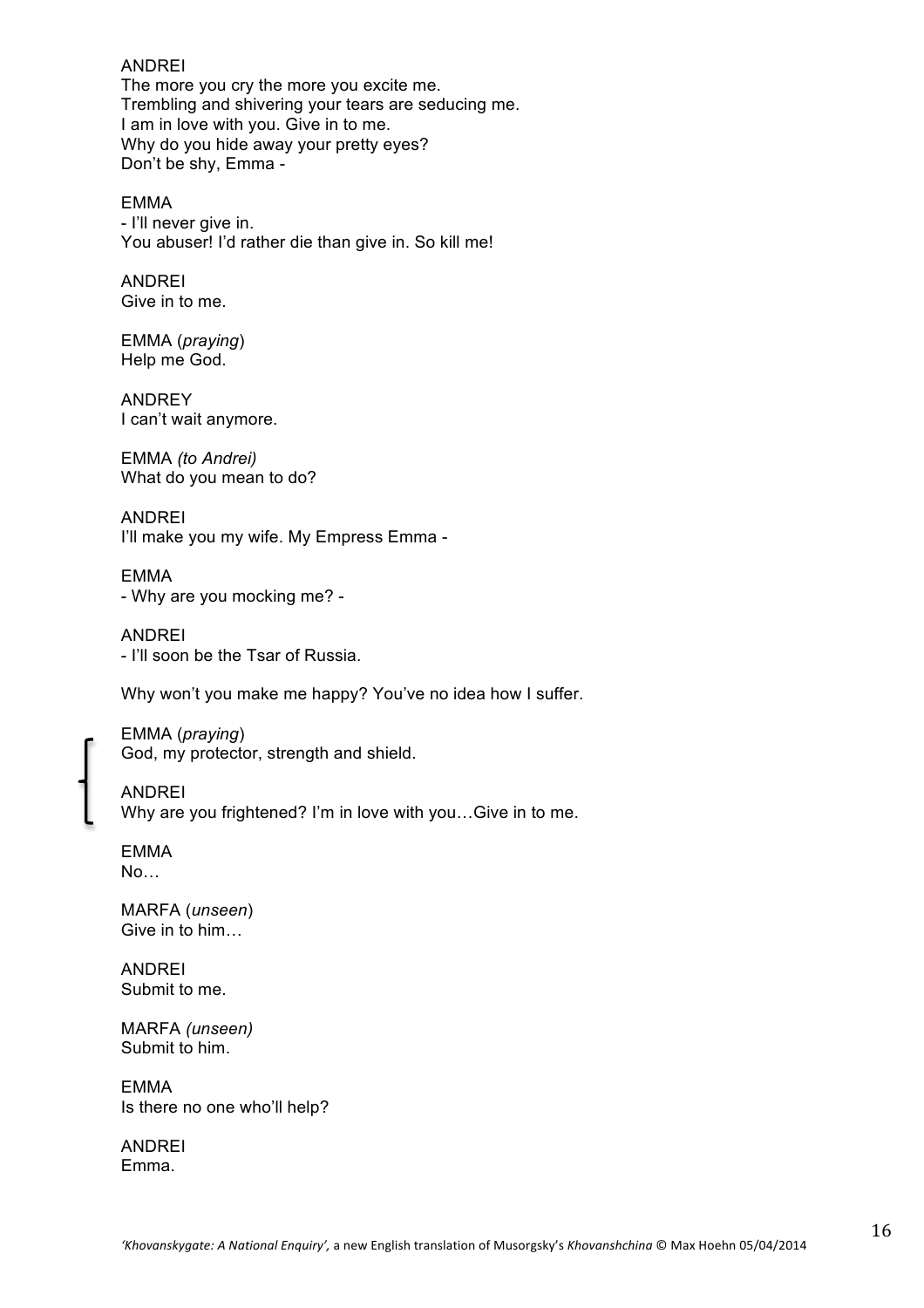EMMA Don't touch me! Don't touch me! I have told you I'd rather die. So kill me!

ANDREI On your knees! I've had enough. You will not keep me waiting.

EMMA *(to audience)* Will nobody help me? He wants to rape me.

ANDREI No, there's no one who can save you. You are now my prisoner.

EMMA Someone help me! -

ANDREI - No! Stop resisting! -

EMMA - Don't touch me!

ANDREI No. No one's here!

MARFA *(appearing)* I'm here.

ANDREI Marfa?

### MARFA

I am touched by the way you keep your promises. Clearly, darling, you've lost the love you felt for me. You gave your word to me. You swore that you'd be true. I believed in you. I put my trust in you, my love. And now you're bored with me. I wish you happiness.

EMMA

I am not guilty. Please take pity on me.

MARFA You're safe with me now. Open your heart to me.

ANDREI That crazy woman follows me everywhere.

### EMMA

You're kind to me. Will you take care of me? He's frightening. Make him go away. He's a murderer, who stalks me night and day.

### MARFA

I know your pain. I have suffered. I have seen it all. God is watching. No one will hurt you. I will free you from Khovansky's clutches.

### ANDREI

Like a snake, she spits…I'll find you and then I'll silence you. You have provoked me long enough.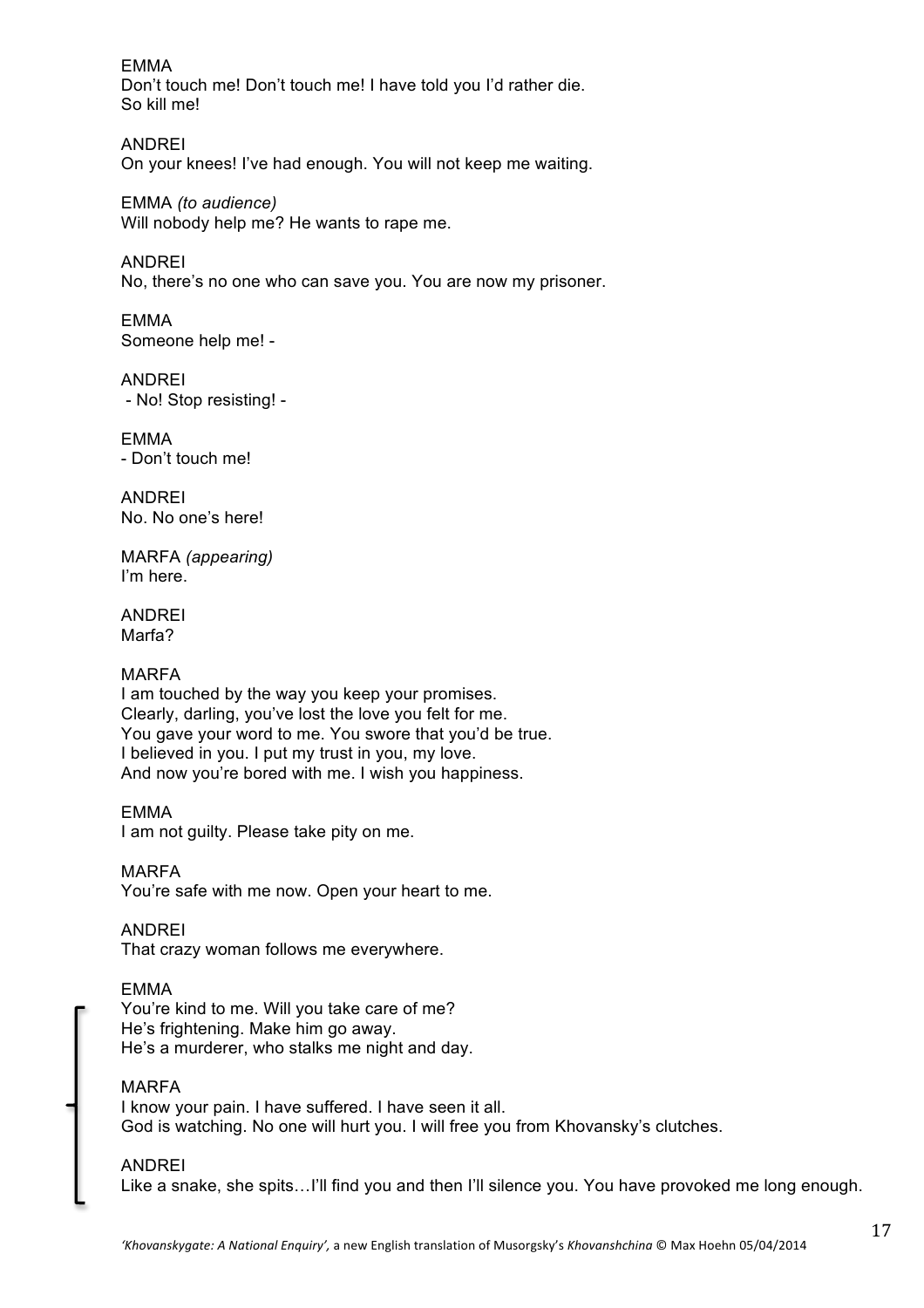#### MARFA

You are not guilty. You're pure and innocent.

#### ANDREI

What are you playing at - you dirty girls? *(to Marfa)* Poor Emma. I don't think that she's your type.

#### MARFA *(to Andrei)*

Are you not ashamed of your behaviour? You have lied and cheated me of happiness. Have you grown so spoilt and so arrogant that my suffering doesn't mean a thing to you?

# ANDREI

Shut up, you witch!

#### MARFA

Have you broken the vows you made? Do you love this woman? This infidel? Have you sold your soul to the Antichrist? Are you damned to suffer God's punishment?

#### EMMA

He can't speak. He is frightened…Maybe he has hurt her too.

#### ANDREI

Help me God! She'll denounce me. Ruin me. She will expose me. The Church will throw me out.

No! I won't give her up. No! I'd rather kill her first.

You must have heard a hundred times how Boy meets Girl and falls in love. Then the Boy grows tired of her. He has no time for her. So he decides to say good-bye to her and stop deceiving her. He takes out his knife to kill her!

### EMMA

Ah!

#### *Andrei attacks Marfa, but she parries his blow with her own weapon.*

#### MARFA

Our story has a different ending. …But this is not the death I have in mind for you.

#### MARFA

I am not the one who will release you from your misery. I see your future. My sick heart now knows the truth. I have a vision. I see a temple filled with light.

#### EMMA

He's a madman. He's possessed. Dear God, protect her. Defend her from this murderer. This woman saved my life. What can I do for her?

#### ANDREI

She was sent by the Devil to pester and torture me. Why won't she go away. She follows me and can't be stopped. She's fearless and dangerous. She wants revenge for the wrong I've done.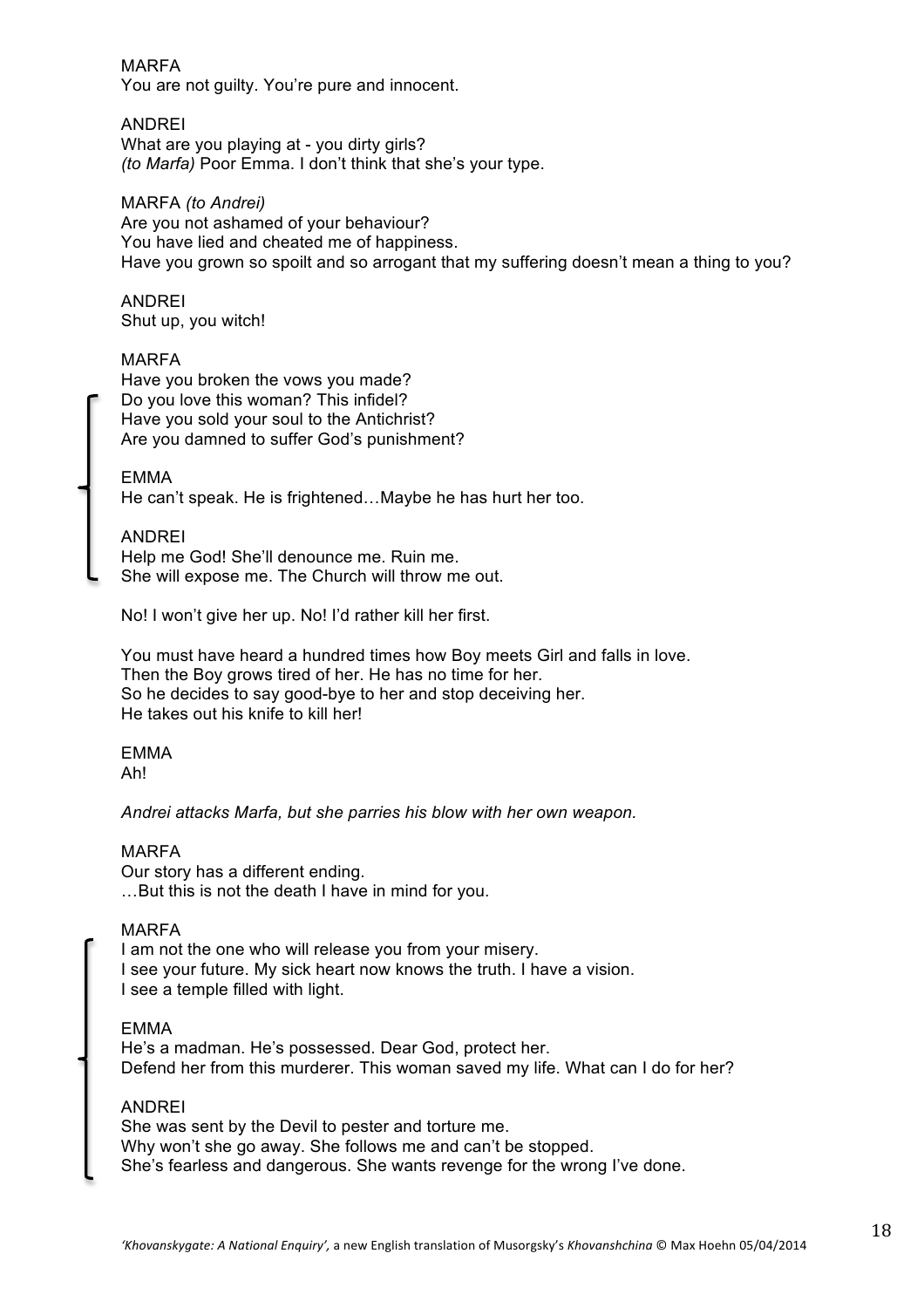MARFA And in this blazing furnace…

PEOPLE / POLICE *(offstage)* Hail Khovansky! Here he comes!

MARFA …Rise up the True Believers.

PEOPLE / POLICE *(offstage)* God grant him glory.

ANDREY My father's here.

EMMA What's that?

PEOPLE *(offstage)* Hail Great Leader. Hail Great Teacher. Hail Great Warrior. Man of the People Celebrate! Chant his name! May he triumph!

POLICE (*offstage*) Here he comes! Our Great Leader! Hail to Khovansky!

MARFA *(to Andrei)* Receive the Lord.

EMMA Help me! Protect my soul.

*Enter Ivan Khovansky, Police and People.*

IVAN KHOVANSKY What's the trouble? Andrei? Morning, Marfa…*(noticing Emma)* You're not alone. Hello there. Such snow-white skin. I like the look of her…She's mine. Police - arrest her!

#### ANDREI

Stop! No! She is not one of your victims. You cannot have her for your whore house. No! Let her go! That is an order. Take your filthy hands off her. I warn you.

IVAN KHOVANSKY Who would have thought?...My son?...*(to Andrei)* Well done. Police. Take her!

ANDREI Don't you touch her!

POLICE What should we do, lads? Disobey our leader?

ANDREI Sir…father.

IVAN KHOVANSKY (*sarcastically to his police)* Looks like I've lost all my power and authority. My own ungrateful son refuses to obey my orders.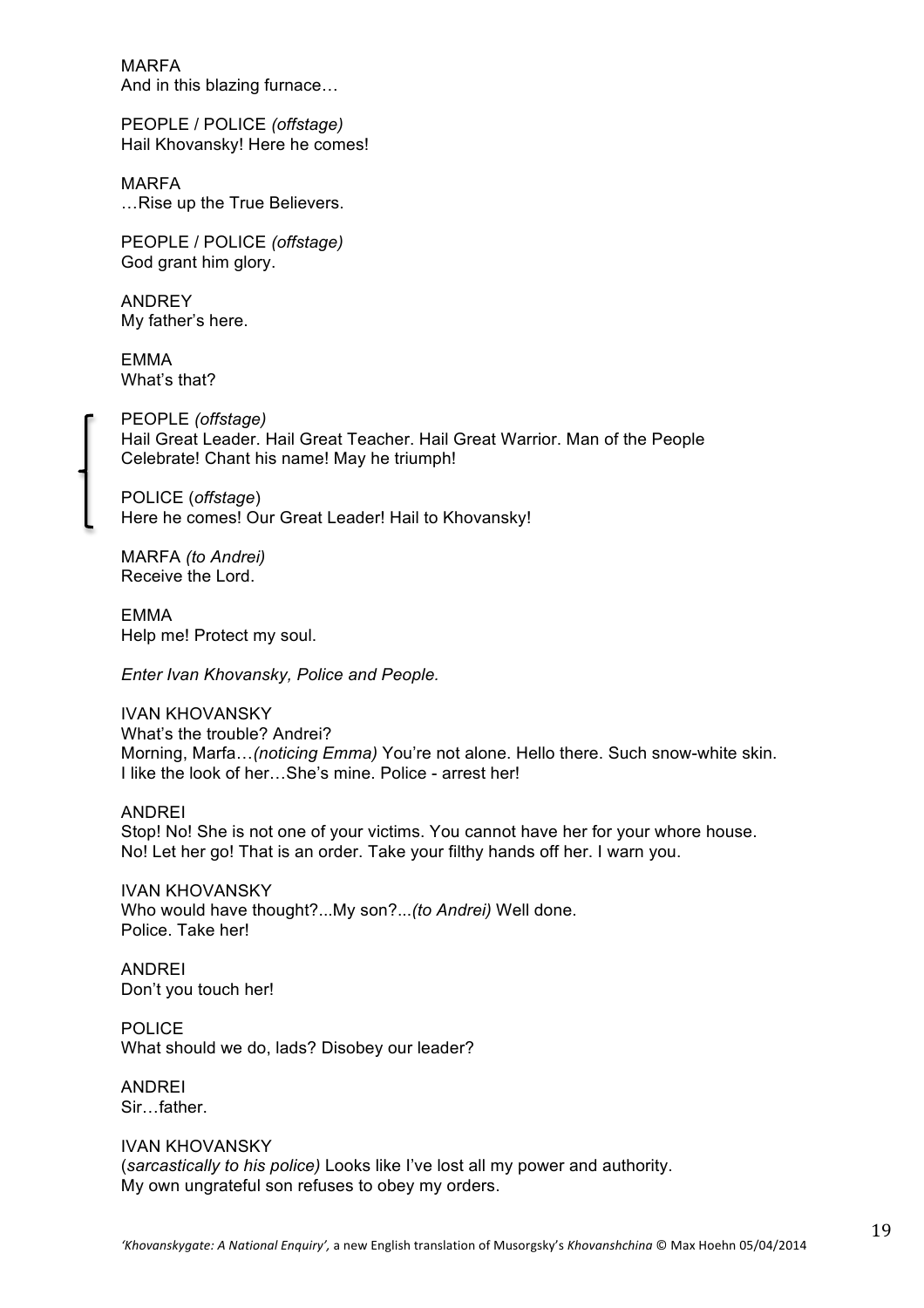ANDREI Wait, father.

IVAN KHOVANSKY So! You dare to defy me? You dare to provoke my rage? By the powers invested in our city's police force by the people -

ANDREI - Father -

IVAN KHOVANSKY - Bring me that girl. The state's security demands it. Take her to my home. Prepare a full interrogation.

ANDREI *(drawing his knife again)* I'll kill her first, you bastards.

*Enter Dosifei.*

**DOSIFFI** Stop! Godless infidels! What have you done to her?

EMMA Please whoever you are.

IVAN KHOVANSKY Who's in charge here?

EMMA They'll kill me! They'll kill me! Don't let them murder me. Help me!

**DOSIFFI** Marfa. Escort this woman to her home. Protect and keep her safe from danger and temptation, child.

MARFA Father. Give me your blessing.

DOSIFEI Peace be with you.

*Exit Emma and Marfa.*

DOSIFEI *(to the Khovanskys and the police)* You spawn of the Devil! I ask again. What have you done to her?

Our Faith is lost in darkness. Our spirits wither, starve and break. We are slaves to pride. Life is a bitter, painful fight. Without hope we struggle on. We forget the true religion, surrender our simple freedoms.

True Believers. God calls on you to fight for what you believe. A Holy War. A final sacrifice. My soul sighs. My spirit freezes. Will we save our true religion? *(to Ivan Khovansky)* Will you join me in this holy war?

IVAN KHOVANSKY Police! It's war! Send in the tanks and clear the streets. Get moving. Close off all the city exits. God bless us in our work.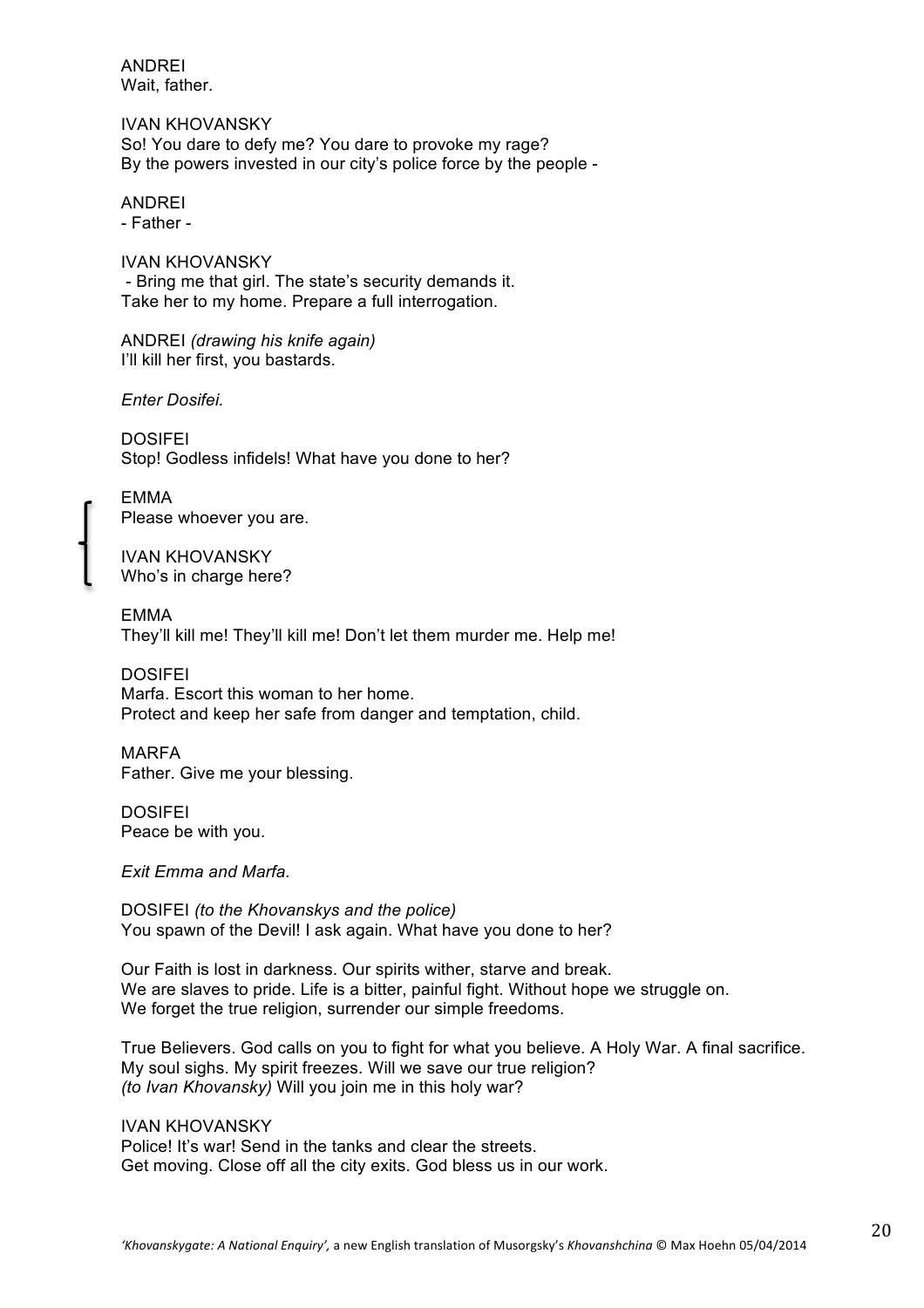POLICEMEN We'll die for our religion!

IVAN KHOVANSKY Declare martial law. Prince Andrei. Get back to the campaign.

*Exit Ivan and Andrei Khovansky and police.* 

DOSIFEI Father. Give hope to your children in this battle. Lord. May belief inspire and sweeten our pain. May our children hope and dream. Brothers! Pray with me. Can we preserve our faith? Sing now, brothers! Sing how we will transcend the world. Our time is short.

OLD BELIEVERS Ts Lord God. Save our souls from this empty, souless world. Help us to crush the Antichrist.

OLD BELIEVERS Bs Heavenly Father. Save our souls from this empty, heartless, souless world. Give us the strength to overcome the Antichrist.

DOSIFEI Father! My heart is open to you.

OLD BELIEVERS God of Light. Bless us. Give us strength.

*End of Act One.*

# **ACT TWO**

*Later that evening at Prince Vassily Golitsyn's home. The furnishings are in a mixture of Muscovite and European styles.* 

GOLITSYN *(alone, reading a letter from Sophia, Regent of Russia during Peter's infancy)* "Dearest darling Vassily. You're the light of my life. I'm so impatient to see you, to kiss you, to finally spend some time with you. How happy we will be when I come back and hold you in my arms, embracing you with all my love…

…My days are lonely. Full of state affairs. Often, distracted by the notes you write to me, I lose all sense of time. I miss you so."

Sophia. The years have worn you out, protecting your young brother, the Tsar. Are you still burning with desire and dreaming of the nights we spent together? The days when we were younger?

Can I trust this clever woman, who is so hungry for power?

No one can be trusted. Not her. Not now.

No. I will not believe her letter, her empty dreams of a life together, giving in to pleasure.

Yes, between the sheets you're quite a tiger. I've seen you throw your famous tantrums. Just one false step. A blunder. And then . . . Off with his head! Best be careful what I say.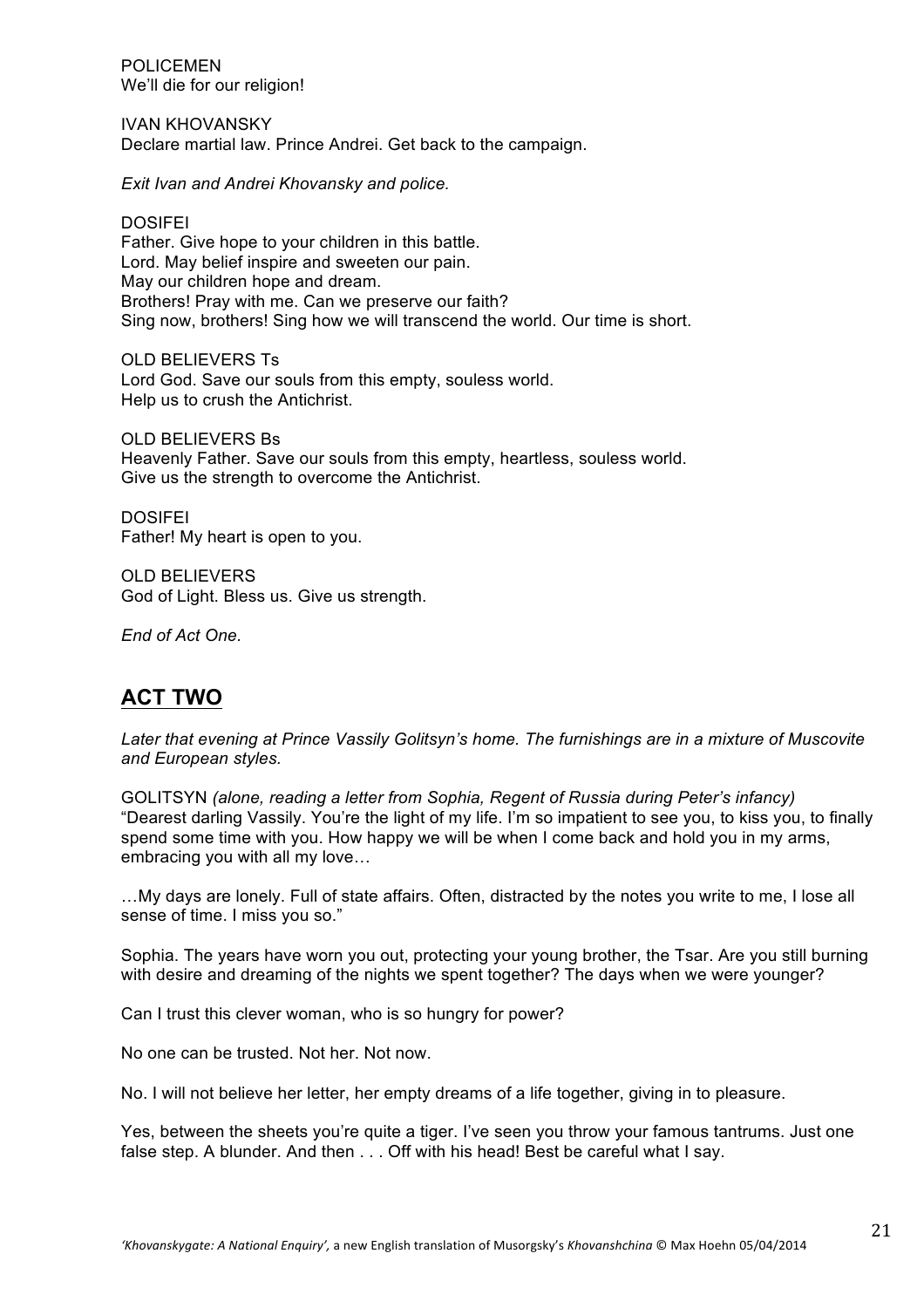(*opening another letter)* Ha! At last. A letter from my mother. Yes, it's arrived! The money I was promised. My prayers have been answered and I can face the future.

To change the world you need a little sponsorship.

*(reading) "* My sunshine, you know how much I miss you, my darling. I love you more than life itself. Be clean in thought and deed and listen to your conscience. Confess your sins. Beg for God's mercy…"

What is this? Could this be an evil omen?

Why am I so frightened of the future? I'm eaten up by fear and suspicion. I no longer can trust my judgement. I'm paralysed. I'm losing my reason.

(*reflecting on the letter*) "Be clean in thought and deed and listen to your conscience. Beg for God's mercy."

Scene between Lutheran Pastor and Golitsyn (*usually cut)<sup>2</sup>*

*Enter Varsonofiev*

Who's there?

**VARSONOFIEV** Your Grace. A word.

GOLITSYN Well?

VARSOFONIEV Someone wants to see you. It's that Lutheran Minister. He is a nuisance.

GOLITSYN Then show him in.

*Enter Pastor.*

PASTOR I'm grateful for all the help you give our Church. You have never turned away petitions from members of our Christian congregation…Forgive me. Can you spare the time to see me when you are so very busy?

**GOLITSYN** Explain what is the trouble. Take your time. We can talk freely. What disturbs you? I'm listening. I'm here to help you. Tell me everything.

PASTOR Hatred and prejudice consume us and poison our lives. It is Hell on Earth! It breaks my heart when I see such violence.

GOLITSYN What's the matter?

PASTOR Prince Khovansky Junior…

"""""""""""""""""""""""""""""""""""""""""""""""""""""""

 $2$  This scene was cut in Birmingham Opera Company's production.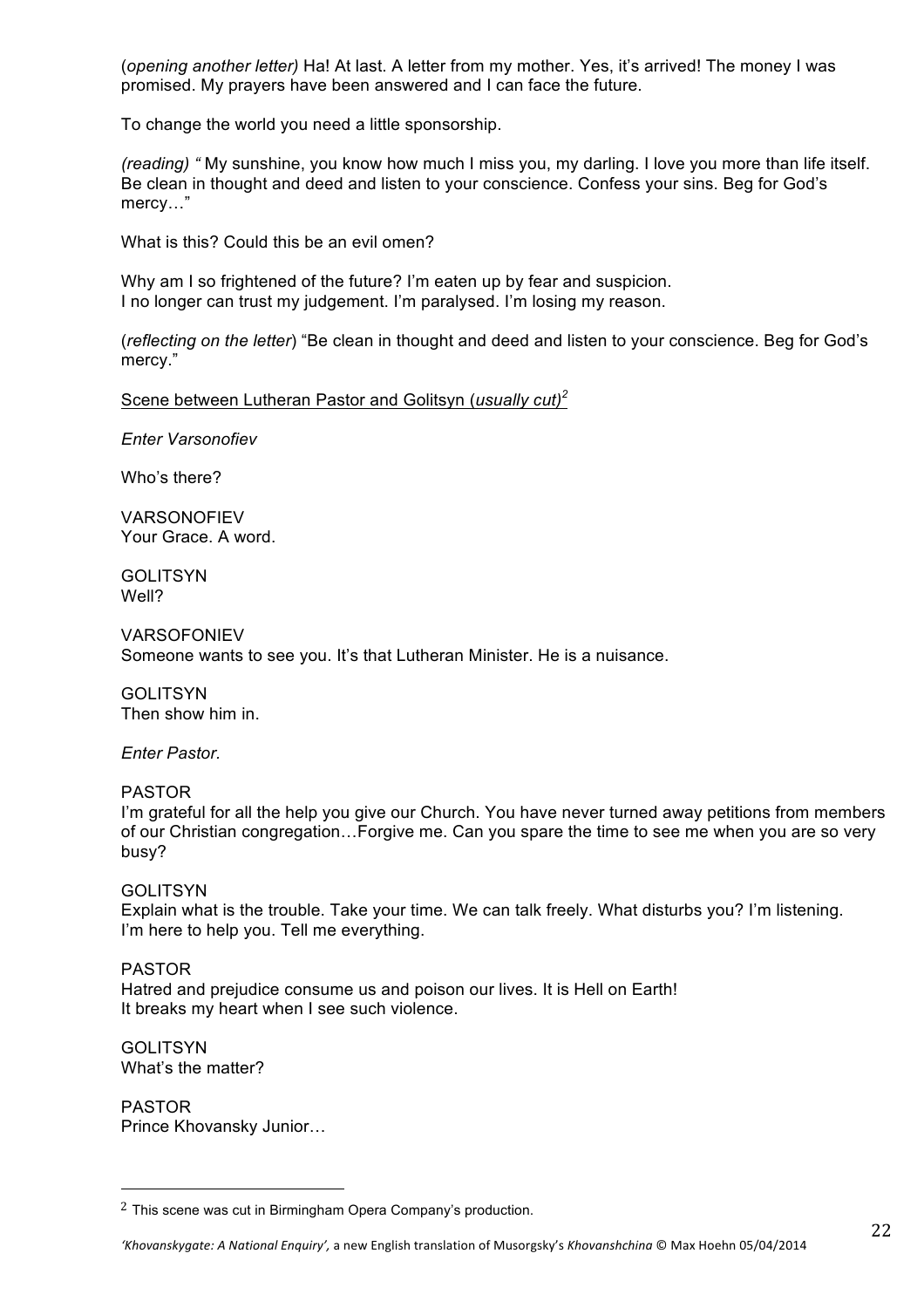GOLITSYN …Yes…

PASTOR …this morning attacked a girl.

**GOLITSYN** Go on.

PASTOR He took her prisoner.

**GOLITSYN** Really?

PASTOR A poor, defenceless orphan.

GOLITSYN Emma?

PASTOR That's right.

**GOLITSYN** So that's the trouble. Listen, Reverend Father. I suggest you take things slowly. I cannot condemn the private life of Prince Khovansky.

PASTOR *(aside)* Help me God**.**

GOLITSYN But, if it is within my power, of course, I promise to help your congregation. Grant you some freedoms, some religious toleration. Have faith. A change is coming.

PASTOR *(aside)* An opportunity.

**GOLITSYN** I will gladly consider your proposals. Let us work together, strengthening our friendship. I'm all ears, Reverend Father.

PASTOR I'm afraid. It's not so easy.

**GOLITSYN** I am listening.

PASTOR *(aside)* Emma is lost. But surely, God will help me win him over.

GOLITSYN Go on.

PASTOR I pray our Church may survive. I pray that peace may return. I pray our faith may not die.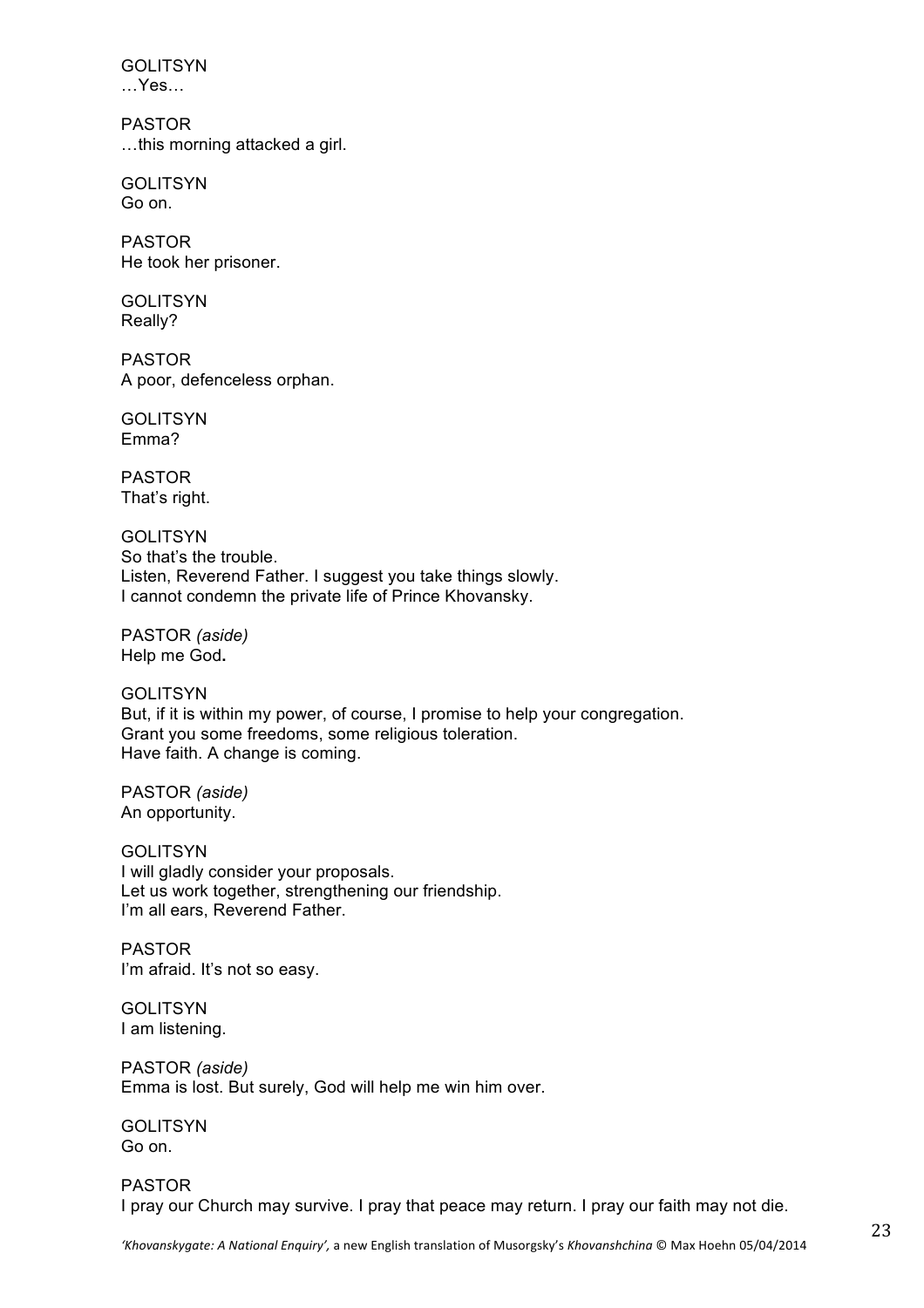Your Grace supports our cause. Would you help build a new Church for us? A home for our faith. We need one more. Only one more. I know you help foreigners in need.

GOLITSYN Take my advice, Reverend Father. Keep your ideas to yourself.

PASTOR Please understand me. Listen to me.

**GOLITSYN** You're mad and foolish! You've lost your mind completely! You'd cover all Russia with your foreign churches!

Now, listen. This evening I will discuss the current crisis. Khovansky Senior and Dosifei are coming. I am sure they would like to hear your views on religion…

PASTOR Prince. Your pardon. Forgive me.

**GOLITSYN** Well…Goodbye Reverend Father. Till the next time. Take care now. …Till the next time.

*Exit Pastor.*

What nerve! The schemer. Those robes hide a wolf!

*Enter Varsonofiev.*

**GOLITSYN** What now?

**VARSONOFIEV** Excuse me, sir.

**GOLITSYN** Well, what do you want? Huh?

VARSONOFIEV It's time for your consultation in private with your clairvoyant.

GOLITSYN You better keep your mouth shut. Your head is on the block. Understood?

GOLITSYN Forgive me, sir. I meant no harm. A visitor is waiting to discuss a private matter.

**GOLITSYN** That's better. Get out.

*Enter Marfa.*

MARFA

So, you've invited me to visit you in secret. Your spies have watched me closely.

#### **GOLITSYN**

Somone is sure to betray me. Even my friends can't be trusted. I stumble through my wasted life in search of a meaning and trembling at every step. I need some answers.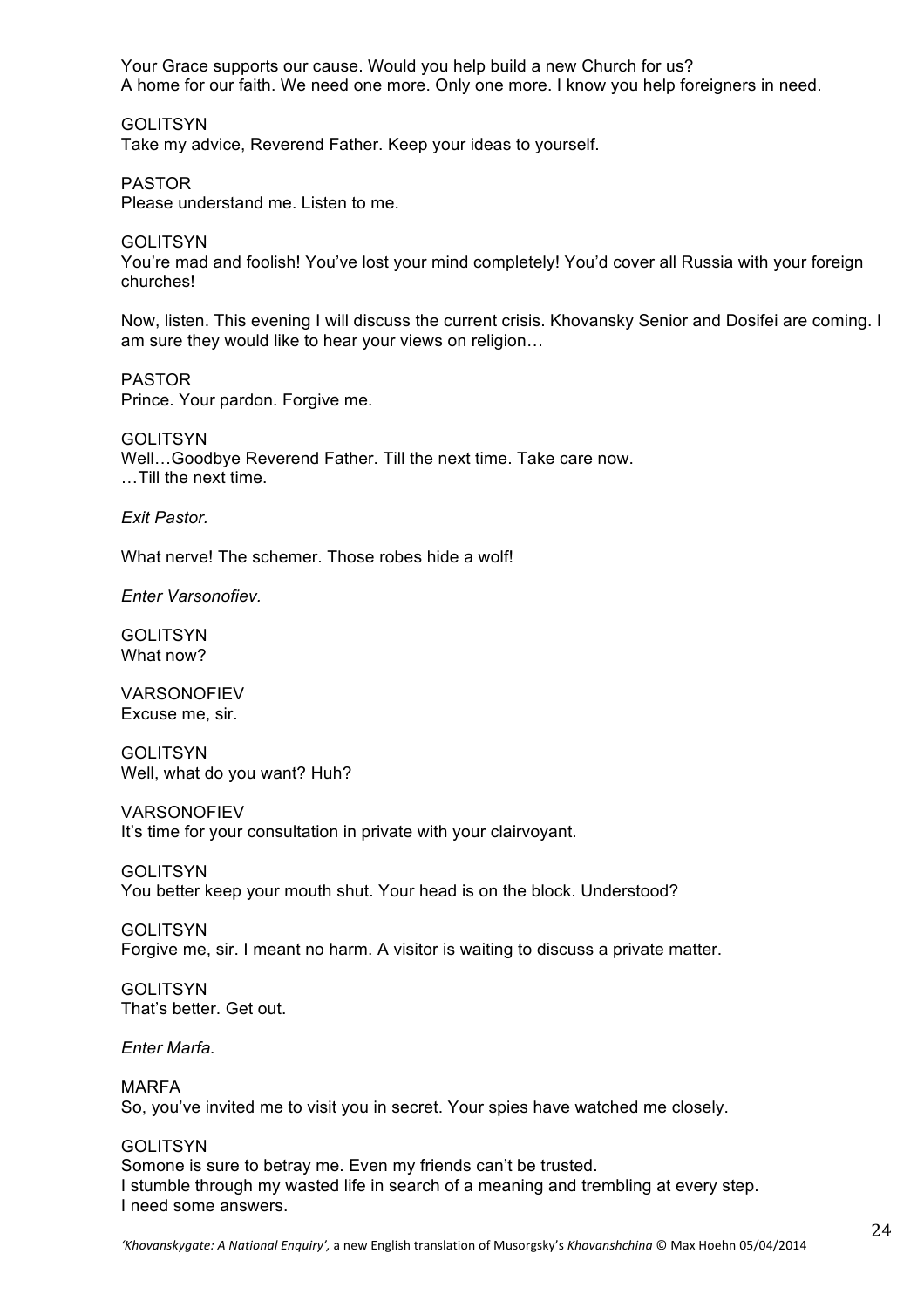MARFA What does the future have in store for you? Ask me? I can invoke mysterious spirits from beyond? Shall I?

**GOLITSYN** But how?

MARFA I need a bowl of water.

GOLITSYN (to Varsonofiev) A bowl of water.

*Varsonofiev exits and re-enters with a bowl of water. He places it in front of Marfa and exits.*

GOLITSYN *(to Marfa)* Begin.

MARFA Spirits of mystery Wake and appear to me. Souls of the afterlife And the underworld. I invoke you. Souls who have drowned themselves Souls who have damned themselves, Lost in a vast abyss, Lost in eternity, Come to me! Worn out by fearful dreams, This man demands to know What is his destiny? Shadows conceal the truth. Reveal his fate! Hushed and peaceful, the world stands still. Light floods the heavens, shimmering and bright. Spirits of mystery, Answer your sister's call. Fate now approaches you. Time to meet your destiny. Faces surround you. Faces that laugh at you. You are trapped by Friends who've betrayed you. Faces of friendswho loved you. Smiling, they point to a path in the distance. There I see it! I see your future!

**GOLITSYN** What can you see?

#### MARFA

Listen. A day of disaster awaits you. Shameful exile far from home. I see you deprived of your fortune and all alone, betrayed by your friends. Your great reputation. Your courage. Your knowledge. No, nothing can save you now. You cannot escape. You'll learn what it means to suffer and live in fear. Face your fate. Give in to the sorrow you feel and you will find truth through pain.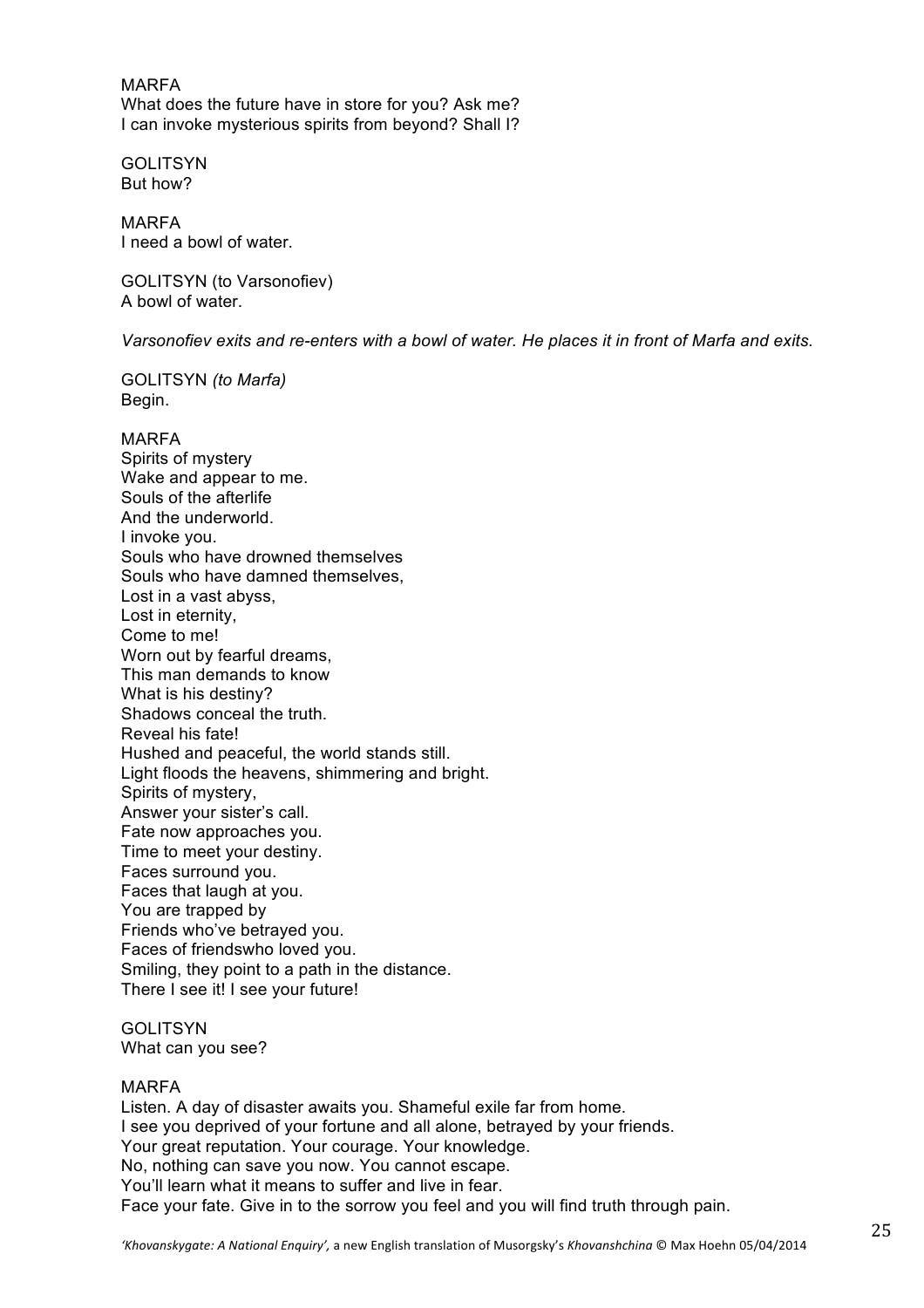**GOLITSYN** Go!

*Exit Marfa. Enter Varsonofiev.*

**GOLITSYN** *(to Varsonofiev)* Make sure she doesn't talk. Go and drown her in the marshes.

*Exit Varsonofiev.*

So that's what life has in store for me. Deep down I knew that I was in danger. Tsar Peter will force my resignation. I won't survive the damage to my reputation.

Once I felt so sure about the future. I thought that I could lead my country out of darkness. I fought to eliminate corruption. Restored our relationship with Europe. Secured a just and lasting peace for Russia.

All the eyes of Europe were upon me when, as Commander of the armies of the Tsar, I crushed the pride of the enemy invaders. I reached a settlement, winning back the land we lost in battle. Our Russian homeland. The fatherland, soaked in the blood of our heroes. I risked my life in service of my country.

All's faded to dust. All's forgotten. Oh my Russian land. Your past has wounded you. Your future is uncertain.

*Enter Ivan Khovansky*

IVAN KHOVANSKY You dare to keep me waiting, prince? Damn you!

**GOLITSYN** Won't you sit down –

IVAN KHOVANSKY - Sit down! (Jesus wept!) That's the problem. You have turned our world upside down. I'm the same as the working man. Equality has won. Show me where my place is!

**GOLITSYN** Won't you sit down.

IVAN KHOVANSKY Where? At your feet? Or hidden in the doorway, mixing with your servants? The scum of the earth!

GOLITSYN This is surprising. You are among the richest men in Russia. Moscow depends on you and your police force. But you whine about who you're sitting next to.

IVAN KHOVANSKY Christ! It's no joke, Golitsyn. Your political success does not impress me. You've betrayed our class with all your 'welfare reforms' and your 'modernised religion'.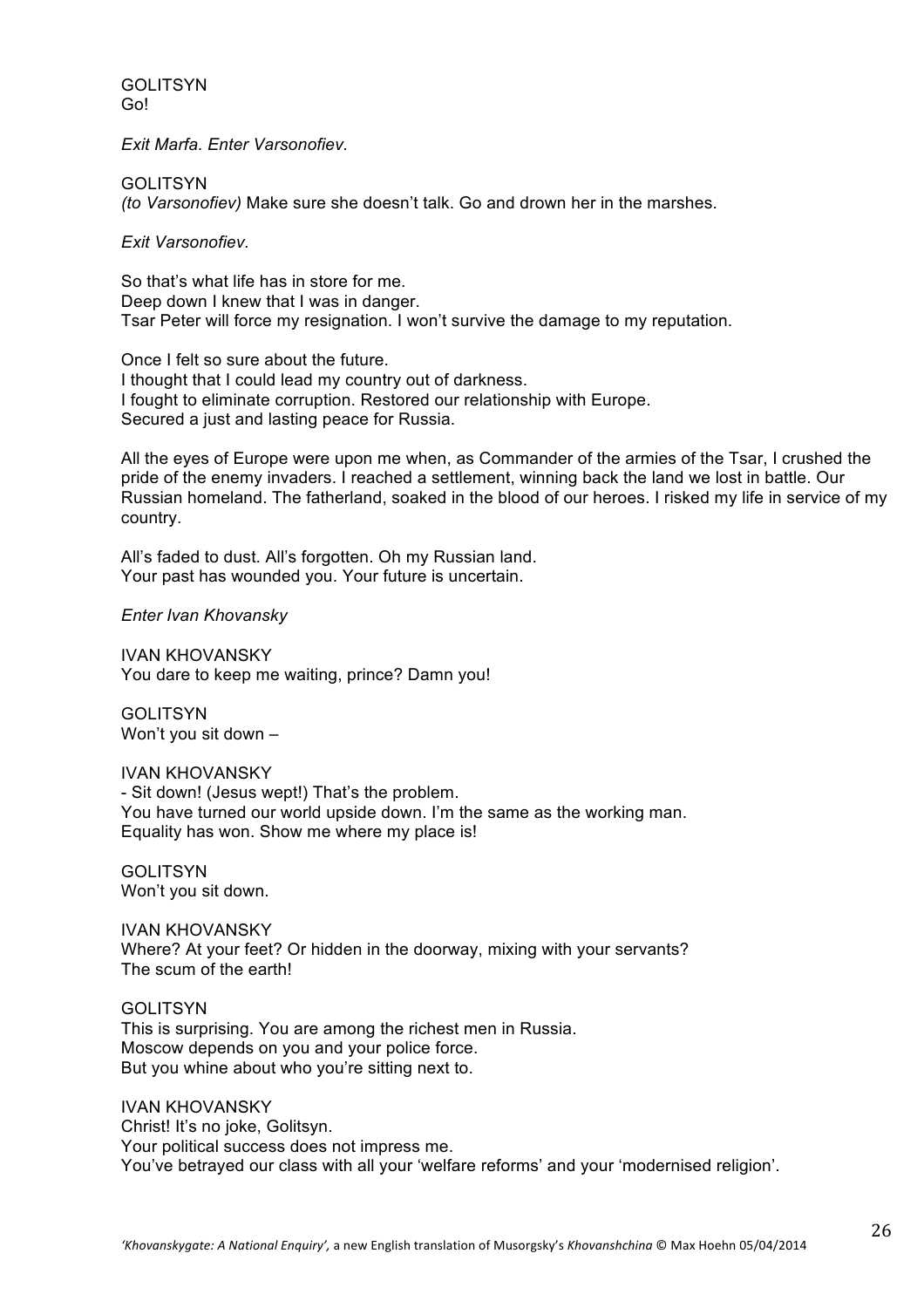GOLITSYN Betrayed?

IVAN KHOVANSKY You're finished, prince. Your fun and games are over.

**GOLITSYN** My fun and games?

IVAN KHOVANSKY Those godless Tartars believe all men are equal. If anyone stands out, they kill him on the spot. Perhaps you get in bed with Asian scum?<sup>3</sup>

**GOLITSYN** Stop! What was that? You're off your head! Control yourself, Khovansky.

IVAN KHOVANSKY Aha. That stung you!

GOLITSYN You bastard – you do enjoy provoking me, Khovansky.

I understand that change is painful. You are against it. But it's essential. (*becoming more provocative)* It's a miracle you're still in office. You're so behind the times, Prince Khovansky. There is no place for some old conservative, reactionary dinosaur, clinging to tradition.

Remember the prince who would not sit with workers – even when commanded by the Tsar. He whined and moaned and hid underneath the table – just like a spoilt, little brat.

IVAN KHOVANSKY This is ridiculous!

#### GOLITSYN

Down there the Tsar abused him like a dog. He threw him scraps of food to teach him a lesson. And you- Prince Khovansky! You – the famous commander, who tore through the city, reduced it to ashes, soaked the earth with blood. You are lost? You cannot find your place?! -

#### IVAN KHOVANSKY

- Your point is made. I have listened to your provocations. Did not react to your tirade of hatred. It's your turn so hear me out. Do not interrupt me.

Do not forget my heritage. Royal blood is flowing through my veins. And that is why your arrogance and pride are out of order. Who's Golitsyn?! Tell me what you're proud of? Tell me who you are?

You are the Prince of military incompetance. Half Russia's army died of hunger. Their blood is on your hands!

*Enter Dosifei*

**GOLITSYN** Stop! Who are you to question my decisions?!

IVAN KHOVANSKY Shame on you! It's the truth!

"""""""""""""""""""""""""""""""""""""""""""""""""""""""

**GOLITSYN** 

No! You lack the brains to understand what I was up against.

<sup>3</sup> Alternative closer to the original: 'Perhaps you take your cue from savages.'

<sup>&#</sup>x27;Khovanskygate: A National Enquiry', a new English translation of Musorgsky's Khovanshchina © Max Hoehn 05/04/2014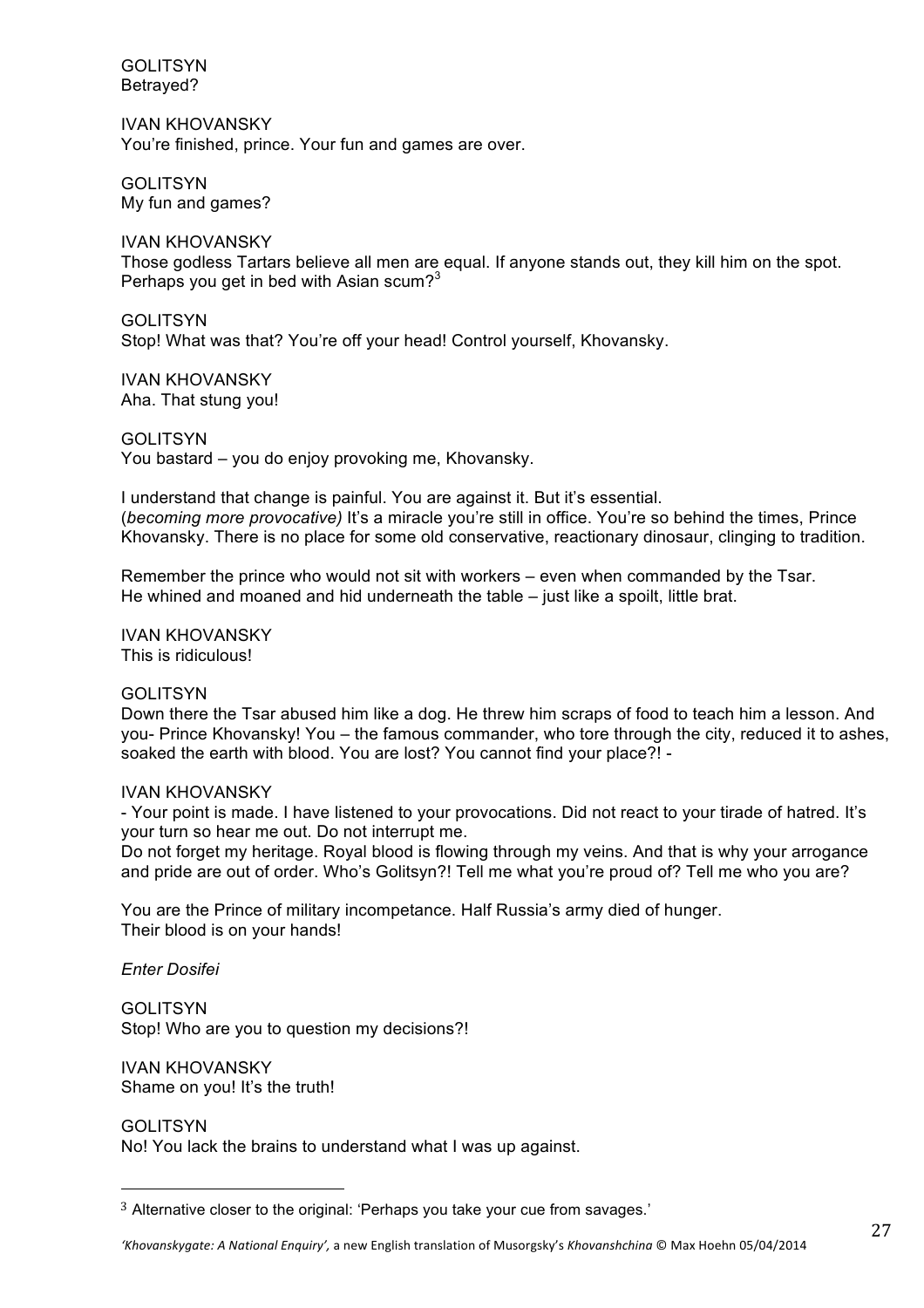IVAN KHOVANSKY You deny it?

DOSIFEI Make peace. Control your rage. Control the pride within you. Petty quarrels will not save our country.

Princes. Think of the cause we're fighting for. Today we hold a meeting. Millions of lives depend on us. You peck away like roosters in a fight! Peck! Peck!

**GOLITSYN** Dosifei! Back off. It's none of your business. Don't forget! You're just a priest and not a prince. Our ways are different.

DOSIFEI I never forget. Do I need to remind you? My former life. That other life is buried and forgotten.

GOLITSYN What's forgotten? What have you been hiding?

**DOSIFFI** I turned my back on privileges. I was born Prince Myshetsy!

GOLITSYN Prince Myshetsky.

IVAN KHOVANSKY Myshetsky?

#### GOLITSYN

Well, well. I heard some rumours, but I just laughed at them. A Russian Prince would never have renounced his birthright in favour of a life of bible bashing.

#### IVAN KHOVANSKY

Obviously. If you're born a Prince of Russia, you've a duty to your country. Black robes and fasting are not for us. They don't suit us well.

DOSIFEI A priest is the conscience even of great princes. Listen. We've come together for a meeting. Let's start. The time is passing.

**GOLITSYN** First let us look for common ground. Please explain your positions.Where do we agree?

#### **DOSIFFI**

There's only one position. Danger threatens Holy Russia. Do you intend to save her? … No one answers.

GOLITSYN

We need to know our strengths. Who will support us?

DOSIFEI

God will. God supports us. Our faith is our strength.

#### GOLITSYN

Yes, faith we take for granted. We need more than that.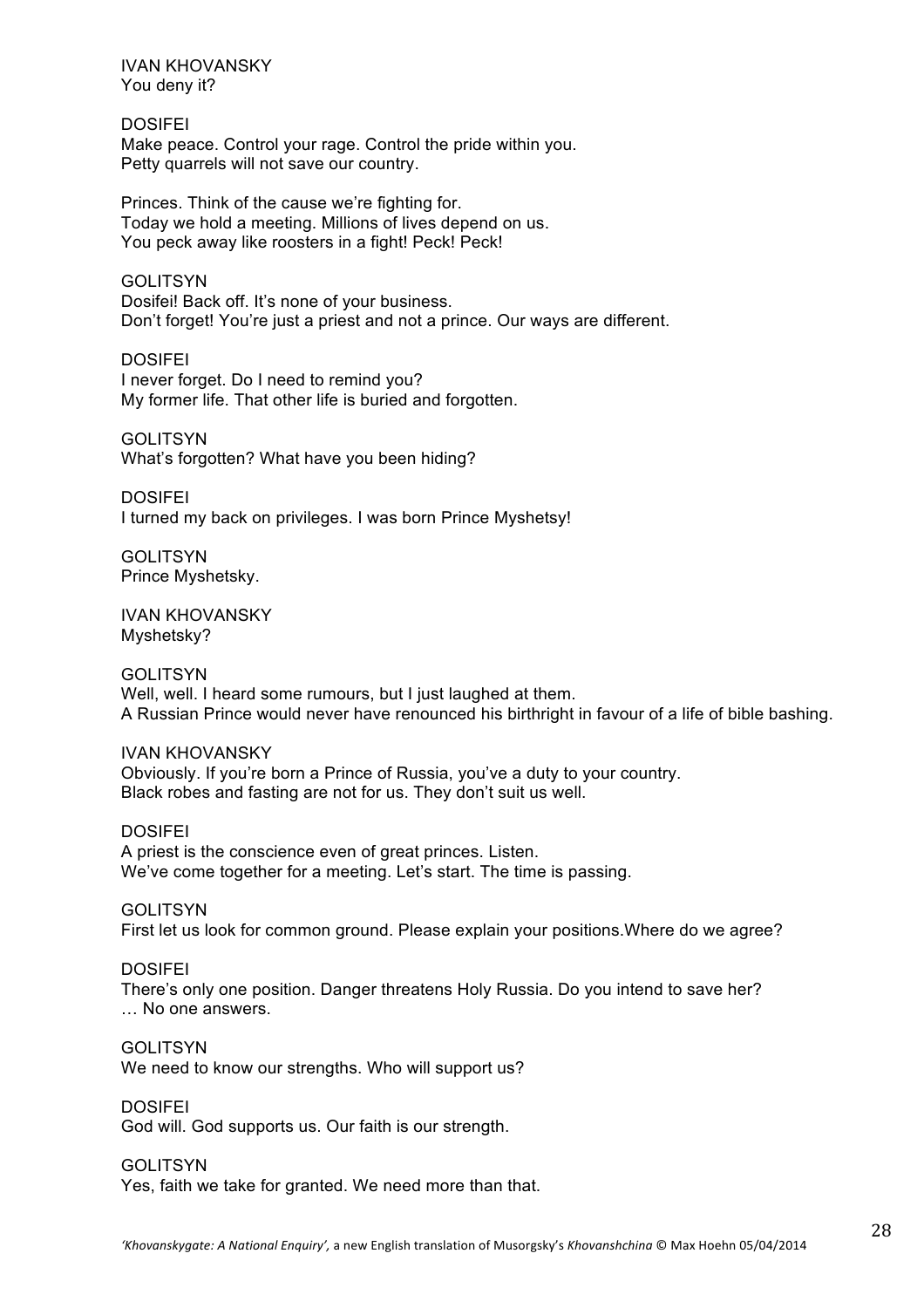**DOSIFFI** 

But faith will be our greatest weapon when True Believers share the Holy Gospel and serve the Lord.

**GOLITSYN** Well, that's the end of that discussion.

DOSIFEI And what does Prince Khovansky think?

IVAN KHOVANSKY Me? Just say the word and we'll depose the Tsar. My boys will act. We will purge the town. We will bring back law and order.

**GOLITSYN** Yes? Under whose command I wonder?

IVAN KHOVANSKY Whose command? My own, of course!

GOLITSYN (*to Dosifei)* And what is your opinion?

**DOSIFFI** Who should rule us? We need a leader who'll defend tradition and rule by referendum.

**GOLITSYN** Well, what you say would set us back a hundred years.

IVAN KHOVANSKY (*to Golitsyn*) You pompous ass!

DOSIFEI (*to Golitsyn*) It's clear you've been corrupted by your English education. Go on and let the West destroy our country's heritage. Our way of life! In no time at all, you'll have us dancing to the Devil's tune. Our cities' rivers of blood.

**GOLITSYN** Dosifei! How dare you call me traitor! I have served the state while you prayed to God. The love that I bear my land is greater than your fanatical, religious intolerance!

DOSIFEI

The nation's anger is mine. We roar and rage. You can't ignore the people's cries! They leave their homes and hide in terror. They hate your brutal reforms.

IVAN KHOVANSKY

Bravo. Agreed. That's precisely what I've been saying. Time and time again I tried to make him understand. I have tried to explain. 'Prince, do not tear down the old.' What does he do? He takes away our ancient rights!

DOSIFEI (*to Ivan Khovansky)* And you should clean up your police force.

IVAN KHOVANSKY What's wrong with them?

DOSIFEI

They rob the people. They're a godless mob. Abandoning their wives and children, those beasts run wild across the country.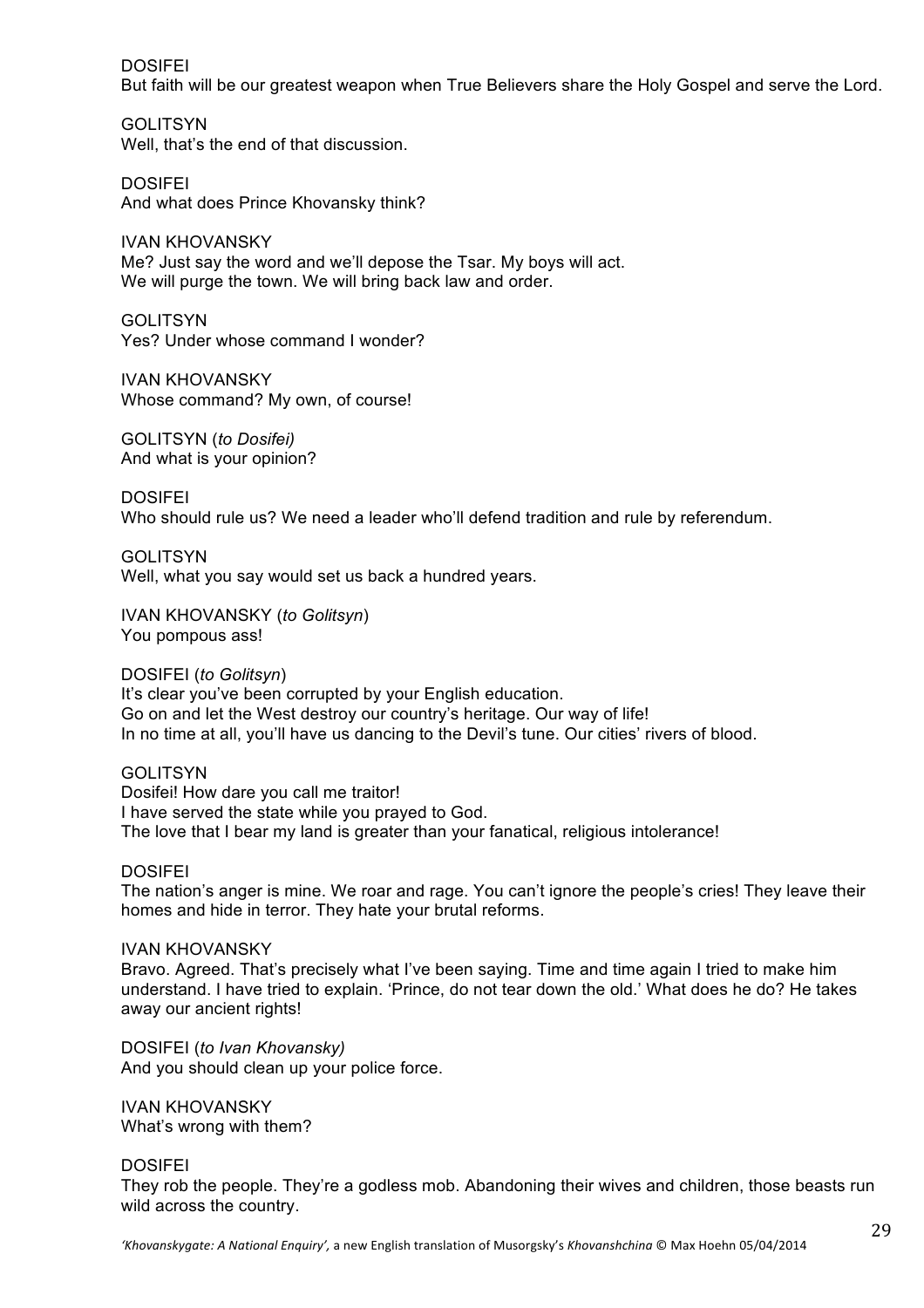IVAN KHOVANSKY So what? What can I do if they enjoy a night of drinking? When they are sober, they serve the state with honour.

DOSIFEI

You never lift a finger. Eh? Bla bla bla bla bla bla bla!

**GOLITSYN** 

Stop! That's enough. You're both my guests so please behave with some respect.

IVAN KHOVANSKY (*to Dosifei*) You have insulted me, you slanderer!

GOLITSYN Control yourselves. Preserve a little dignity.

IVAN KHOVANSKY (*to Golitsyn*) And as for you, prince! I've been made a fool of because I offered you my help, giving you some soldiers and finance for your projects.

TRUE BELIVERS (*Offstage*) Fight for freedom. Down with Peter. Join the army of the faithful, fighting for the true religion.

DOSIFEI I ask for silence. Hear the Words of the Chosen Ones, who walk the way of the Lord.

**GOLITSYN** Where's this leading?

DOSIFEI You, my princes, waste your time with idle chatter. But here are men of action! Hear them! Hear them! God's elect!

TRUE BELIVERS IN BLACK ROBES (*Offstage*) Fight for freedom. Down with Peter. Join the army of the faithful. We shall conquer sin and crush the infidel, and triumph over heresy. Join the True Believers and fight for truth. Join the faithful!

IVAN KHOVANSKY Good for you, my brothers. Sing it!

**GOLITSYN** Who are these men?

**DOSIEEI** Fight for freedom. Down with Peter. We will defeat and crush the Anti-Christ. Let us build the new Jerusalem, shining forth with faith and righteousness. The Glory of God will bring salvation.

TRUE BELIEVERS IN BLACK ROBES *(offstage)* …Fight for freedom…the faithful…the true religion…We will defeat them!

GOLITSYN Fanatics!

IVAN KHOVANSKY Splendid! Let us celebrate Russia's glorious traditions.

*Enter Marfa*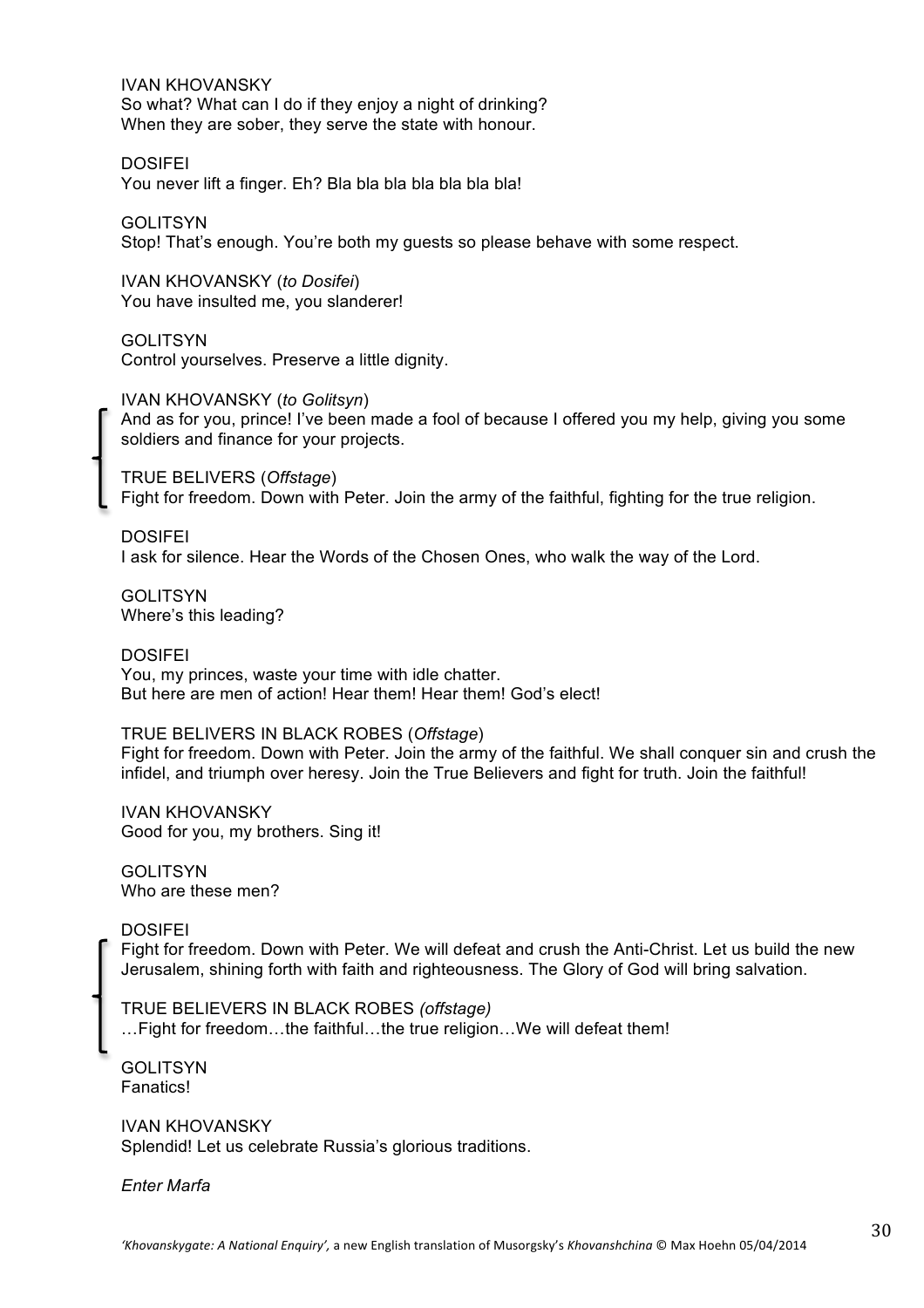MARFA *(to Golitsyn)* Murderer! Murderer! I am still alive. You can't touch me now.

GOLITSYN Back from the dead! Back from the dead!

IVAN KHOVANSKY What's got into you? This is Marfa.

DOSIFEI What has happened? What is it, my daughter?

MARFA Father. You're here?

As I was leaving the Prince, night was falling. Out in the courtyard, his spy was watching. Soon he was following me from a distance. I tried to lose him, but he was too clever. Then he attacked me and started to choke me, Saying this is from Prince Golitsyn. Trapped in a corner I tried to persuade him, but He would not listen, tightening his grip on me. I tried to fight back. He was too strong for me… I don't remember exactly what happened. Somehow I managed to run away.

Thanks be to God. Tsar Peter's soldiers found me. They are waiting in your courtyard.

GOLITSYN / DOSIFEI / IVAN KHOVANSKY They're here?!

MARFA *(to Golitsyn)* Yes. They happened to be marching to your home.

VARSONOFIEV (*entering hurriedly*) Shaklovity!

SHAKLOVITY (*entering*) My Lords. The Palace has found new evidence that proves there is a plot against the Tsar. The Khovanskys are guilty of high treason.

IVAN KHOVANSKY The Khovanskys?!

**DOSIFFI** (*to Khovansky*) Your dreams are done (*to Shaklovity*). What else did Tsar Peter say?

**SHAKLOVITY** "Expose Khovanskygate. It is time… for the truth."

*Peter's trumpets sound. End of Act Two.*

# **ACT THREE**

*The Police (Streltsy) Quarter on the Kremlin Side of Moscow River. It is noon. True Believers pass through the quarter with a crowd of people.*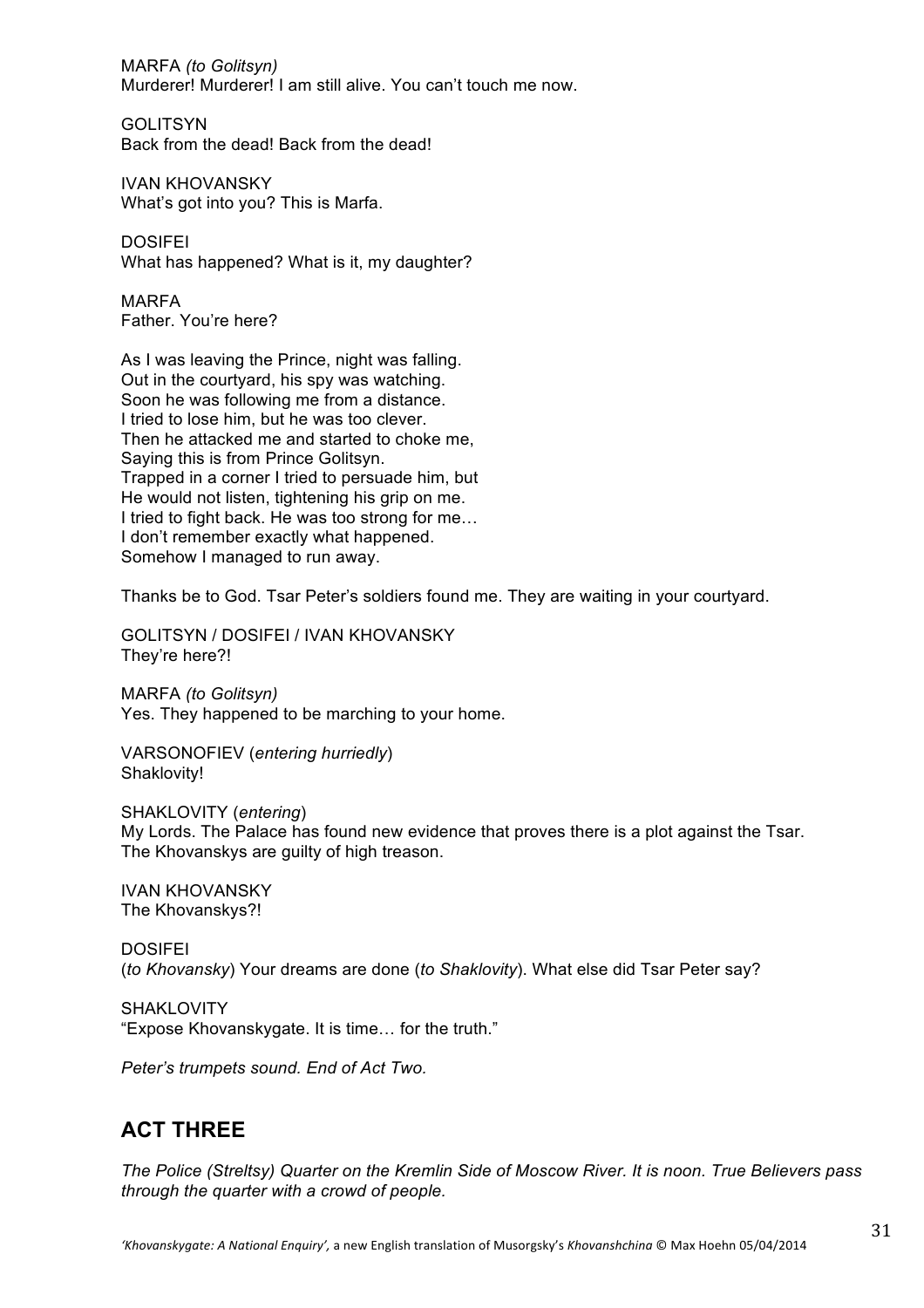#### TRUE BELIEVERS (*Offstage*)

Fight for freedom. Down with Peter. Join the army of the faithful. We shall conquer sin and crush the infidel and triumph over heresy. Join the True Believers and fight for truth. Join the faithful.

(*onstage*) Fight for freedom. Down with Peter. Join the True Believers. Join the faithful. We shall crush the infidel. Triumph over heresy. Join the faithful.

(*exiting*) Fight for freedom…our old beliefs…our ancient faith. Down with Peter!

#### *Marfa, alone.*

MARFA Late at night she roamed the wild All alone like a lost child. All alone like a lost child, she danced through forests in search of love.

Out of breath, she began to tire. Thorns and nettles had cut her feet. She kept on searching through the night for the boy who'd promised her they would meet. Just as the sun began to rise, she crept up to her darling's home. First she tapped on the window pane. Then she knocked at his door, hoping he'd appear.

Do you remember your loving words? Oh, don't forget what you promised me. How many nights have I lain awake, with your vows of love ringing in my ears.

Like two candles burning bright, we shall glow with a holy light. Bathing in the flames of God, we shall free our souls from the chains of life.

#### *Enter Susanna.*

You have lost all your love for me. You have shattered my happiness. But I know you'll return to me. I have seen us together eternally.

#### **SUSANNA**

Sin! Filthy, abominable, evil sin! (*possessed)* Hell! Hell's fiery frenzy! Satan is rejoicing. Hell's mouth is grinning and gaping and out pour rivers of boiling blood.

#### MARFA

Sister. Susanna. Tell me what has frightened you. Our life is hard and filled with sorrow. One long journey through the vale of tears. Do you hear? I'm sounding like a prayer book.

#### SUSANNA

You don't fool me. I've been watching you. You're the Devil's whore. You sneak away to sing your songs of depravity.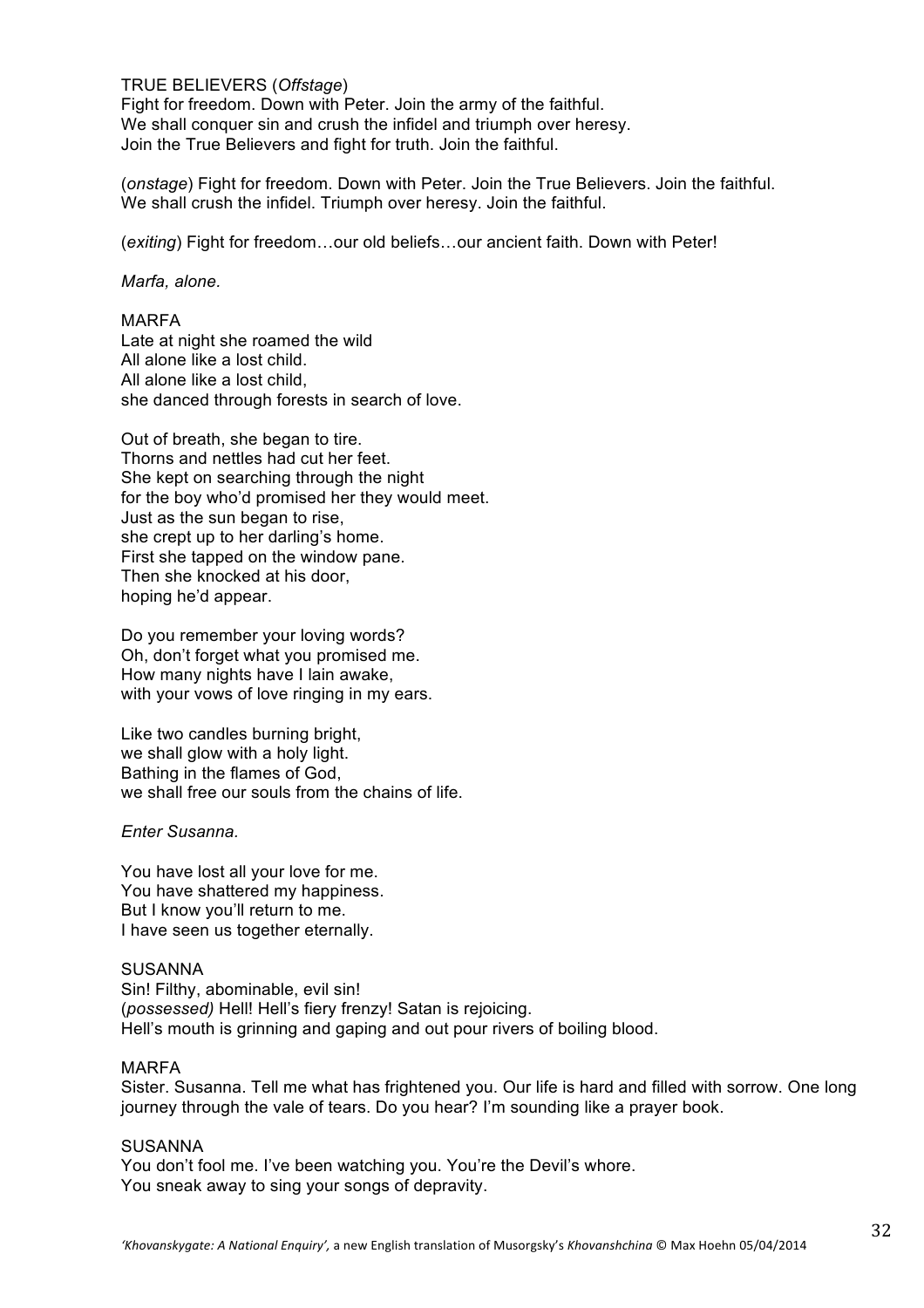#### MARFA

You had no right to hear my song. Like a thief you crept up on me. You have stolen my private grief. You have torn it away from the depths of my heart. I feel pity for you. I've never tried to hide the love I feel for him. Shall I confess to you the truth- the whole truth.

**SUSANNA** Save me God!

#### MARFA

Softly he whispered words that frightened me. How those burning lips would kiss me with their warming fire.

#### SUSANNA

Stop! Blasphemy! Words of temptation. Words from the Devil's mouth. I will not fall for your tricks.

#### MARFA

No, sister, no. Will you listen to me? If you'd ever loved as I have loved and known the passion of a woman's heart, if you'd ever been desired by a man, if you had given up your soul for your love, Surely you'd forgive my sins against the Lord? You'd feel compassion, feel my pain.

You'd forgive in the name of love and understand the sickness that is killing me.

#### **SUSANNA**

What's she saying? Help me God. What's she doing? My head is spinning. I'm so dizzy. Could she be trying to infect me?

#### MARFA

Do you remember your loving words? Oh, don't forget what you promised me. How many nights have I wasted with your vows of love, ringing in my ears.

#### SUSANNA

Lord, be merciful. Drive this demon away from me. Drive her away. My heart is thirsty for blood and vengeance against this heretic.

#### *Enter Dosifei (unseen)*

#### **SUSANNA**

Stop! You are tempting me. You are seducing me. I'm bewitched by a spell. Devils rage in me. Judgement before the Lord! You will confess your crimes. I will bear witness in court to your obscenities. Then you will burn to death! Fire will cleanse your soul!

DOSIFEI What has possessed you?

#### MARFA

Father, thank God. Sister Susanna flew into a rage with me. I told her the truth, confided in my sister.

#### DOSIFEI

You turned on her, Susanna? You've lost your way. Have you forgotten how Marfa once saved your life from certain death? A public lynching was waiting for you because of your spite, your poisonous rage, your viciousness.

#### **SUSANNA**

I'm innocent! She is guilty! I have been tempted by her. And I've been seduced by her. I'm bewitched by a spell. Devils rage in me. Judge her before a Court of God. She will confess her sins.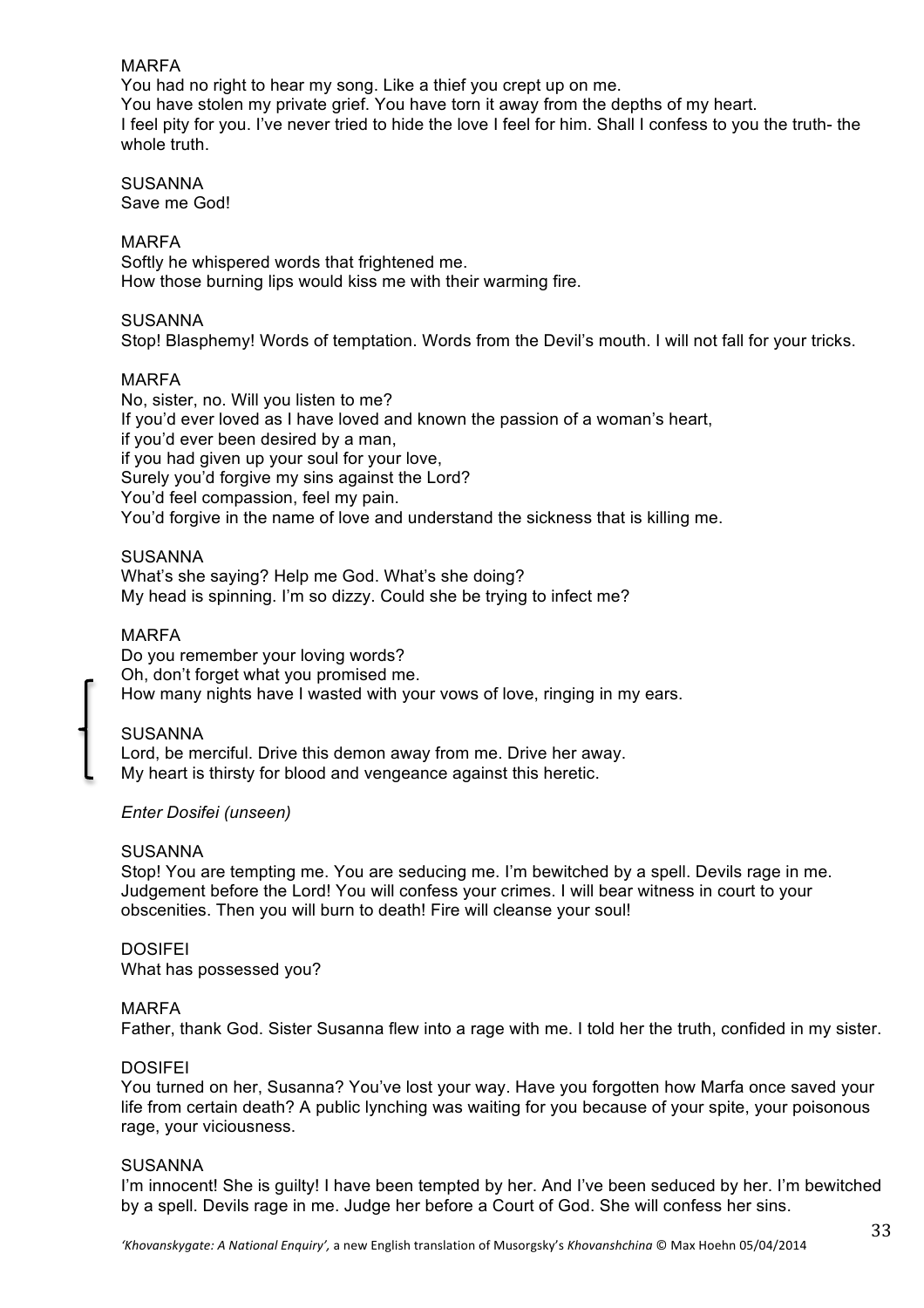#### DOSIFEI

Stop! Stop torturing her. Why do you hurt your sister? Why be led by pride and hate? Your jealousy and envy have wounded Sister Marfa's broken heart.

**SUSANNA** No! I won't give way!

#### DOSIFEI

You? You, Susanna? Slave of the Devil, inflamed by his spirit. You have called on Satan to join you in your madness. Swirling around you, demons are playing, racing and flying, jumping and dancing. Child, born of Satan, get out! The Devil incarnate. Get out!

*Exit Susanna.*

Lucifer…has left her. How he raged in her.

Dearest child, embrace me. Don't despair of life. Endure a little more. Pain is the pathway to the Lord for us all.

MARFA It hurts, hurts my heart so deeply. How much longer must I feel like this? Worthless! Forgotten! Thrown aside!

DOSIFEI By Prince Andrei?

MARFA Yes.

**DOSIFFI** He hurt you?

MARFA He tried to kill me.

DOSIFEI What do you want?

MARFA Like two candles, burning bright, we shall glow with a holy light. Bathing in the flames of God, we shall both free our souls from the chains of life.

DOSIFEI To burn? Horrible. Not yet. It's not time yet, my darling.

#### MARFA

Oh, father. Love is a sickness of body and mind. Day and night I'm filled with the same desire. Is my love a crime in the eyes of God? Is it wrong to surrender your soul to a man? If I am guilty, father, then punish me. Be quick. Go on and kill me now. Oh don't delay. Please let my body die, my flesh rot. My soul will be free.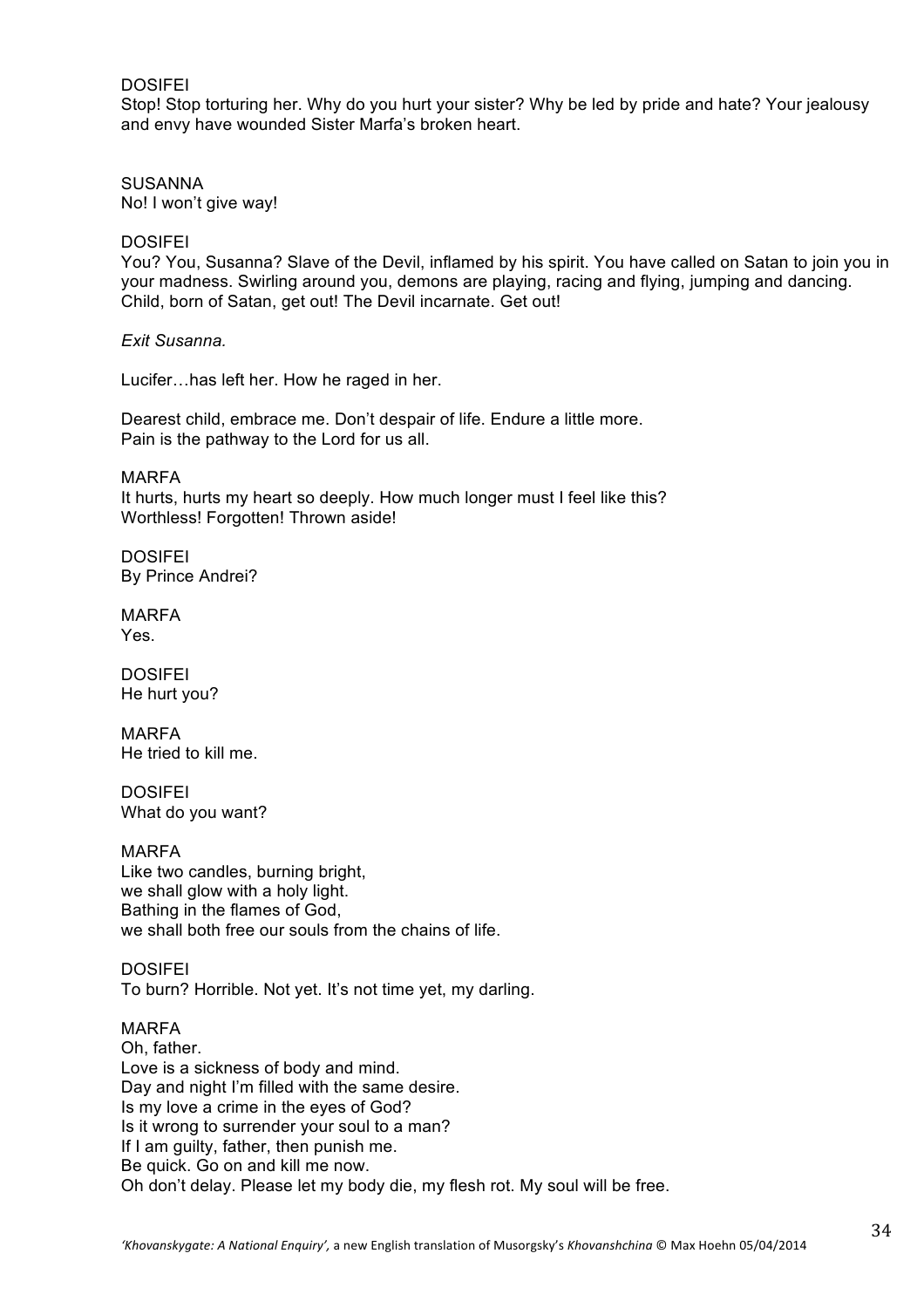**DOSIFFI** Marfa. My darling, you're afflicted by love. You're not alone. God knows I am a sinner. We must not question the life God gives us. Time to go home. Endure, my darling girl and love as you have loved…till all the pain you feel passes.

*Exit Dosifei and Marfa. Enter Shaklovity.*

SHAKLOVITY Now the city is asleep. Sleep Russian people. Enemies are watching you.

My country, how I mourn for you. Poor, unlucky Russia. Who? Who will save my homeland? Who will lead you out of crisis?

What if your fate is governed by our foreign enemies? Will the greed of the Germans profit from your loss and bleed you dry?

My motherland. Don't give in! No! Don't give in to threats from our powerful enemies abroad. Fight on! Fight for the sake of your children, who deserve a chance in life. A Russian dream.

You felt the shame of a foreign occupation. That was followed by the promise of democracy. Your Princes betrayed you, creating widespread poverty. Society crumbled. You lost your trust in government**.** The occupation's years ago. The upper class is dying out. But you, unhappy land, suffer and bear it!

Father. You look down on our country, so steeped in blood and anarchy. You. You see into Russia's heart and know the depths of her misery. Shine your sacred light of reason on our motherland.

Let the Chosen One appear. A Messiah of blood, a Tsar, who can bring us back to life.

Be merciful. Will you forgive us and hear my prayer? Do not abandon Russia. Cut out this cancer!

POLICE Bs (*Offstage*) Sober up! Get out of bed!

POLICE Ts (*Offstage*) Too much to drink. You're off your head. Get your arses out of bed.

SHAKLOVITY The pigs are coming. The sober and submissive swine of Prince Khovansky.<sup>4</sup>

POLICE Bs Sober up! Get out of bed!

"""""""""""""""""""""""""""""""""""""""""""""""""""""""

POLICE Ts Too much to drink. You're off your head. Did your girlfriend knock you dead?

<sup>4</sup> Alternative version closer to the original: The flock is waking. The peaceful and submissive lambs of Prince Khovansky.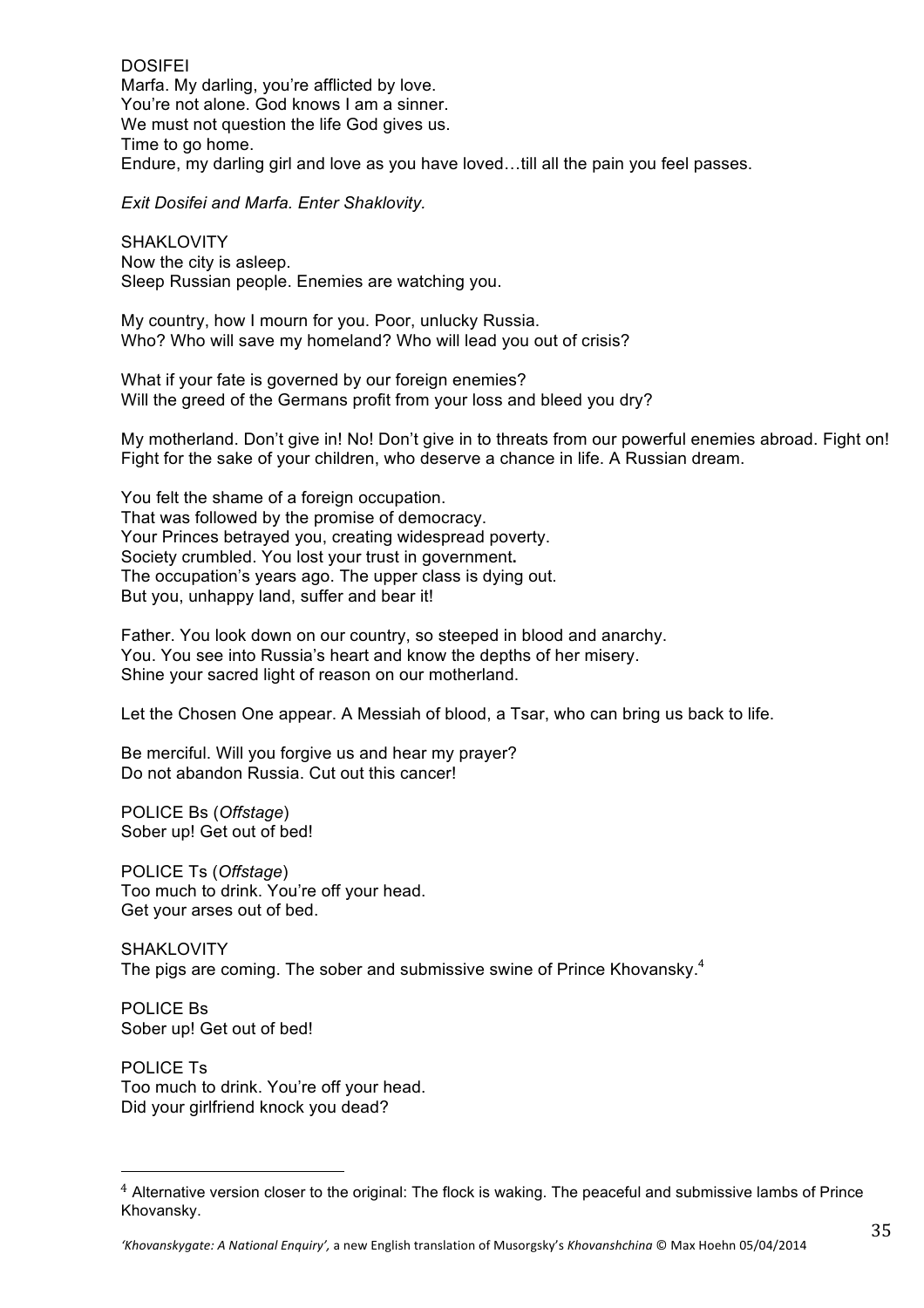SHAKLOVITY Go sing your songs! Time is catching up with you, lads.

*Enter Police. Exit Shaklovity.* 

POLICE Bs We need a drink, lads. One more shot of vodka.

POLICE Ts It's all gone, lads. We have a problem.

POLICE Ts and Bs We want more!

POLICE Bs How sweet life is, how sweet life is when we are drunk. We need more. Let's drown our sorrow every morning.

POLICE Ts Ah! But the vodka's not to blame. It's that wild drinking game. Oi! Oi! Oi-oi! Oi! Oi you! Let's get up!

POLICE Bs Go on. Just one more. Oh, just one more to knock us out. Do not wake us from our drunken dreams. Give us the morning off.

POLICE Ts Up! Up! On your feet! Go! Go! On the beat! Did you drown your sorrow Wake up! Face tomorrow! Duty calls. Time to hit the streets! Time for smashing heads! We can stop and search whoever we like. We'll get tough on crime! Zero tolerance! We will teach them to respect and obey the law.

POLICE Bs Hey! We're awake. We're up. We're ready for a good day's work. Come on lads! Let's go purge the city streets of militants! Ah!...

POLICE Ts and Bs Time to hit the streets! Time for smashing heads! We will purge the city and fill the prisons. Go! Go! Police! Go! Keep the peace! Be fearless. No one can stop us. Let's destroy the opposition. Go Police! Go keep the peace! Oi! Oi!

*Enter Wives.*

**WIVES** 

You good-for-nothing bunch of drunkards! You cheating bastards! Lazy layabouts! You never think! You never learn! Your own families? Forgotten!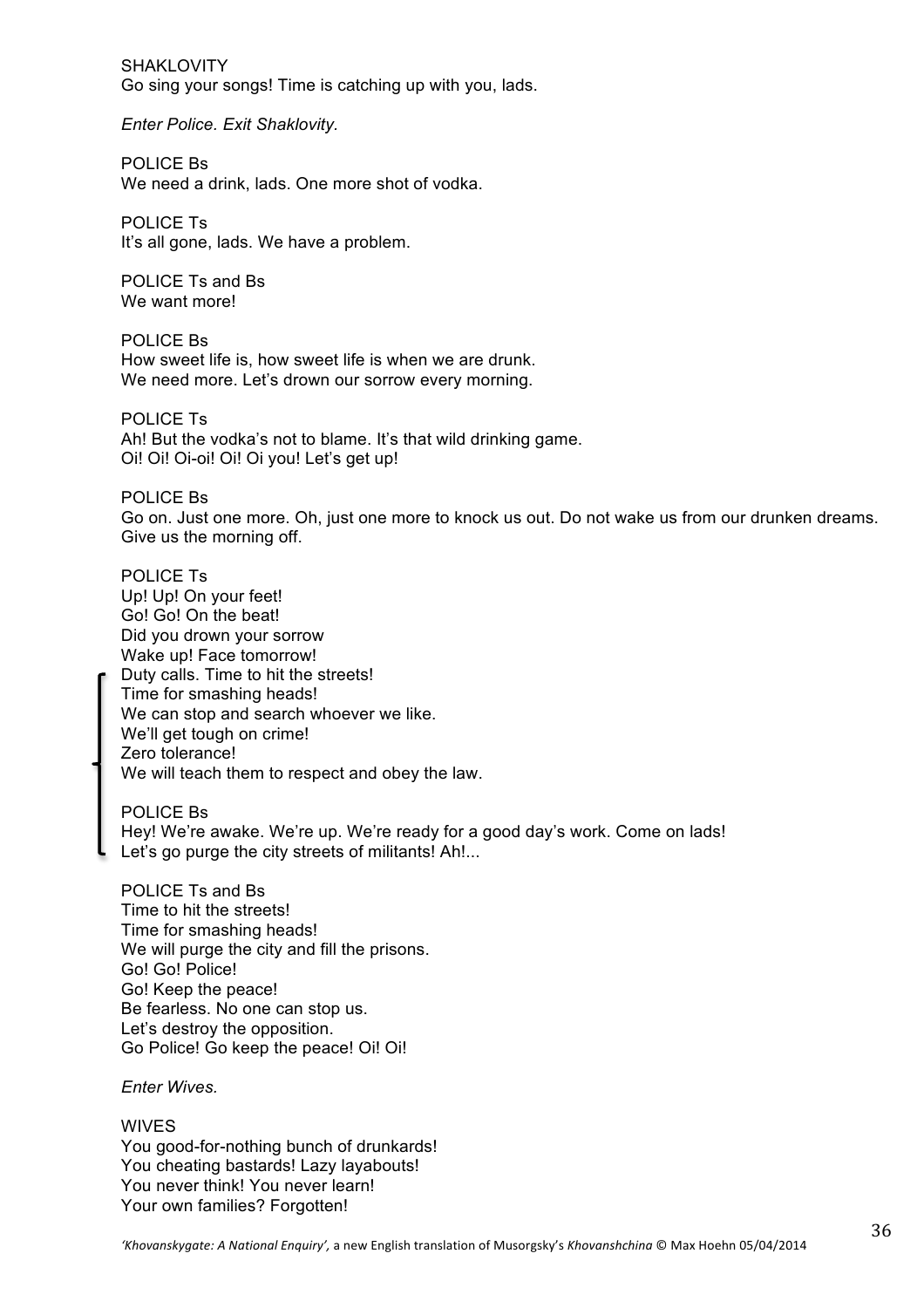Mothers and babies? Deserted! We are abandoned. We face ruin.

You good-for-nothing bunch of drunkards! You cheating bastards, lazy layabouts! You never think! You never learn! We mean nothing. You! You layabouts! You drunkards! You drunkards!

#### POLICE

Look at our women. Wailing witches. Shouting and swearing. Bleating bitches. Always moaning. Screaming blue murder! Women! Will you be quiet!

POLICE Have you finished? We're sick of all your moaning. Screaming like a banshee at your loving husbands.

WIVES Loving husbands? You are joking. We are finished. Go get packing.

POLICE

It's exhausting. Fighting with a woman. I don't have the strength to keep it up much longer.

WIVES

Too much drinking. Too much whoring. You're no match for us this morning.

POLICE

What a shame we stupidly got married. Life was sweet and easy. We were free and lazy.

WIVES Shame on you drunkards. Go and drown in vodka!

*Enter Kuzka*

POLICE Kuzka!

KUZKA Eh?

POLICE Kuzka!

KUZKA Well?

POLICE Can you help us pacify our women? Play some music. Something they can dance to.

**KUZKA** What's the trouble?

POLICE Kuzka!

KUZKA Oh, married life is not for me. I'm a nervous wreck.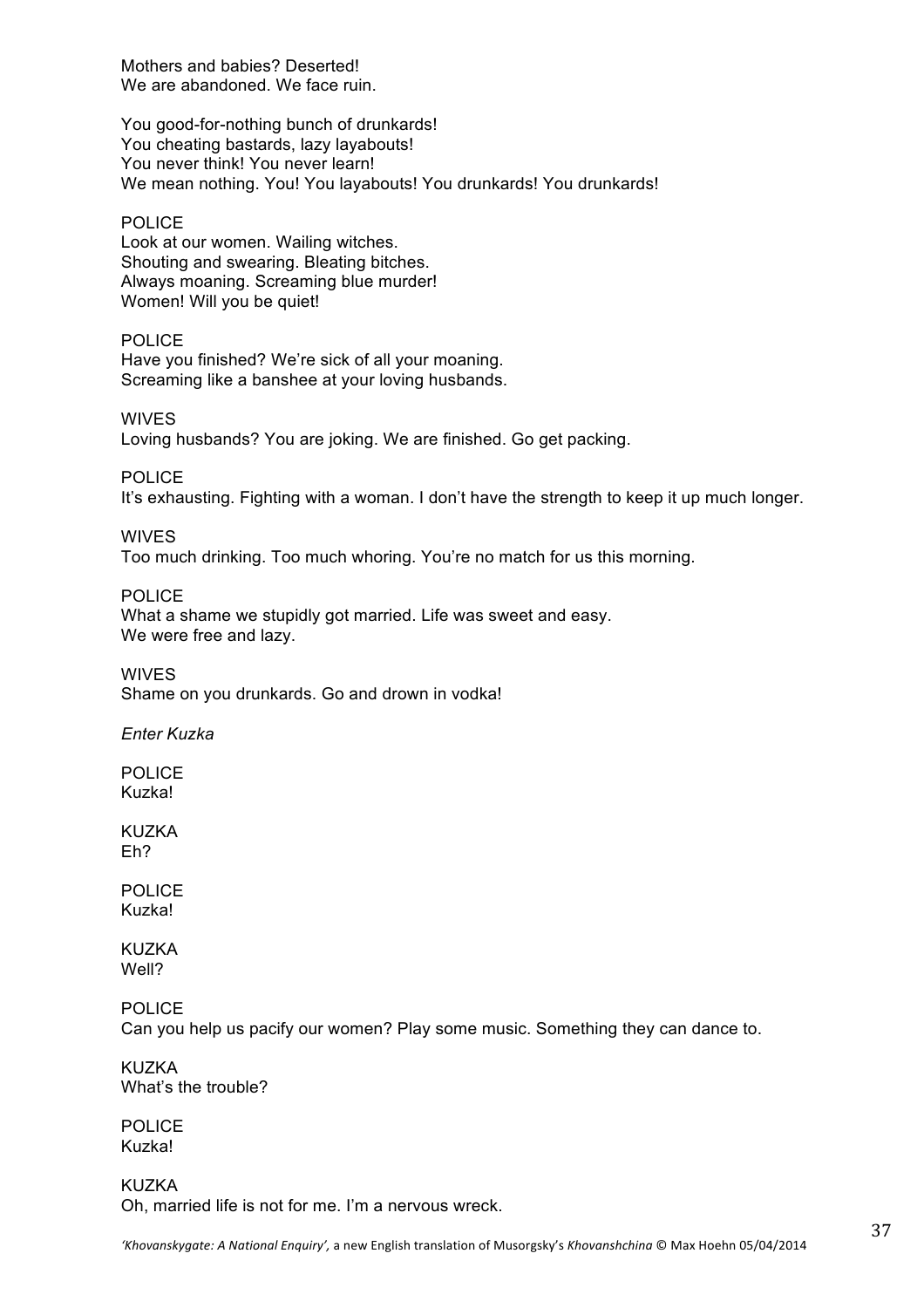My wild wife is mad. Yes, she is hopping mad. Ev'ry night I try to cuddle, she just kicks me out of bed. My dinner's cold, but I'm too scared to utter a single word. Please, ladies, dance for me and sing along with me. Aooo.

WOMEN Aooo. Aooo.

POLICE Sing it Kuzka!

#### KUZKA

In a dark and shady alley, Lived a lonely, bitter granny. She had grown so very heavy Boys and Girls would poke her belly. She decided to destroy Any chance of married joy. Spreading scandal in the lives Of young husbands and their wives.

POLICE Ts Did old granny have a name?

POLICE Bs Granny Gossip was her title. Fighting her was suicidal. She would drive us all insane. She created so much pain.

#### POLICE Ts

Send this Granny straight to Hell For the lies she liked to tell. Gossip's power is infectious. Granny's lies became contagious.

#### WIVES As

Families began to squabble. Brothers, sisters joined the quarrel. Gossip rotted in the bedroom. Spread into the children's playroom.

WIVES Ss Careful, careful what you say! Later you'll be made to pay!

WIVES Ss and As Gossip filled the world with hate. Wicked Granny ruled the state.

#### POLICE Bs

In the pay of politicians Gossip helped to fill the prisons, Built a network of informers. Gossip soon increased the tortures. Leaking lies to all the papers. Scandal-loving commentators.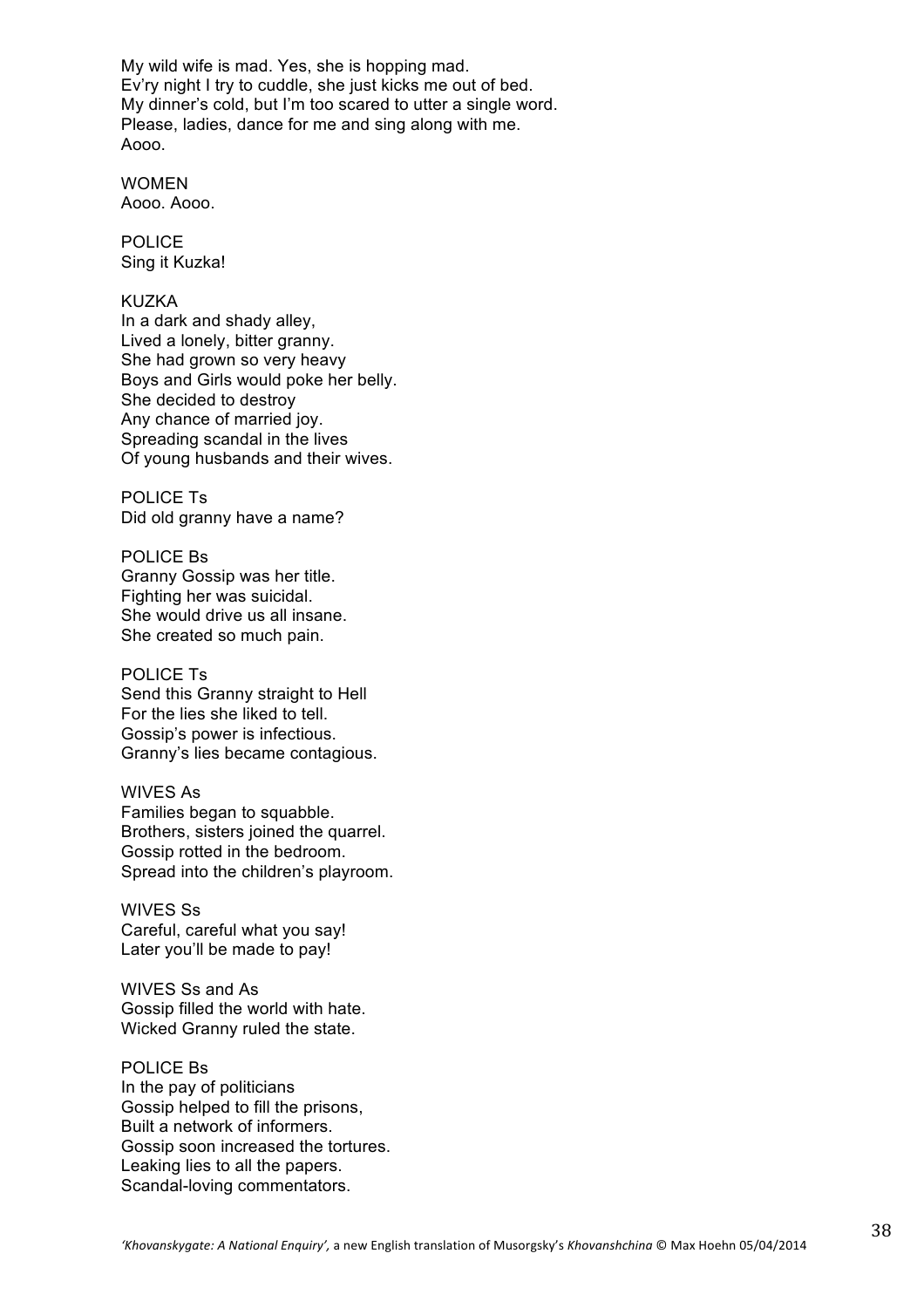POLICE Ts and Bs Publishing denunciations. Wrecking public reputations.

#### KUZKA

Gossip's made us lose our reason. Gossip's won – the little demon! People hate to speak the truth. They would rather hurl abuse. Common sense has flown away. Granny Gossip's here to stay. Welcome to her reign of terror. Granny Gossip's our oppressor.

WIVES Ah! Aooo! Aooo! Ah!

POLICE Ts and Bs Time we all cracked down on Gossip? Granny's caused us too much hardship. Every day another riot. Let's return to peace and quiet.

WIVES Down with gossip!

POLICE Ts and Bs Put her under lock and key!

TUTTI Hang her from the nearest tree! Finally, we'll all be free.

KUZKA Gossip! Off you go . . .

KUZKA / WOMEN / POLICE …to court!!

*Enter Scribbler*

**SCRIBBLER** Disaster! A massacre! They'll kill us all! I'm terrified!

POLICE Ts What a bloody plonker!

POLICE Bs What a crazy devil!

POLICE Ts Someone gave you quite a beating.

POLICE Bs Look. He's crying.

WIVES Ss Look. He's shaking, gasping for air.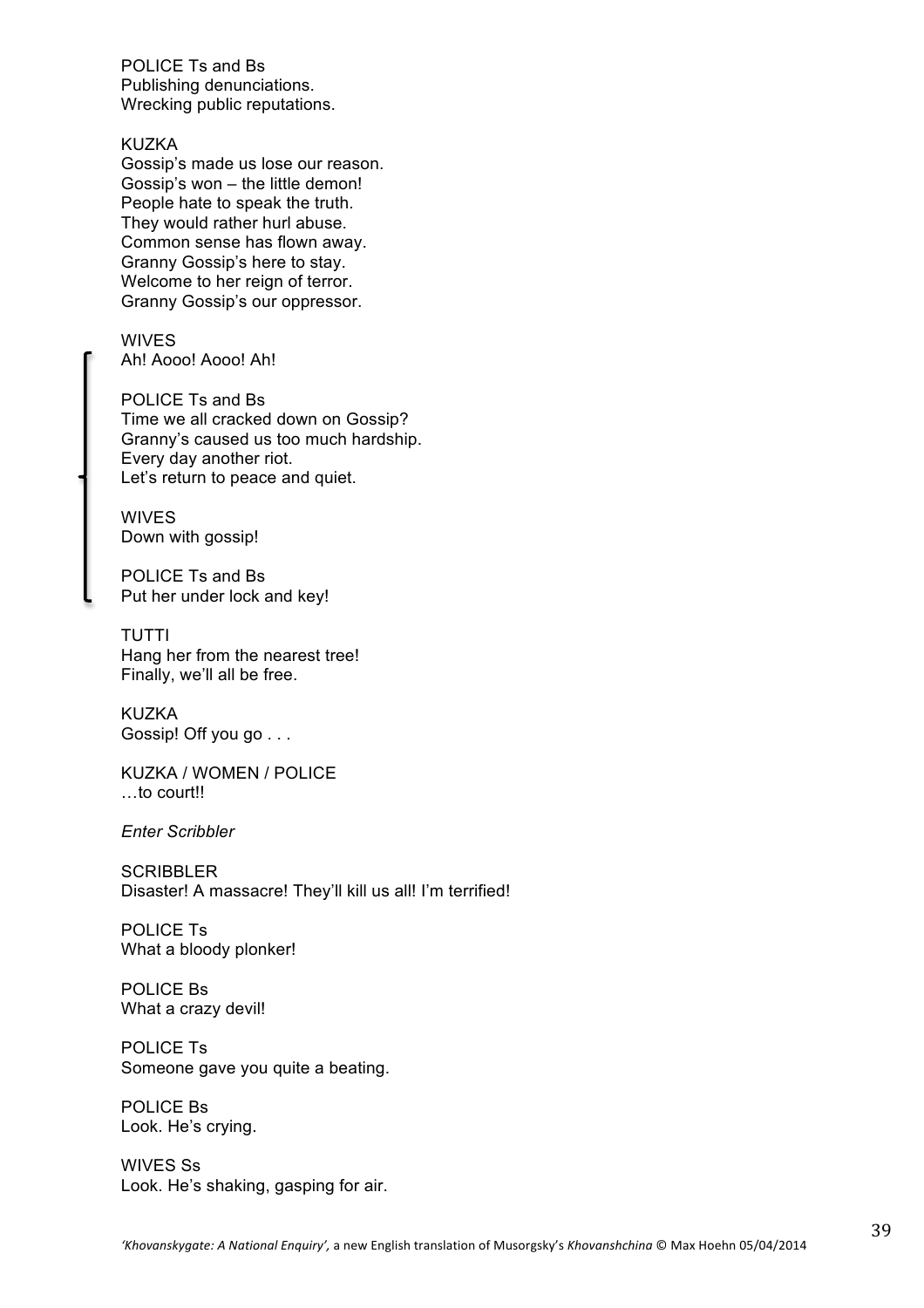WIVES As Does he have a fever?

POLICE Ts and Bs Serves you right, you trouble-maker.

**SCRIBBLER** Just hear me out! No one's beaten me up. No! No one's raided my home. No one's smeared my name. Nothing has happened to me.

POLICE Ts and Bs Then why are you here, stirring up so much trouble? Think you're so smart, you can come uninvited?

**SCRIBBLER** I was frightened. Scared to death.

POLICE Bs Really?

POLICE Ts The clever bastard! It seems you've forgotten police regulations. No one's allowed in here. Got to have permission. We shoot intruders on the spot!

SCRIBBLER Go on then. Shoot me. I am not afraid to die. I've lost the will to live. But before you kill me, I'll tell you the truth! Tsar Peter's army's coming to destroy you!

POLICE Ts/Bs Tsar Peter! Tsar Peter!

SCRIBBLER Listen. I sat, hard at work, writing up my column. Obeying orders. Doing my duty. I've done nothing wrong. I just tell it how it is. I work for the good of every Russian citizen.

Then…Listen…

Horses galloping fiercely. The roar of battle. Weapons firing. Bullets flying. Howls of pain!

POLICE Ts Tsar Peter's out to get you!

POLICE Bs Tsar Peter's out to lock you up!

POLICE Ts What did you do to scare the Tsar?

POLICE Bs How did you frighten him?

POLICE Ts and Bs What a joke! You'll see. He's coming to catch you. Likely story!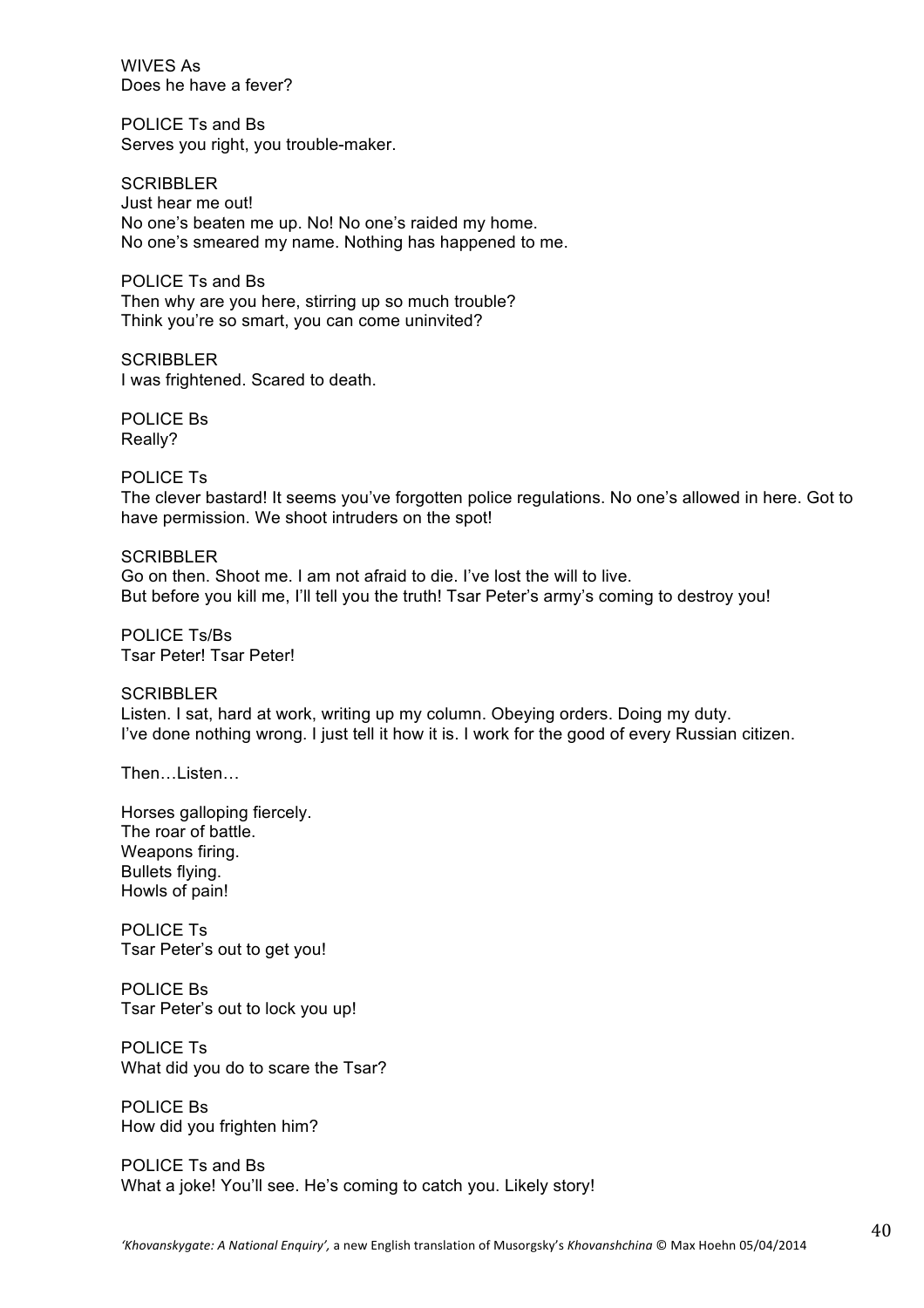SCRIBBLER Half of the city's already been retaken by Tsar Peter's forces. You've been named as public enemies. Along with your families. Even your children.

POLICE Ts and Bs Liar! Can't be true. You're lying.

WIVES Ss and As Lord God, protect us all.

**SCRIBBLER** Peter arriving in Moscow to take control of the government of Russia and punish you all. Give up, police, or you are doomed.

POLICE and WIVES We are dead. We are dead. Finished. Finished.

SCRIBBLER (*aside*) I'll make my escape. Disappear before they notice. *(whistles)* Fffft…

*Scribe exits.*

KUZKA Hey, lads. Let's ask Khovansky. He will know the truth. If Tsar Peter's come back, does he mean to throw us in jail? Let's ask our leader. Ask him.

WIVES Ss and As Ask him.

POLICE Ts and Bs Ask him.

POLICE Ts and Bs Father. Father, talk to us. Father. Father, talk to us.

WIVES Ss and As Talk to your children.

POLICE Ts Tell us the truth.

POLICE AND WIVES Father. Father. Talk to us. *etc.*

*Enter Ivan Khovansky*

IVAN KHOVANSKY My loyal children. Your father's here to see you.

POLICE AND WIVES Long life and happiness to you, our worthy Father.

IVAN KHOVANSKY What brings you here, my children? Has some new disaster happened here in Moscow?

POLICE AND WIVES Tsar Peter's forces have come to murder us.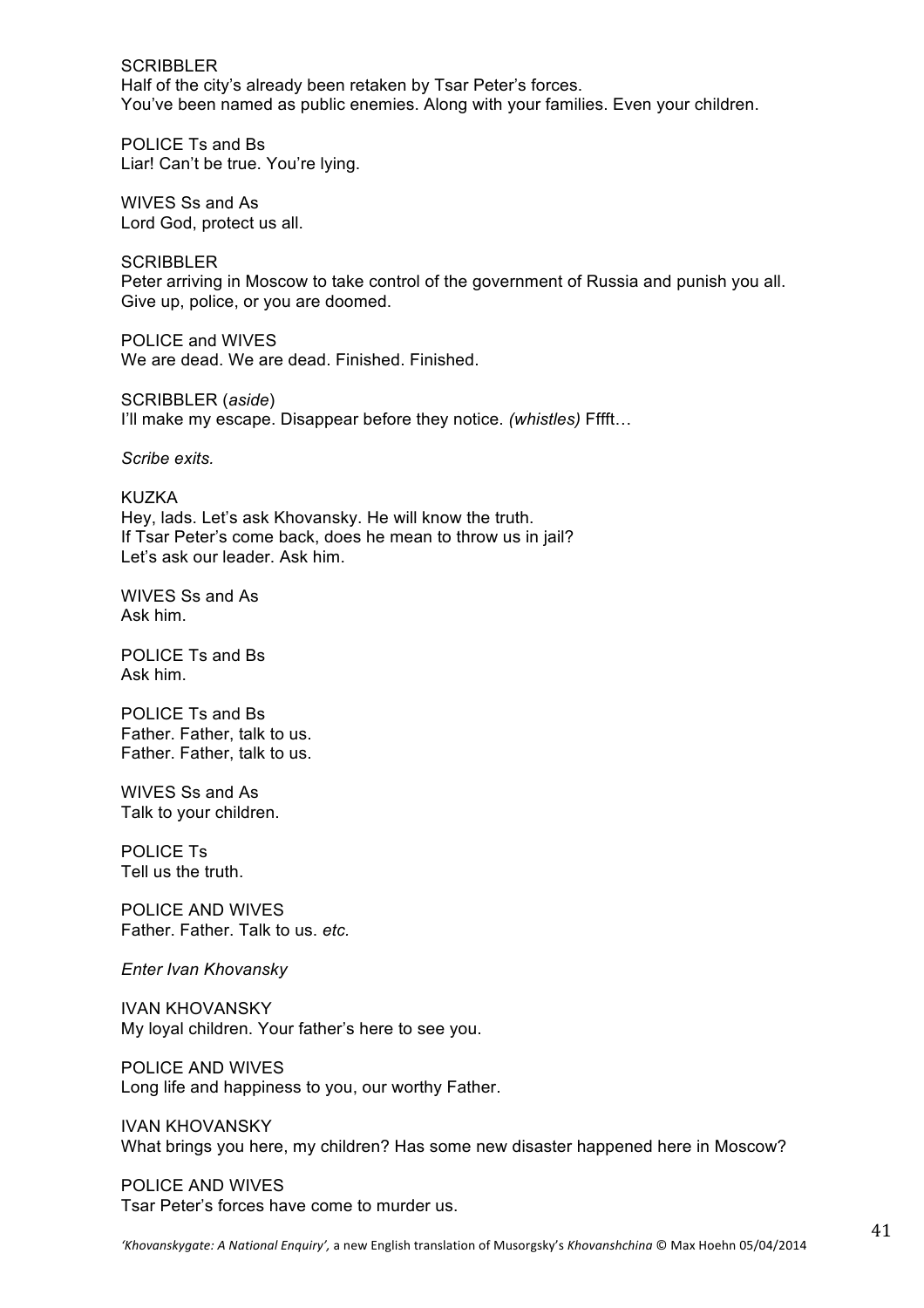POLICE Ts and Bs Lead us to war!

IVAN KHOVANSKY

War? Do you remember how, ankle deep in blood, we defended with our lives the city and its people? We won that war. Now times have changed. Peter has won.

Go home in peace and quiet. Await your sentence. And hope for mercy. Goodbye. Goodbye.

POLICE AND WIVES *(in quiet prayer)* God of Love. Do not desert your people. Defend our homes. Save your children, father. Lord have mercy. Amen.

# **ACT FOUR SCENE ONE**

*Ivan Khovansky's police compound.* 

KHOVANSKY'S WOMEN "By a river, in a meadow, Softly slept a handsome boy. He woke up to a voice full of longing. Such sweet sounds filled him with joy. So he rose from his grassy bed And he sat at the river's edge. Bathed his face and gazed in the water. Then he set off in search of love… Then he set off in search of love."

IVAN KHOVANSKY

This song is so depressing. Jesus wept! Droning like a never-ending, sleep-inducing sermon. The news tonight is bad enough. Disastrous. I do not need reminding. I want distraction, amusement. You howl and screech. Bloody women. Jesus wept!

Now sing me something with a bit of life in it to cheer me up.

KHOVANSKY'S WOMEN As you like gracious Lord and Master.

IVAN KHOVANSKY And what would I like?

KHOVANSKY'S WOMEN Whatever pleases you, oh Lord and Master.

IVAN KHOVANSKY And tell me what will please me?

KHOVANSKY'S WOMEN *(to each other)* Gipsy boy? Gipsy boy?

IVAN KHOVANSKY Stop your muttering! Sing out!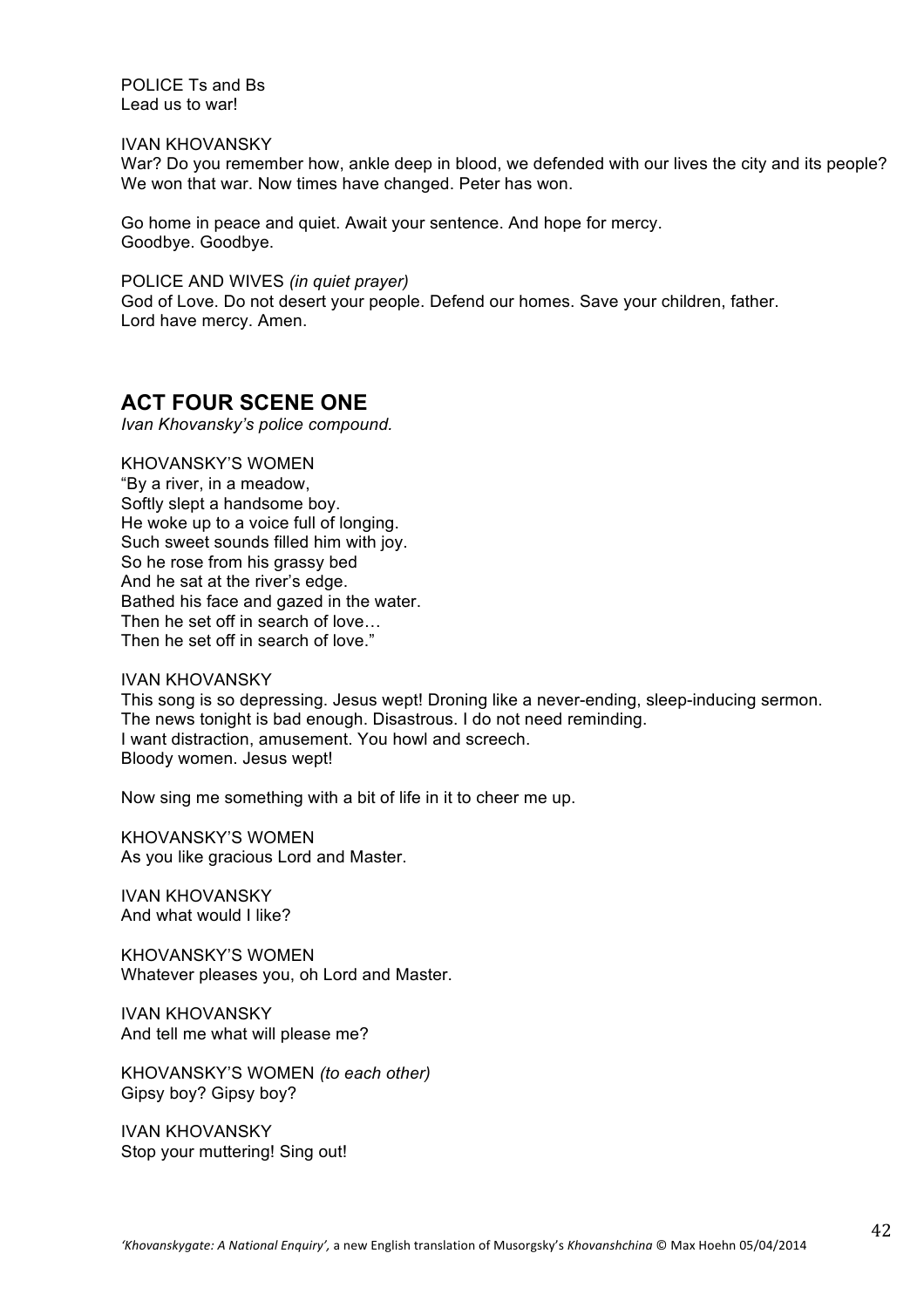KHOVANSKY'S WOMEN "Late at night, a girl sat waiting, As her candle light was fading. Gipsy! Gipsy boy! Hurry to the girl who's waiting. Quick, before her light has faded, Come and knock upon her door. Gipsy! Gipsy boy!

IVAN KHOVANSKY Come on! Sing out!

KHOVANSKY'S WOMEN Hurry to the girl who's waiting. Gipsy! Gipsy boy! Quick before the light has faded, Come and knock upon her door. *Etc.*

*Enter Golitsyn's Servant.*

IVAN KHOVANSKY Who are you? How dare you barge in here?

SERVANT Prince Golitsyn has sent me to warn you: You are in danger, prince.

IVAN KHOVANSKY I am in danger?

SERVANT A government assassins's on his way to you.

IVAN KHOVANSKY To me? Are you completely crazy?

In my own home, you tell me to my face 'I should be afraid. I'm in danger.' It's too funny. You make me laugh! Golitsyn wants to scare me. My home's my fortress. Wake up Khovansky. You're still in charge.

Hey, throw him into jail. I will interrogate him later.

*Golitsyn's servant is taken away.*

Whisky! Hey women. I need more entertainment. Send in the latest slaves!

#### *Dance of the Persian Girls.*

*Enter Shaklovity.*

IVAN KHOVANSKY What do you want? …

SHAKLOVITY … To see you.

IVAN KHOVANSKY Yes, that's pretty clear. But why?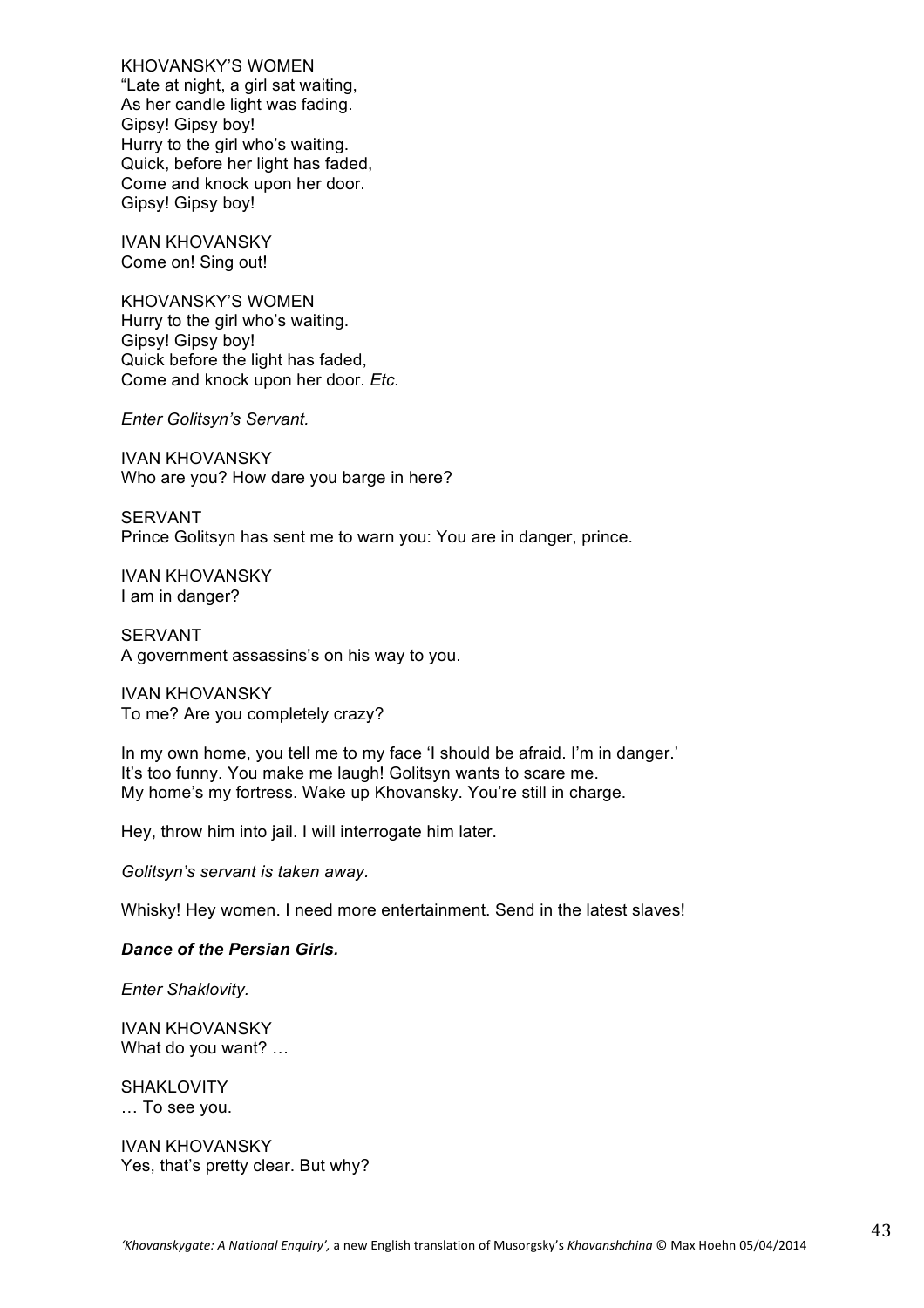SHAKI OVITY It's confidential.

IVAN KHOVANSKY You've got some nerve.

**SHAKLOVITY** Prince –

IVAN KHOVANSKY , Well?

**SHAKLOVITY** The Tsar is deeply concerned by the crisis facing Russia's people. He asks if you will join him in a Royal Council.

IVAN KHOVANSKY Really? Go screw yourself. Tell him to come to me.

**SHAKLOVITY** Prince…

IVAN KHOVANSKY I have done my duty. Told him he should change all his policies. He knows what I believe in. What use am I? The Tsar promotes the younger generation.

SHAKI OVITY The first name he requested was yours, Prince. We cannot meet without the most important Prince in Russia.

IVAN KHOVANSKY So I've no choice. I'll gladly go if Russia needs me. I can't refuse the call to duty in the service of my country. Jesus wept! *(to his servants)* I want to look my best today. Bring me a clean shirt. *(to his women)* And you. Sing my praises.

KHOVANSKY'S WOMEN "Swim on, swim on Oh gentle swan. *Ladu, ladu.* Swim on and meet your lover. *Ladu, ladu.* He's watching you, Oh gentle swan. *Ladu, ladu.* He's swimming to you, white swan. *Ladu, ladu.* He's here. He's here, my gentle swan. *Ladu, ladu.* Swim on together, white swans. *Ladu, ladu.* Sing glory to the white swans. *Ladu, ladu.* Sing glory to the white swans. *Ladu, la – "*

*Ivan Khovansky is stabbed. The Women rush away. Shaklovity stands over the body.*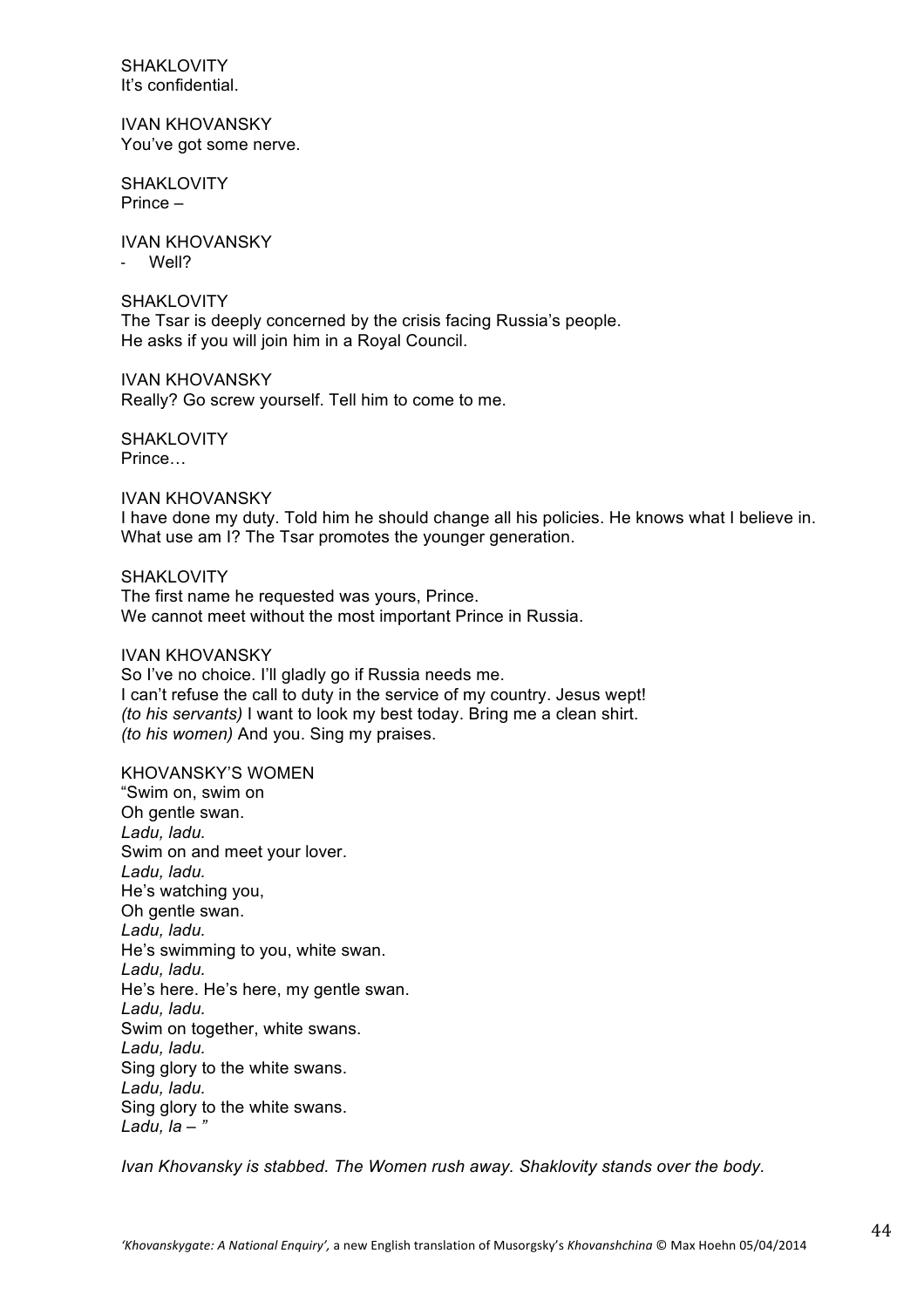SHAKLOVITY Glory to the dying swan. Ladu, ladu.

# **ACT FOUR: SCENE TWO**

*The square in front of St. Basil's, Moscow. The People watch Prince Golitsyn being taken into exile.*

PEOPLE Bs Look, guys. It's him.

PEOPLE Ts He's going into exile.

PEOPLE Bs He's gone forever.

PEOPLE TS May God forgive you for your crimes. We will pray for you in exile.

PEOPLE Bs May the Lord have mercy on your soul in exile.

DOSIFEI

Our destiny is clear to us at last. We must submit to the will of the Lord. Stand before our judge.

Prince Golitsyn – once a man of power. Prince Golitsyn – once the pride of Russia. Disgraced and sent away. He's gone and nothing now remains except the tracks on his dusty road to lifelong exile. He's not the only one whose plotting led to their downfall. Khovansky's arrogance and pride provoked his ruin and his death. His son, Andrei, is a wanted man. His claim to the throne too weak to last much longer.

MARFA (*entering)* Father.

DOSIFEI

You? Tell me what you know, my darling. Has Tsar Peter declared a final decision about our people? Will he accept the True Believers?

#### MARFA

We're lost. Father, we are in danger. Soon the army will surround our community. They'll show no pity. They have their orders to kill us.

**DOSIFFI** That's it?

MARFA Yes.

DOSIFEI …It's over. It's time to build the fire. The flames of martyrdom will grant eternal salvation. Marfa. Find Prince Andrei. Hurry. You'll give him courage. Your love will strengthen him.

MARFA

I'll try.

**DOSIFEI** Take heart, my little one, and love as you have loved.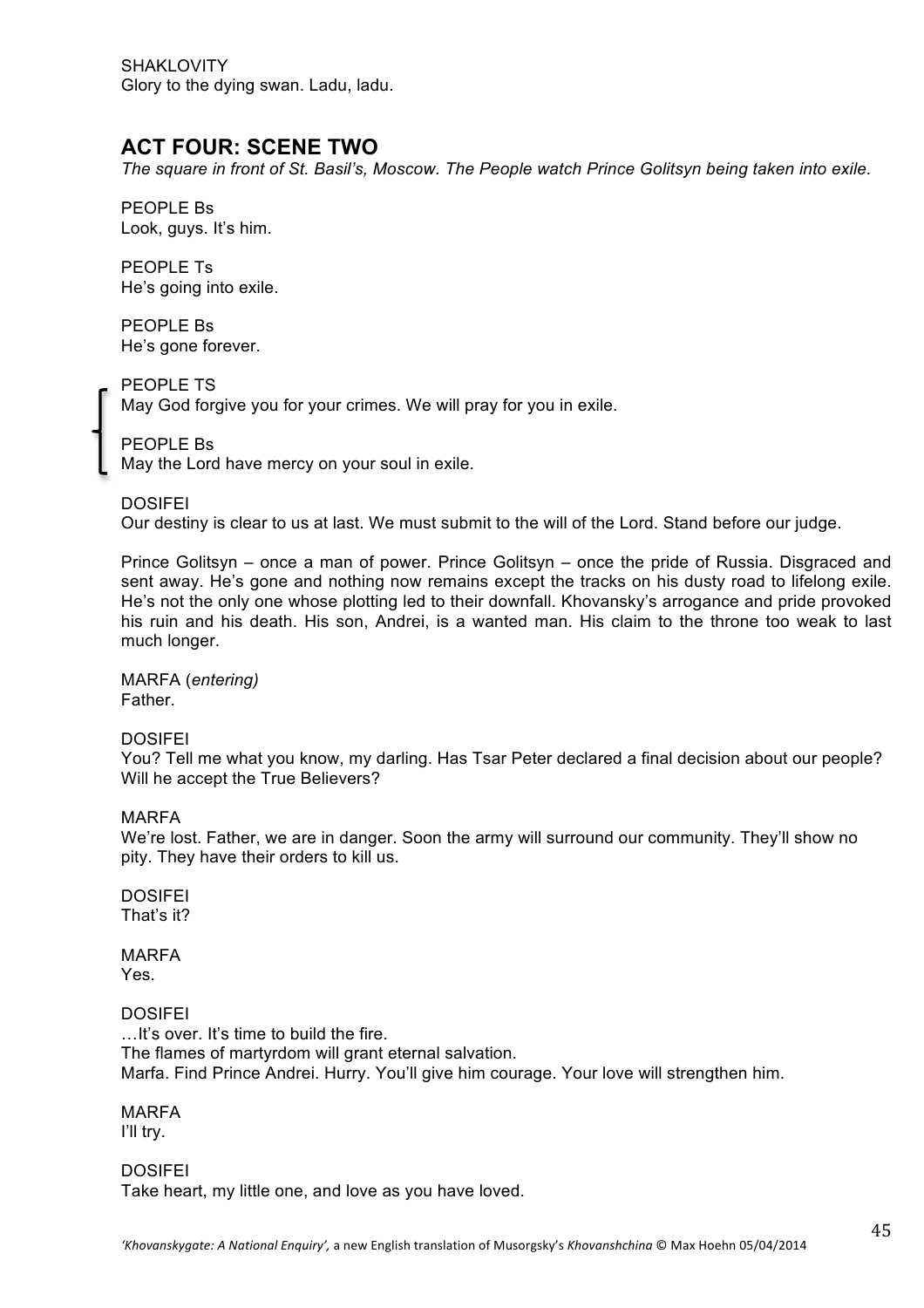You soon will be saved and granted a martyr's crown. Good-bye. *Exits*

#### MARFA

The time has come to offer a final sacrifice. The flames of God will save our souls for eternity.

#### *Enter Andrei Khovansky.*

#### ANDREI KHOVANSKY

Here you are - you devil! Die viper! Where is my Emma? Tell me where she's hidden? Give me my Emma. Give back the girl I love. Where is she? I need her now. Give her back!

#### MARFA

She was arrested. Sent back to her country. She'll join her husband. Soon they will build a new life, far away from all the pain you have caused. I hope they will be happy.

#### ANDREI

With her husband? Don't lie to me! I don't believe you. I'm going to throw you to my dogs. They'll drag you screaming through the streets to the judge. He'll sentence you to death!

### MARFA

To death?

You can't see what's happened. Can you? You are blind to everything around you. You have no idea of what will soon destroy you. Face reality. Face the truth. Now stop this dreaming. Stop this lying.

ANDREI KHOVANSKY Emma. Emma. Come back to me.

#### MARFA

Your proud father is dead. Declared a traitor. His rotting body lies in public view, unburied. Only the wild wind moans by his body. Only the birds of prey sit beside his body. They're searching for you, scouring every home in Moscow.

#### ANDREI KHOVANSKY

You are lying to me. I damn you to burn in hell!

You've cast a spell on me, seduced me with the power of the Devil. I hate you and I curse you. My heart is broken. My life is in ruins.

Your crimes will be exposed in Church. They will drive out the devil that's inside you. You will burn to death before the people!

MARFA Then call the police.

ANDREI KHOVANSKY Police?

MARFA Go on!

*A bell begins to toll.*

ANDREI KHOVANSKY What was that?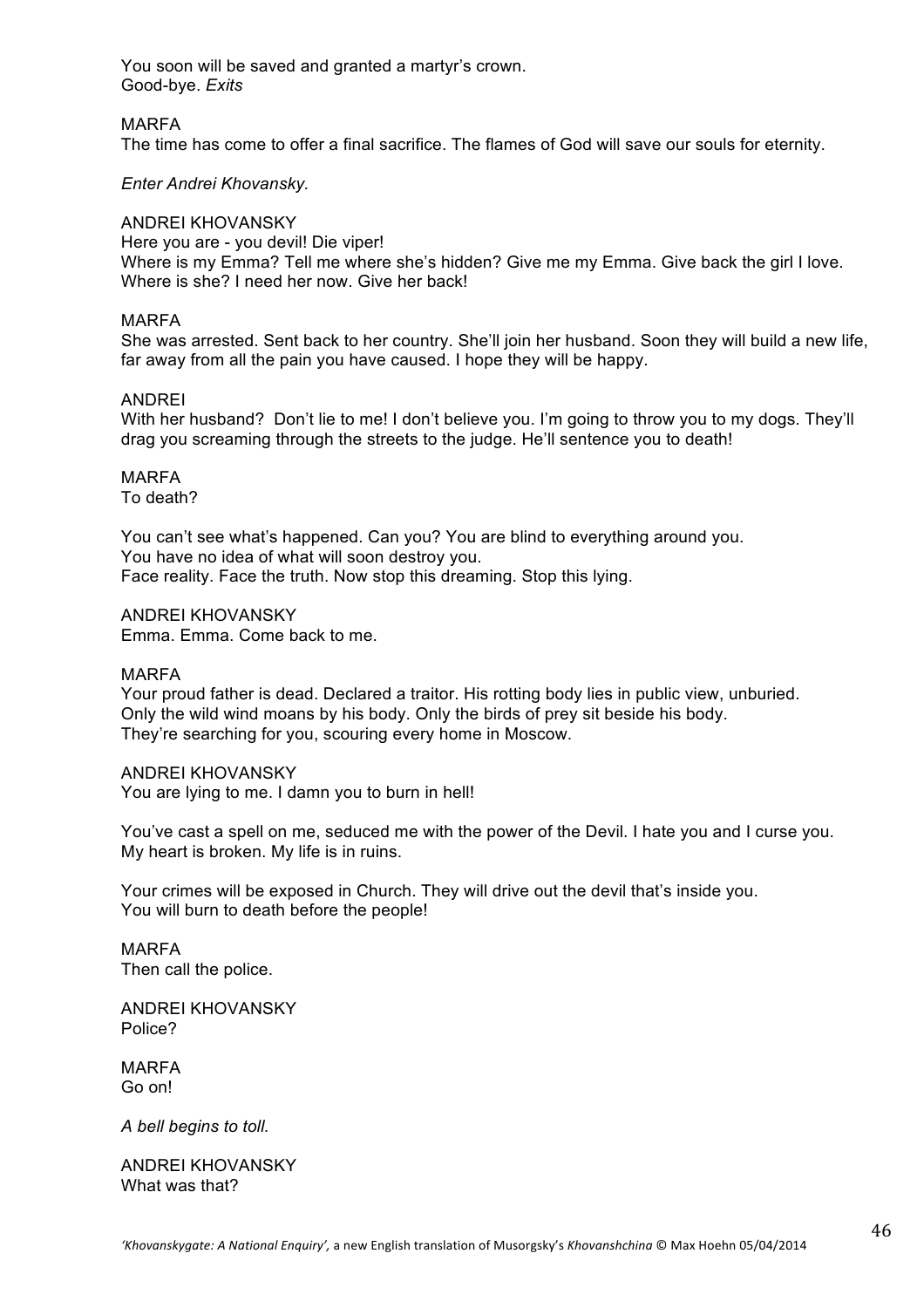MARFA Call again.

*Khovansky's police force appear in chains, carrying their own execution blocks. Around them are their wives, screaming for revenge.*

ANDREI God, what's happening! I am finished! I don't want to die!

MARFA Too late to call for help.

ANDREI KHOVANSKY They'll murder me!

MARFA I will protect you. We can find a place to hide together. Now come with me. Be brave, Andrei. Keep close to me.

*Exit Marfa and Andrei.*

**WIVES** Show them no mercy! Kill the godless monsters! Give us justice. Blood for blood! Enemies of God and Tsar!

POLICE Almighty Father. God of mercy. Please forgive us our sins. Save us!

WIVES Show them no mercy. Kill the godless monsters! Give us blood, oh Tsar, our Father.

POLICE Father. Hear our prayers. Forgive us our sins and show us your mercy.

WIVES Put them to death! Give us justice!

POLICE Forgive us!

WIVES Tsar. Father. Show no mercy.

POLICE Tsar. Father. Tsar. Father.

*Enter the Poteshny Guard and Young Streshnev.* 

*The Police place their heads on the execution blocks.*

**STRESHNEY** 

Prisoners. His Majesty, the Tsar, in his boundless mercy has pardoned you. Return to your homes. Be loyal to the Tsar and pray that his reign will be successful. Now sound the trumpets!

Tsar Peter will appear before the Kremlin to address the nation.

*End of Act Four.*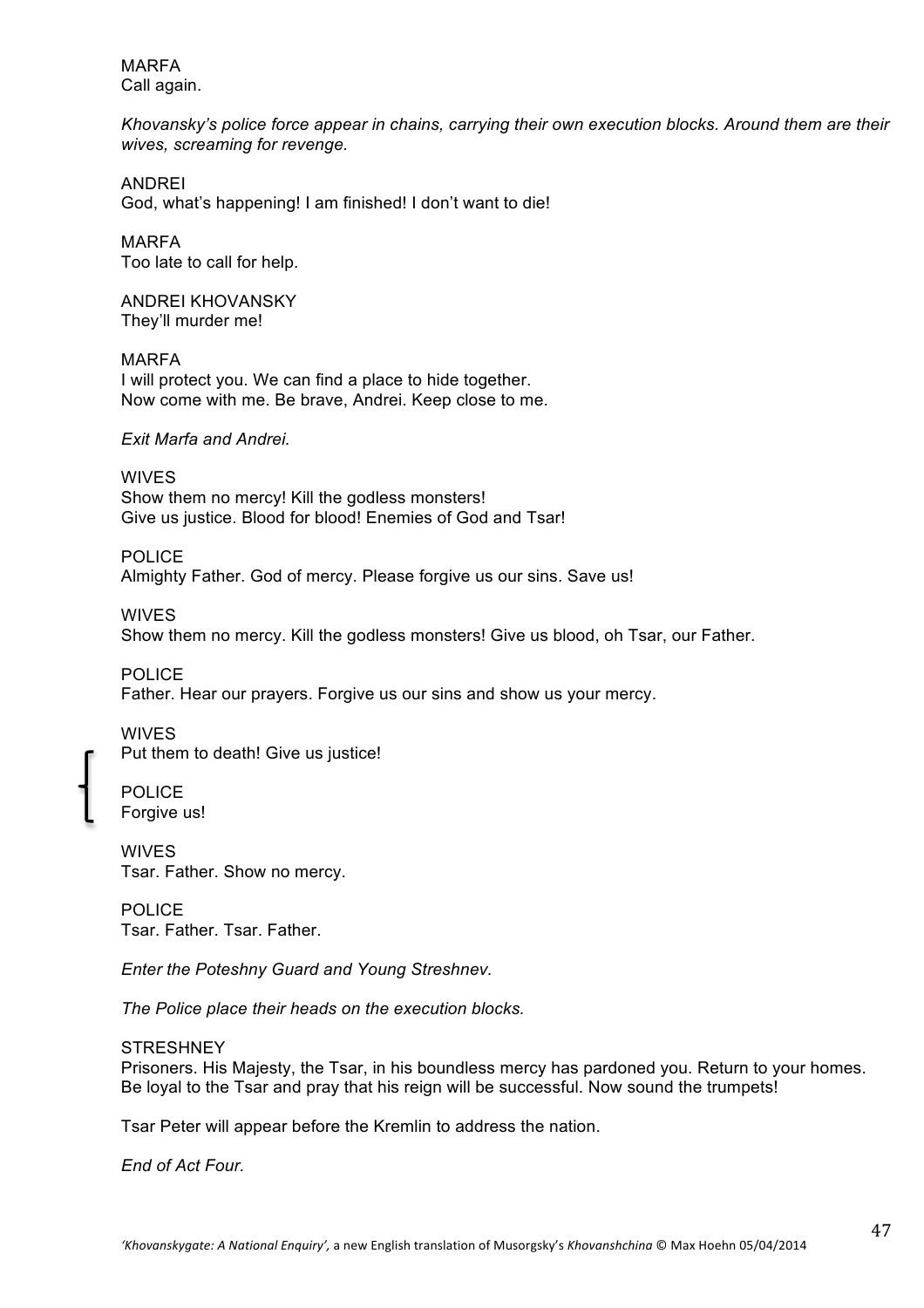# **ACT FIVE**

*The Hermitage of the Old Believers, situated in a pine wood near Moscow. It is a moonlit night.*

#### DOSIFEI

Here, before this shrine, our death will redeem the world and immortalise our faith. So much bloodshed. So much destruction. I have questioned and doubted myself. Fear for the brotherhood, the guilt of a sinner's soul troubled my days and haunted my nights. But my heart did not give in to fear. Now I'm free to carry out the word of God.

He will reward us for keeping the faith. He'll bless you, my children, crowning us in glory. Finally we'll let go of life, abandon all worldly pain, hungry for God's eternal glory.

Have courage, brothers. In heartfelt prayer, you'll find the strength to behold the light of the Lord. God of Justice. Strengthen our convictions.

Do not punish our transgressions, but light the pathway to salvation, forgiveness and peace... Bless us, oh Lord.

Brothers. Obey the voice of revelation in the holy name of God, who created Heaven and Earth.

OLD BELIVERS Ts and Bs

Oh Holy Father. Guardian of God's light. We will freely open our hearts to meet our Lord.

DOSIFEI

Amen. Sisters! Will you fulfill your sacred promise in the holy name of God, who created Heaven and Earth?

OLD BELIEVERS Ss and As We're not afraid, oh Father. Our vow is sacred and will never be broken.

DOSIFEI

Amen. Go and dress yourselves in robes of white. Light the candles of the Lord with his holy flame and prepare to endure the pain we have to suffer for the glory of martyrdom.

OLD BELIEVERS Ts and Bs Satan has risen. Enemy of all mankind.

OLD BELIEVERS Ss and As Terror haunts us. The Anti Christ rules us.

OLD BELIEVERS Ts and Bs Darkness and chaos. Fear rules the world.

OLD BELIEVERS Ss and As Death is here. Redeem your souls.

OLD BELIEVERS Ts and Bs Satan comes. Our faith is strong.

OLD BELIEVERS Let us cleanse our souls of sin and devils in a holy fire. Now burn for the glory of God above. Eternal Spirit. Source of Life and Truth. God of Glory. Glory to you. God give us strength. We are your slaves, oh God. Bless us, oh Lord.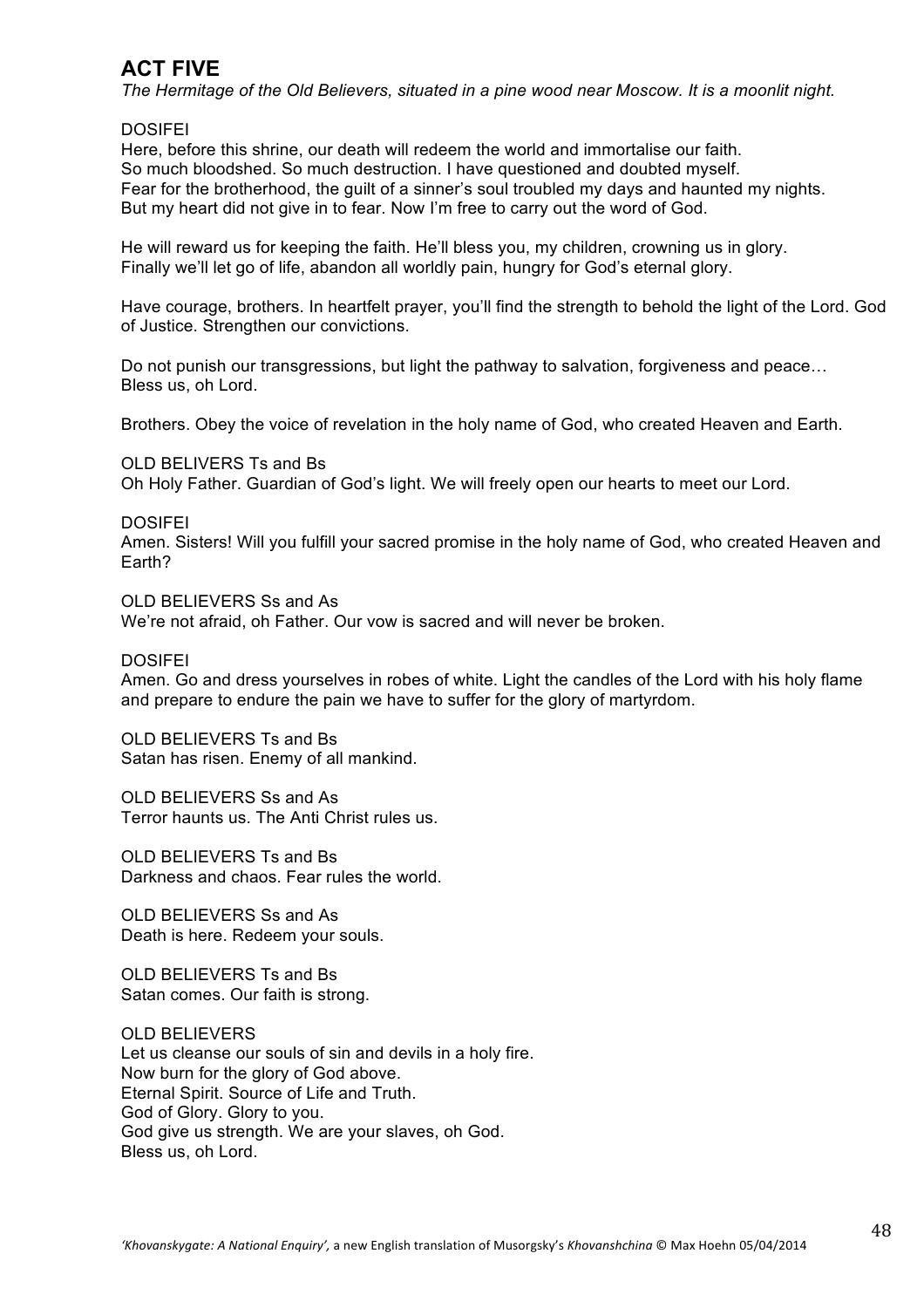MARFA *(alone)* They're waiting. Father. I will no longer hide how I feel. I've tried, but still I'm poisoned by love and jealousy. Father. Tell me. Is love a sin? Answer me. I dream of saving him. Let me atone for the wrong he has done. I'm not afraid to sacrifice my soul for his. Forgive me in the name of your love. Father.

#### *Enter Andrei.*

ANDREI KHOVANSKY Where are you, my easy life? Where are you, my liberty? Will I die like my father? Will I die all alone? Where, oh where is my happiness? Where are you, my lost love? Why have you flown away? What will happen to me now? *…*Emma!

#### MARFA

Darling. Do you remember the night we first made love? I often dreamed of you on lonely nights at home. I had a vision that you would betray our love. But when I saw her with you, pain took hold of me.

ANDREI KHOVANSKY Marfa.

MARFA Stay calm, Andrei. I never will leave you. Holding your hand, I will burn with you. Remember? You whispered words of love to warm the winter nights. I was happy with you lying next to me. Then our love was veiled in clouds of darkness. All of your promises froze in the icy cold. Are you ready to die, dearest love? I embrace you one last time in this life. Alleluia. Alleluia *etc.*

*Dosifei returns, wearing a white robe. The bugles of Peter's guards are heard again. The True Believers assembled, dressed in white, some carrying candles. They build a funeral pyre.*

#### **DOSIFFI**

I hear the sounds of death. The time has come. The flames of martyrdom will forge eternal salvation.

#### MARFA

Listen, Andrei - the sound of Peter's army. Trumpets ring out, telling us to surrender. They're closing in. We are surrounded. No one can hide us . No one can save us. Do you not see that fate has chained us together? It is decreed that we shall die together. You really think your praying, your crying and your pleading will save you from death? No, nothing can save you.